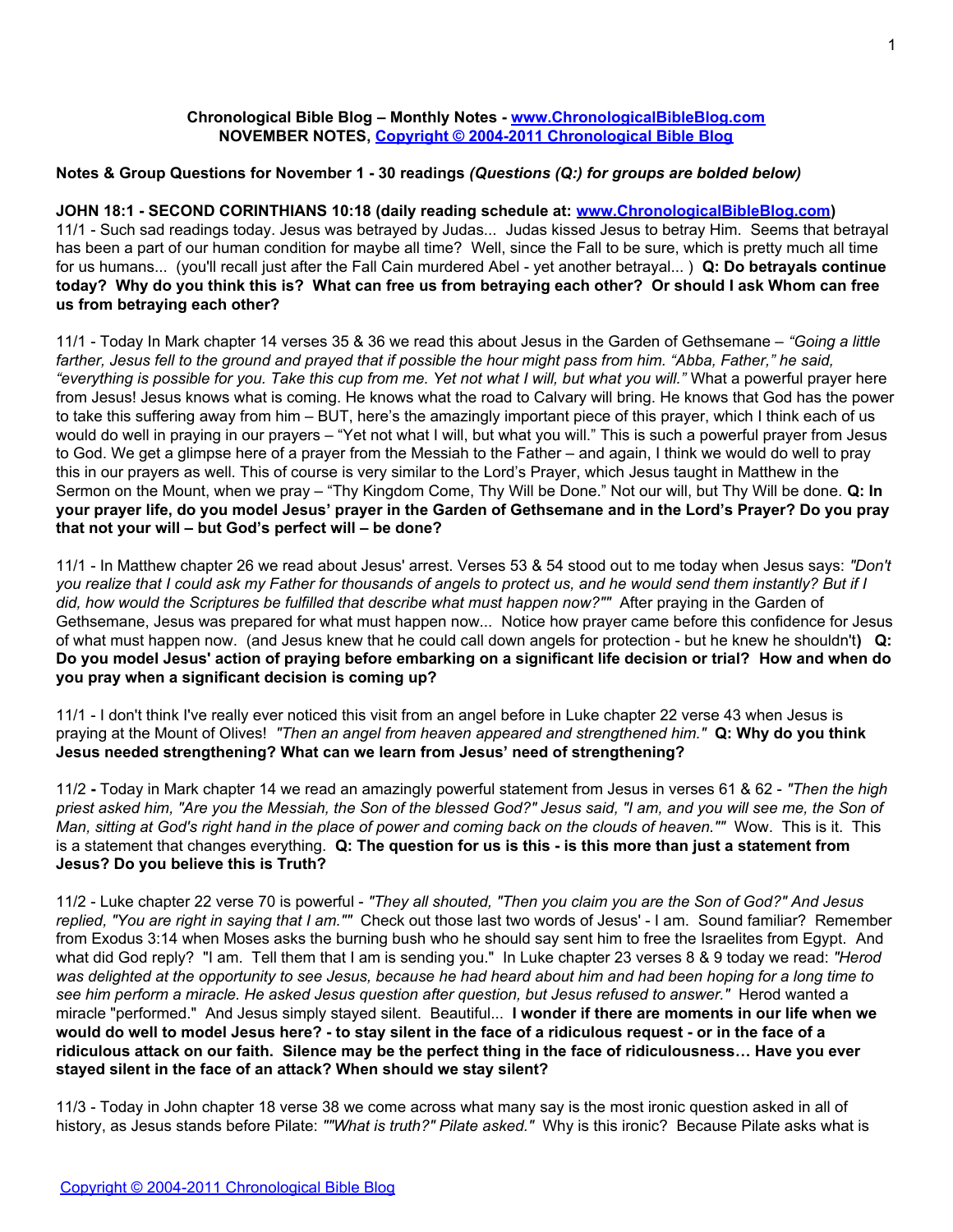truth, when Truth is standing right before him! Jesus is Truth! And Pilate couldn't see it. Wow. . . think there are people in our world today who see Jesus so dimly, like Pilate does? I pray you and I see Jesus much more clearly, and much more as the Light! What is truth. This is a question that is still asked today of you and me. **Q: What is truth? Who is truth?**

11/3 **-** It is interesting in the Chronological Bible how we interweave through the 4 Gospels. In some ways it may seem repetitive - but I think repetitive is good when we're talking about the story of Jesus... we really cannot hear and meditate upon this story enough. Also, what I like is the nuances of each Gospel - or maybe things that are indeed in a few of the Gospels that somehow just stand out to me in some new way in one of the Gospels. Today is one of those days where something jumped out at me that I have not really noticed before - and that is Pilate in Mark 15 verses 9 & 10 - *""Should I give you the King of the Jews?" Pilate asked. (For he realized by now that the leading priests had arrested Jesus out of envy.)"* It's interesting that Pilate used the term King of the Jews here - and again later in the narrative - and that he also had this term nailed to the cross. And the question I have is this - did Pilate do this simply to try and irritate the leading priests? I think this is probably the case. But, I'm looking forward to some further study on this.

11/3 - The Passion readings today are always tough... they bring home the reality of what Jesus did for each of us. Tomorrow's readings are tougher. An image of Pilate asking the crowd in Matthew 27 verse 22: *""But if I release Barabbas," Pilate asked them, "what should I do with Jesus who is called the Messiah?"* I read an interesting commentary on verse 24 today: *"Pilate saw that he wasn't getting anywhere and that a riot was developing. So he sent for a bowl of water and washed his hands before the crowd, saying, "I am innocent of the blood of this man. The responsibility is yours!"* Tyndale's commentary said that even though Pilate verbally said the "responsibility is yours" and even though he washed his hands - his responsibility remained. He was essentially afraid about losing his job, because there was the threat to report him to Caesar (John 19:12). Pilate was the Roman governor from AD 26-36 for Judea and Samaria. One of his main duties was to simply "keep the peace" in this outlying area of the Roman Empire - and to do "whatever was necessary" to maintain the "peace"... **Q: Have you ever tried to "keep the peace" in your life – family – job – and ended up turning your back on God? Can true peace be found in our lives apart from God?**

11/4 - Today in Luke chapter 23 verse 34 we read this when Jesus was on the cross: *"Jesus said, "Father, forgive these people, because they don't know what they are doing.""* Tyndale's One Year Bible companion has a great commentary on this verse today, as follows - "There are **seven sayings of Jesus** uttered from the cross. They were spoken in the following order:

1) the word of **forgiveness**: "Father, forgive them, for they know not what they do." (Luke 23:24)

2) the word of **salvation**: "Today shalt thou be with me in paradise" (Luke 23:43)

- 3) the word of **affection**: "Woman, behold thy son"; "Behold thy mother." (John 19:26-27)
- 4) the word of **despair**: "My God, my God, why has thou forsaken me?" (Matt 27:46; Mark 15:34)
- 5) the word of **physical torment**: "I thirst" (John 19:28)

6) the word of **triumph**: "It is finished" (John 19:30)

7) the word of **committal**: "Father, into thy hands I commend my spirit.""

**Q: What do these 7 sayings of Jesus on the Cross mean to you? What does the Cross personally mean to you?**

11/4 - In Luke chapter 23 verse 45 we read just before Jesus died on the cross: *"The light from the sun was gone. And suddenly, the thick veil hanging in the Temple was torn apart."* The tearing of the veil in the Temple symbolized that men and women could now access God the Father directly through Jesus the Son. No longer was the veil needed to keep separate the Holiest of Holy place in the temple, where God dwelled in the Old Testament. No longer could only the High Priest approach God in the Temple on behalf of men and women. Jesus' death and coming resurrection signified that the veil was no longer needed. God is accessible now directly through faith in Jesus! **Q: How do you approach God through Jesus? And how often?**

11/4 - I read an interesting commentary on John 19 verse 25: *"Standing near the cross were Jesus' mother, and his mother's sister, Mary (the wife of Clopas), and Mary Magdalene."* Zondervan's commentary says that Mary Magdalene appears in the crucifixion and resurrection narratives of all four Gospels, but outside of these narratives we only read about her in Luke 8:2-3. It is interesting to note that these are the only places in the Gospels where we find Mary Magdalene - though crucially important places in the Gospels! It is amazing to read about the actions of Joseph of Arimathea and Nicodemus, two secret followers of Jesus on the Jewish council, in verses 38 through 40 - *"Afterward Joseph of Arimathea, who had been a secret disciple of Jesus (because he feared the Jewish leaders), asked Pilate for permission to take Jesus' body down. When Pilate gave him permission, he came and took the body away. Nicodemus,*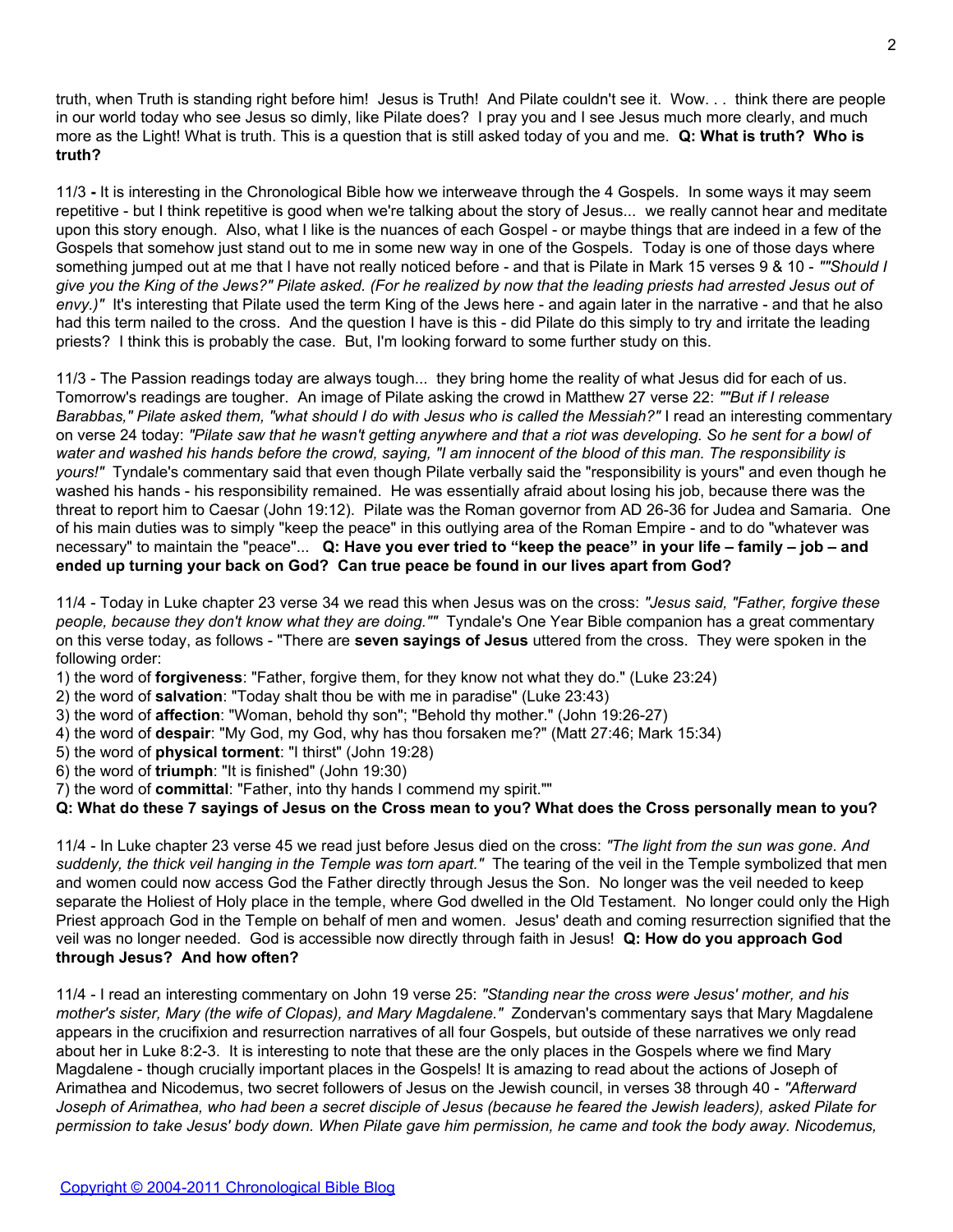*the man who had come to Jesus at night, also came, bringing about seventy-five pounds of embalming ointment made from myrrh and aloes. Together they wrapped Jesus' body in a long linen cloth with the spices, as is the Jewish custom of burial."* That is a beautiful scene - these 2 men. They were risking much to do this. They were risking this for Jesus. **Q: What about you and me? Would we have taken this type of risk back then? Would we take this type of risk even today? What might be a risk - for Jesus - that we could take but that we are not taking today?**

11/4 - Today in Matthew chapter 27 verse 54 we read, just after Jesus' death on the cross: *"The Roman officer and the other soldiers at the crucifixion were terrified by the earthquake and all that had happened. They said, "Truly, this was the Son of God!"* Reflect on these words of the Roman officers and soldiers for a moment. **Q: Do you believe these words of the soldiers are true? If these words are true, what does this mean for our lives today? Are we really living our lives in such a way that reflects that these words are true? Or, is it possible, that sometimes we just say these words of the Roman soldiers, and then just go about our lives as business as usual? If Jesus truly is the Son of God, how then should we be living our lives this very day?**

11/5 - In Mark chapter 16 verse 6 is the key to our Christian faith: *"The angel said, "Do not be so surprised. You are looking for Jesus, the Nazarene, who was crucified. He isn't here! He has been raised from the dead!" Q:* **Do you believe this angel's proclamation? Do you truly believe that Jesus rose from the dead?**

11/5 - **Matthew 28 is one of the most important chapters of the Bible we will read this year! Jesus' resurrection is the key to the Christian faith. The resurrection is the fulfillment of Old Testament prophecy and of Jesus' own statements. The Christian faith stands or falls on the bodily resurrection of Jesus. We can read more about this important point from Paul in** [1 Corinthians 15](http://blank/). Tyndale Publishers outlines these 5 points in their commentary today that the resurrection guarantees:

1. Jesus was truly the Son of God. [\(Romans 1:4](http://blank/))

- 2. God the Father accepted what Jesus did at Calvary on the basis of the resurrection. [\(Romans 4:25\)](http://blank/)
- 3. Jesus as our Risen Lord pleads for his people before the Father. [\(Romans 8:34\)](http://blank/)
- 4. Believers have the hope of eternal life. [\(1 Peter 1:3-5](http://blank/))

5. Believers will also rise and have resurrected bodies like that of Jesus. [\(1 Corinthians 15:49](http://blank/), [Philippians 3:21](http://blank/), [1 John](http://blank/) [3:2\)](http://blank/)

# **Q: What does Jesus' resurrection mean to you personally? How does Jesus' resurrection affect how you live your life today?**

11/5 - Today we read about Jesus' glorious resurrection! Verse 18 is awesome - *"Mary Magdalene found the disciples and told them, "I have seen the Lord!""* Tyndale's One Year Bible Companion gives a great list today of the order of Jesus' 11 appearances after his resurrection:

- 1. Mary Magdalene and the other women
- 2. the disciples on the road to Emmaus
- 3. Peter
- 4. the ten disciples in the upper room
- 5. the eleven in the upper room with Thomas present (Below is an oil painting by Carravaggio from the year 1601 titled "The Incredulity of Saint Thomas")
- 6. the disciples at the Sea of Tiberius
- 7. the eleven on a mountain in Galilee
- 8. five hundred of the brethren
- 

9. James

10. all of the apostles

11. those present when he ascended into heaven

**Q: What does Jesus' resurrection mean to you, personally? How has Jesus' resurrection changed your life?**

11/6 - I love Jesus' first words to all of the disciples in Luke 24 verse 36 - *""Peace be with you.""* Wow... how simple - and profound - and true! Jesus is the Prince of Peace. He brings peace into our lives, minds and hearts if we will let him in. Do you believe that Jesus' words to you at this very moment might be - "Peace be with you." **Q: Will you accept the heavenly peace that can only come from Jesus? Do you know the heavenly peace that comes from Jesus?**

11/6 - John 21 is one of my favorite chapters of the Bible in so many ways! In some ways it is because of a beautiful modern day book written by the late Henri Nouwen titled "[In the Name of Jesus: Reflections on Christian Leadership"](http://www.amazon.com/gp/product/0824512596/),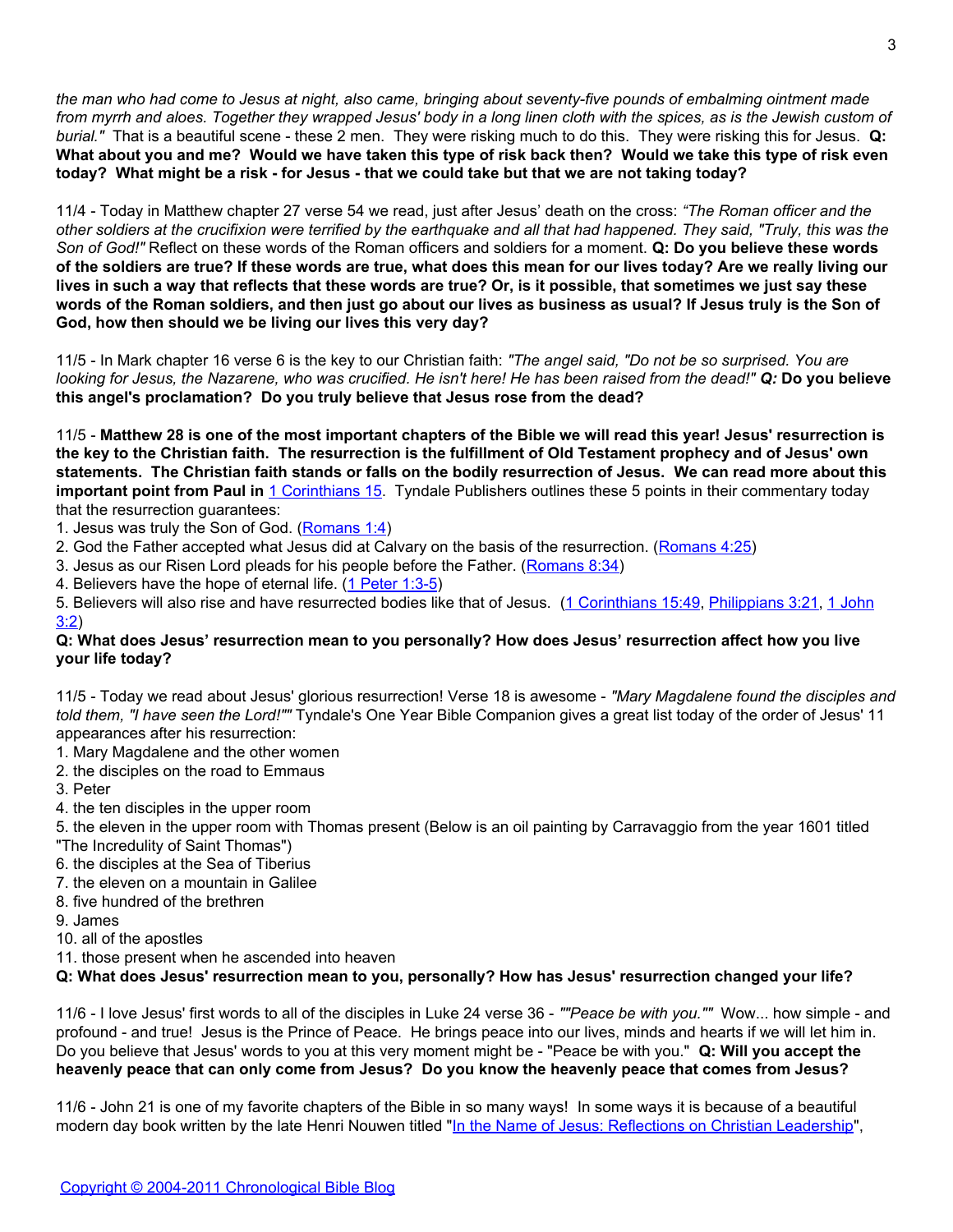which is based on this chapter and Jesus asking Peter 3 times if he loves him. Has anyone else read this book by Nouwen? If so, please post up reviews in the Comments section below. I know I make a lot of book recommendations on this blog over the course of a year, but if there is just 1 book you read based on my recommendations (other than the One Year Bible of course :), "In the Name of Jesus" by Henri Nouwen would be the book. In this book Henri writes about the end of his life ministry where he is a spiritual director at a L'Arche Daybreak community in Toronto, working amongst mentally handicapped. It is so incredible to read about how Henri learns from what the world would see as "the least of these" and how Henri realizes in his Christian ministry throughout his life he's been fighting 3 temptations:

- 1. the temptation to be relevant.
- 2. the temptation to be spectacular.
- 3. the temptation to be powerful.

I could go on and on about this book, but the last thing I will say is that it is so beautiful how Henri ties his learnings in this book to Jesus and Peter's Q & A here in John 21. If you serve in any way, shape, or form in Christian ministry (or even if you don't :), please pick this book up. You will be blessed by it immensely!

11/6 - One of my absolute favorite red letter quotes from Jesus in the Gospels arrives today in John 21. Verse 12: *""Now come and have some breakfast!" Jesus said."* There is something about the simplicity and beauty and every-day-ness of this command from Jesus to the 7 disciples that I just absolutely love! **Q: Can you image Jesus saying this to you? Can you imagine Jesus making breakfast for you on the beach?**

11/6 - Okay, now onto the big question probably for many of us from today's readings is why did Jesus ask Peter 3 times if he loved him? Many commentaries call these passages "the reinstatement of Peter" - meaning that he was reinstated as the rock / confessor of the foundation of Jesus' church based on [Matthew 16:16.](http://www.biblegateway.com/passage/?search=matthew%2016:16-18) And that he needed this reinstatement after denying knowing the Lord 3 times before his crucifixion (and the then rooster crowing, as we know...). Interestingly, Tyndale's One Year Bible Companion has the following suggestions on the original Greek used when John wrote about this Q & A exchange between Jesus and Peter: "Two different Greek words are used for "love." The first two times the word *agapo*, which means devoted love, is used. When Peter refuses to use the same word, Jesus turns to the word *phileo*, which indicates the love of friendship. Peter accepts this word and admits that he loves Jesus in this way. Peter was humbler now than earlier in his life, and was making no claim to superior love (see [John 13:36-37](http://www.biblegateway.com/passage/?search=John%2013:36-37))." In verse 18 Jesus says to Peter: *"The truth is, when you were young, you were able to do as you liked and go wherever you wanted to. But when you are old, you will stretch out your hands, and others will direct you and take you where you don't want to go."* The early church understood this as a prophecy of crucifixion. Peter would be a martyr and tradition suggests that he was crucified upside down. **Q: What are your thoughts on our readings in John today with Jesus asking Peter 3 times if he loved him? Why do you think this was asked of Peter 3 times? Was this a "reinstatement" of Peter? What are your thoughts overall on this closing chapter of John today? (Acts begins tomorrow!! :)**

11/6 - Okay, I realize this has been a long post today... but the last thing I want to point out is that I love Jesus' response to Peter when Peter asks about what will happen to John and Jesus says this is verse 22: *"Jesus replied, "If I want him to remain alive until I return, what is that to you? You follow me."* I think this is a great word from Jesus to both you and me today as well! **Q: How often do we worry about others and their relationship with the Lord? How often do we perhaps think that we are so saved, and "they" are so not...? Or how often do we wonder why someone seems like they are so blessed, and perhaps we think that we are not? Well, what does Jesus say to all of this to you and me today?** I believe he would say the same words from verse 22: "What is that to you? You follow me." Indeed, let us not worry so very much about others. But let us worry instead about ourselves simply following Jesus!

11/6 - The Great Commission at the end of Matthew chapter 28 in verses 18-20 is so important for us as followers of Jesus on Earth today: *"Jesus came and told his disciples, "I have been given complete authority in heaven and on earth. Therefore, go and make disciples of all the nations, baptizing them in the name of the Father and the Son and the Holy Spirit. Teach these new disciples to obey all the commands I have given you. And be sure of this: I am with you always, even to the end of the age.""* I like that we see the Trinity in this commission - the Father, and the Son, and the Holy Spirit. Amen! The NIV Study Bible commentary today says that Jesus' Great Commission has three steps: 1. Go 2. Baptize them. 3. Teach them to obey everything Jesus has commanded. I know the Great Commission encourages many to go on mission trips, which is wonderful and makes sense. However, I believe that often times the mission field many of us are called to "go" into is in our own backyards. Our own towns. Our own cities. Maybe even our own homes. Let us go where the Lord calls us to go - near or afar. Will you go? **Q: How are you participating in Jesus' Great Commission today in your life? Are you in some way helping make disciples? Are you in some way helping to**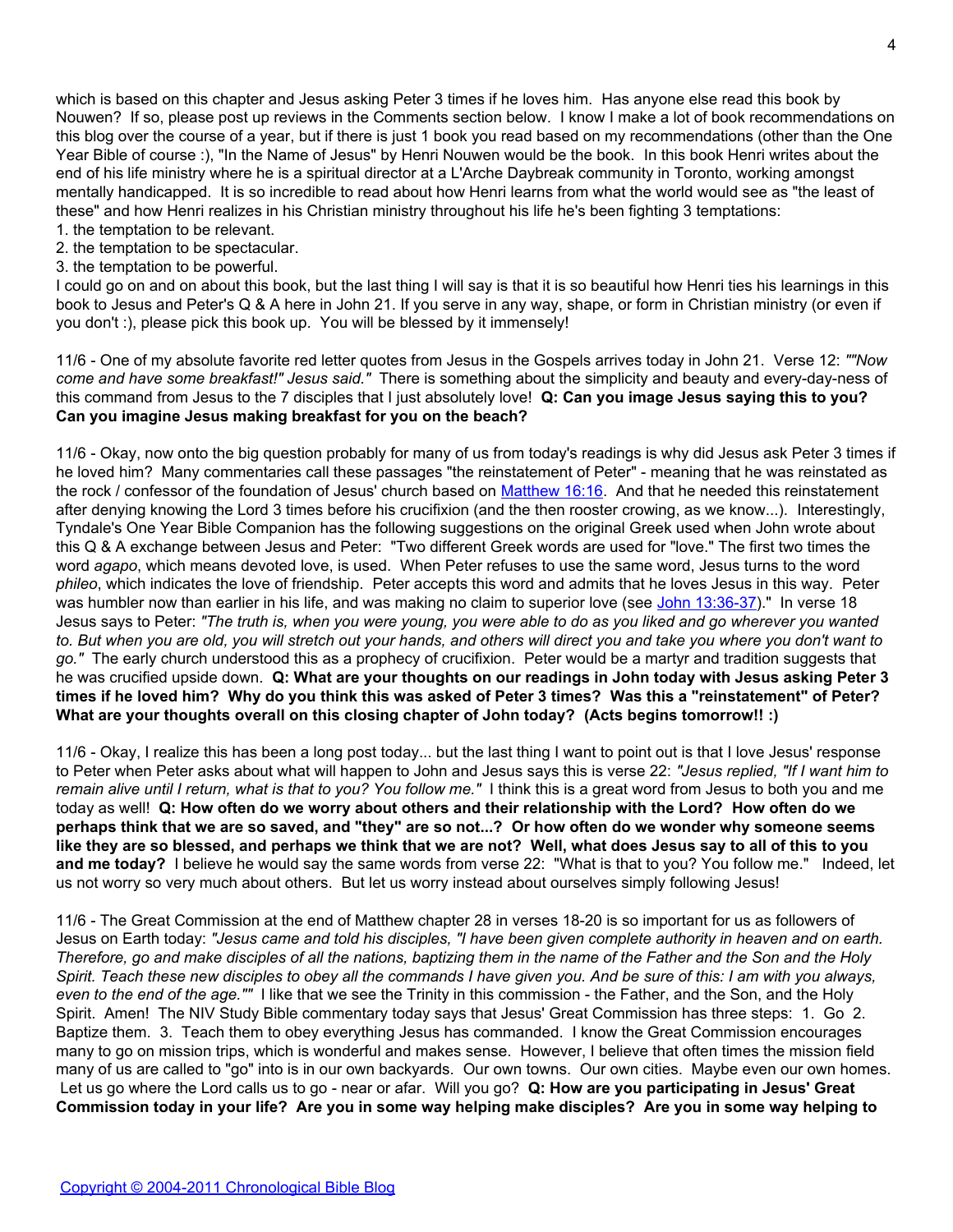## **baptize? Are you teaching people to obey Jesus' commands?**

11/7 - Today we begin the book of Acts! I am sad to be leaving the Gospels behind, but am definitely looking forward to reading Luke's writings in Acts. (And there is always next year to read the Gospels again! Hint... hint... :) We'll soon be introduced to Paul in Acts, and his Epistles will be coming up in the months ahead. It is always so exciting to read about the early church and its genesis. I hope you are ready for Acts! Let's go!

#### Author: Luke Date: A.D. 65-70

Content: The book of Acts is a continuation of the Gospel of Luke where Luke intends to show that what Jesus began on earth, he continues to do in the life of the church. The book begins with the apostles being filled with the power of God and preaching to great effect, three thousand being saved in one day (Acts 2:41). The life of the church in Jerusalem, the spread of the gospel to Samaria, the activities of the apostle Peter, and the persecution of the early Christians are then described. The focus then shifts to the apostle Paul and his missionary activity in Gentile territory. His three missionary journeys are treated in some detail, ending with Paul's trip to Rome where the book ends. Some scholars suggest that Luke intended to write a third volume that would have described Paul's release, further travels, arrest, and death. Theme: Acts was written to show the spread of the gospel from Jewish to Gentile territory (Acts 1:8). The good news that Jesus dies and rose again could not be confined to one corner of the world, but was intended by God for all. To that end God empowered his people so that they could accomplish their task. The Holy Spirit is that empowering agent. The sovereign control of God over all things is seen in the triumph of the gospel over paganism and persecution; and although it may cost many their very lives (even Peter and Paul, whose lives are described in Acts), ultimate victory is assured through Jesus our Lord. *(Above commentary is from Tyndale Publishers "The One Year Bible Companion" p. 23)*

11/7 - It's intriguing to note that Luke begins Acts 1:1 with *"Dear Theophilus."* You will recall from Luke's Gospel in chapter 1 verses 3 & 4 Luke addresses the Gospel to Theophilus as well: *"Therefore, since I myself have carefully investigated everything from the beginning, it seemed good also to me to write an orderly account for you, most excellent Theophilus, so that you may know the certainty of the things you have been taught."* So, just who is Theophilus? There is a lot of speculation on this question, and not a lot of certainty. Theophilus' name means "one who loves God." Not a bad name, eh? Some speculate that Theolphilus was someone of high position and wealth, and perhaps even a Roman official. Some speculate Theophilus was actually Luke's publisher, funding his writings distribution! In whatever case, it appears that both Acts and Luke were written for Theophilus' own instruction, as well as the instruction of those whom these writings would be distributed, which includes you and me! Let us simply thank God for the unknown man Theophilus to whom Luke felt compelled to write the books of instructions for us in Acts & Luke! *Verse 8 from Jesus is basically a Cliff Notes version of the book of Acts: "But when the Holy Spirit has come upon you, you will receive power and will tell people about me everywhere--in Jerusalem, throughout Judea, in Samaria, and to the ends of the earth."* In chapters 1 through 7 the apostles will be witnesses in Jerusalem. Judea & Samarian in chapters 8 & 9. And then to the ends of the earth in chapters 10 through 28. Well, ends of the earth in terms of Caesarea, Rome, Greece, Antioch and Asia Minor. But, they wouldn't begin this witnessing until they are equipped with the power of the Holy Spirit in chapter 2. **Q: How are you living out Act 1:8 in your life? Have you received the Holy Spirit's power? How are you telling people about Jesus everywhere?**

11/7 - Today we read the incredible Acts chapter 2 where the Holy Spirit comes at Pentecost! We also read in Acts 2 today about how the early church flourishes. You may hear some churches today say that they are "Acts 2:42" churches. Today we read these incredible words about the early church in verses 42 through 47 – *"They devoted themselves to the apostles' teaching and to the fellowship, to the breaking of bread and to prayer. Everyone was filled with awe, and many wonders and miraculous signs were done by the apostles. All the believers were together and had everything in common. Selling their possessions and goods, they gave to anyone as he had need. Every day they continued to meet together in the temple courts. They broke bread in their homes and ate together with glad and sincere hearts, praising God and enjoying the favor of all the people. And the Lord added to their number daily those who were being saved."* **Q: How do these verses speak to you? Do you think this is how church today should be as well? Do you see aspects of these verses in your church today? Do you see aspects of these verses in your life today? Is your church an "Acts 2:42" church? Do you think it should be? How will you yourself help it to be an Acts 2:42 church?**

11/8 - Acts chapter 3 is a wonderful look at the power of Jesus' name and faith in Jesus as Peter heals a lame man. **Q: I am curious about how you might say or pray the name of Jesus in your life today? Do you close out your prayers in the name of Jesus? Do you do other things in your life in the name of Jesus? Do you have any stories or examples of the power of the name of Jesus that you have experienced in your life?**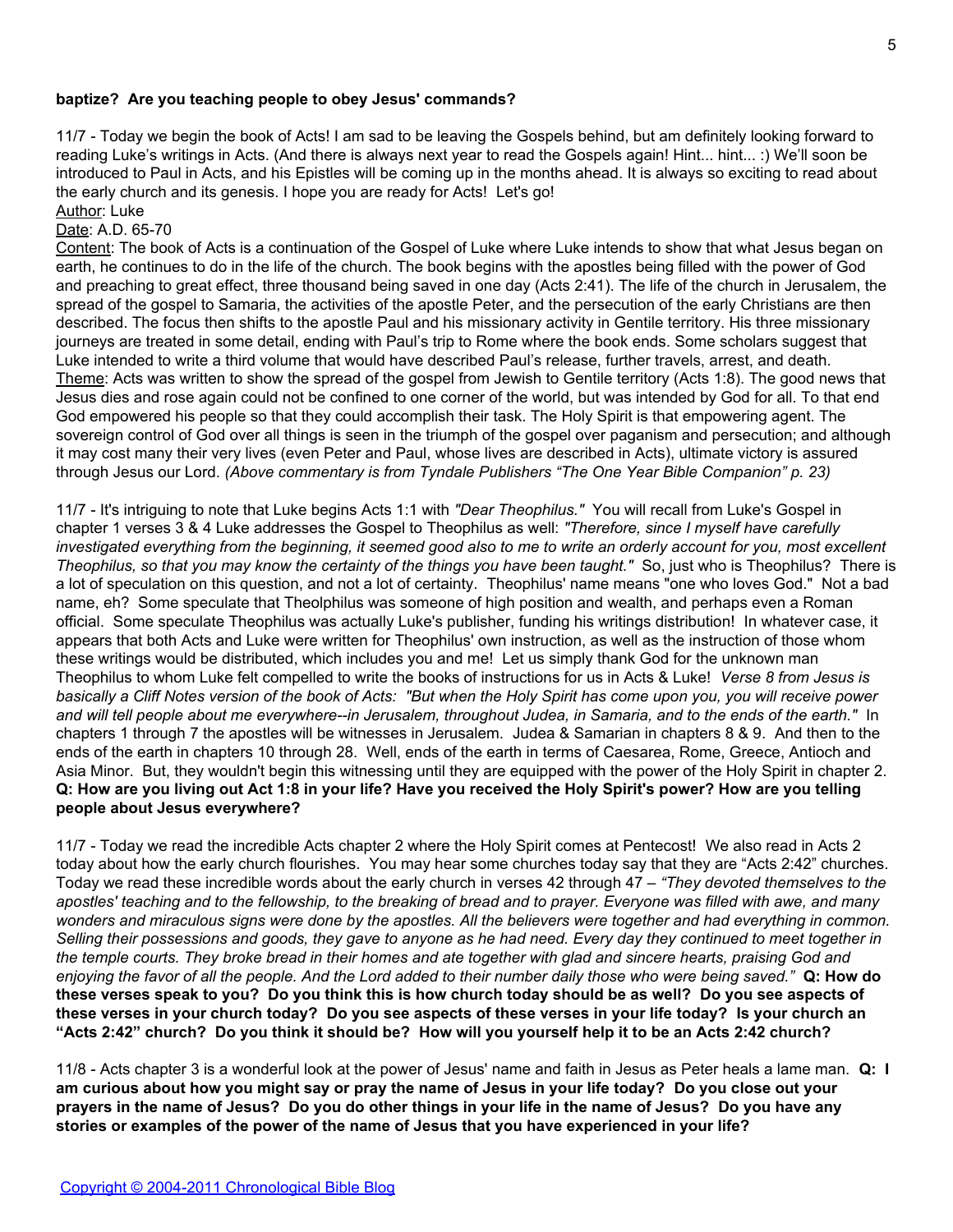11/8 - I love verse 6: *"But Peter said, "I don't have any money for you. But I'll give you what I have. In the name of Jesus Christ of Nazareth, get up and walk!""* It is awesome to see how Peter follows up this healing with preaching at Solomon's Porch! He sees an opportunity to let others know about Jesus and he does not let this opportunity pass him by. **Q: How often in your life do you come across opportunities to let others know about Jesus? How often do you move forward with that opportunity? Or how often do you let that opportunity pass you by?**

11/8 - In our Acts readings today, I found it very interesting that Peter and John found themselves before the same 70 member Sanhedrin that Jesus found himself before when he was sentenced to death. Peter and John avoided death in this case, and Jesus' name and power was proclaimed before the high council in a powerful way. Caiaphas you'll recall from John 18:14: *"Caiaphas was the one who had advised the Jews that it would be good if one man died for the people."* Well, the Spirit of Jesus was once again before Caiaphas and the Sanhedrin through the boldness of Peter and John! **Q: We read about the boldness of Peter and John in Acts chapter 4 today. Do you think we are called to be bold in our faith? Why? What are some ways that we should be bold in our faith? What are some ways in which you are bold in your faith today? What are some ways you want to become bolder in your faith?**

11/8 - I love reading about the early church praying and sharing their possessions after Peter and John were released! Have you ever prayed a prayer that was anything like verses 29 & 30? Wow... *"And now, O Lord, hear their threats, and give your servants great boldness in their preaching. Send your healing power; may miraculous signs and wonders be done through the name of your holy servant Jesus."* **Q: Think we could learn something about prayer from this early church community in Acts 4? How often do you pray with a group of people outside of a regular church service?**

11/8 - Today in Acts 5 we continue to read about the early church. It's important for us to note that Ananias and Sapphira's sin was that they acted as if they were giving 100% of the proceeds from the sale of their land to the church when in fact they weren't - so that they would be glorified for this very generous act. The sin wasn't what percentage they were or weren't giving - but that they were acting as if they were giving 100%, which was a lie. In verse 3 we read – *"Then Peter said, "Ananias, how is it that Satan has so filled your heart that you have lied to the Holy Spirit and have kept for yourself some of the money you received for the land?""* One thing of note from this verse is that Satan was active in the hearts of men and women in the early church. After Jesus died, rose from the dead, and ascended into heaven, Satan was still on the loose. **Q: Do you believe Satan is still on the loose today tempting the hearts of men and women? Do you pray daily for God to "lead us not into temptation, and deliver us from evil?" Do you think this should be a daily prayer?** (maybe not in these words exactly, but they are from the Lord's Prayer, so not a bad choice of words to pray...)

11/8 - I love verse 29 in today's readings, when the apostles are yet again before the Sanhedrin: *"But Peter and the apostles replied, "We must obey God rather than human authority."* How powerful of a statement is this! And how often in our lives do we truly practice this? Do you obey God rather than human authority? Consistently? Verse 41 brought tears to my eyes: *"The apostles left the high council rejoicing that God had counted them worthy to suffer dishonor for the name of Jesus."* This is an incredible thing to consider! The apostles rejoiced that they were given 39 lashes - this is no joke as we all know - because they were proclaiming Jesus. They rejoiced that God had counted them worthy to suffer dishonor for the name of Jesus! This is something that should definitely bring tears to all of our eyes. Let us pray that God also counts us worthy to suffer dishonor for the name of Jesus! **Q: Have you ever suffered dishonor for the name of Jesus in your life? Will you rejoice if indeed someday you do suffer dishonor for the name of Jesus? Is it proper for a Christian to want to actually suffer dishonor for the name of Jesus? Should we want this? Expect this? Seek this? Rejoice in this?**

11/9 - Acts 6 verse 2 is of interest to me today - *""We apostles should spend our time preaching and teaching the word of God, not administering a food program."* When I first read this, I thought, "Wait a second! What's wrong with administering a food program??" Then, upon further reflection I realized the apostles were not saying anything was wrong with administering a food program - just that they were not called to it. They were called to spend their time preaching and teaching the Word of God. Which of course is true Food in the spiritual sense. So - I think this is important for us to realize today as well. I think sometimes we might get a bit grouchy if we don't see our pastors or ministers at every single church function or event - but we have to realize they are not called to do every single thing that we, the body of the church, are called to. One of their primary roles is to preach and teach the word of God. So, they may need us to volunteer at or administer a food program while they are doing what they are called to. Each of us are important parts of the body of Christ. And each part of the body has different functions. We shouldn't get upset if one part of the body is not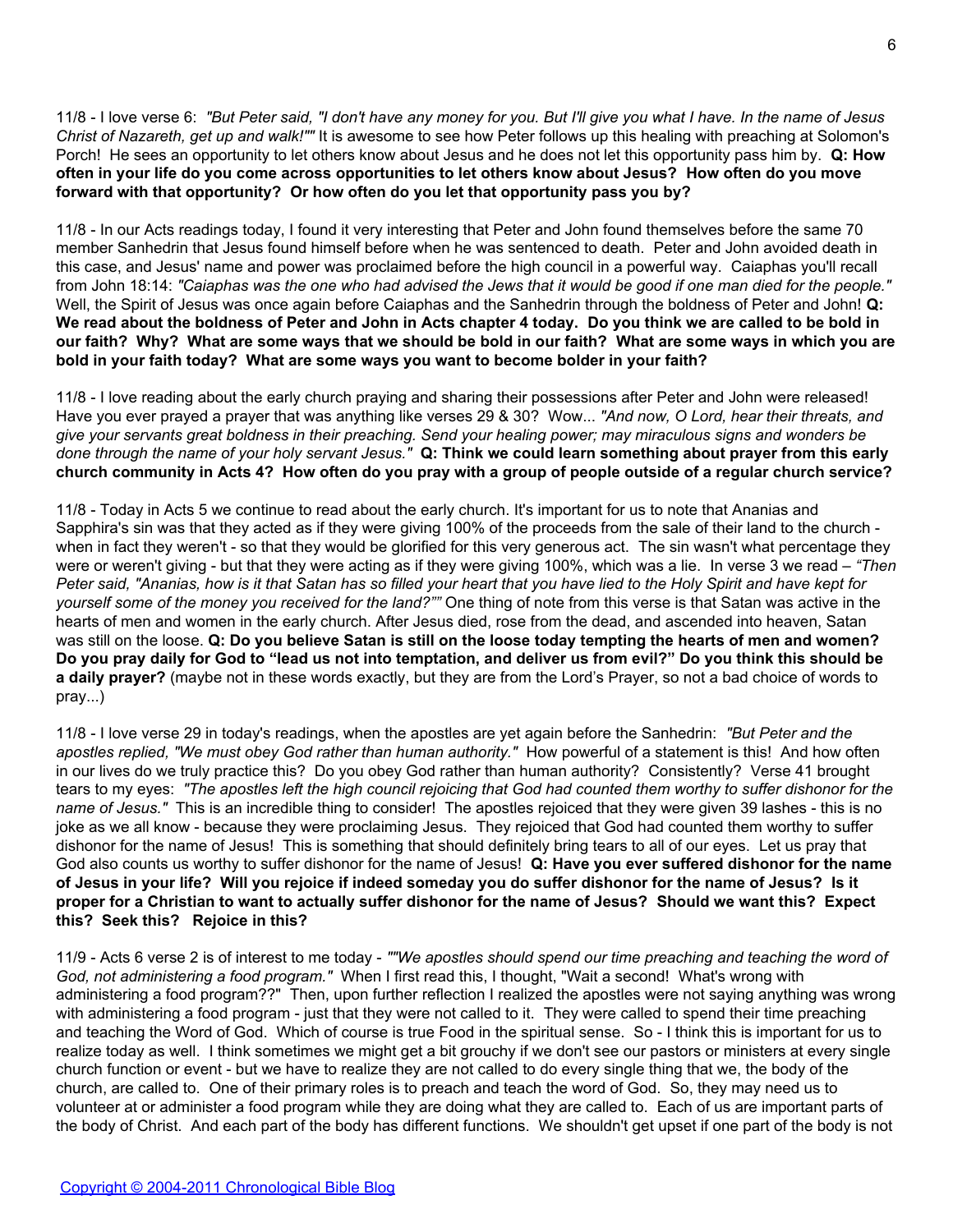doing exactly what we are doing. And yes, there are times when community & fellowship will bring us all together - which typically is worship on Sundays. Let us come together as many members but one body without complaint toward others who are called to other holy tasks! **Q: How are you serving the Body of Christ today? Are you willing to serve in ways that may be more "behind the scenes"? Are you willing to administer a food program, if that's what God calls you to do?**

11/9 - Today we read the beginning of Stephen's amazing sermon to the Sanhedrin in the Temple. You'll recall from yesterday's readings in Acts 6 verses 8 through 10 - *"Stephen, a man full of God's grace and power, performed amazing miracles and signs among the people. But one day some men from the Synagogue of Freed Slaves, as it was called, started to debate with him. They were Jews from Cyrene, Alexandria, Cilicia, and the province of Asia. None of them was able to stand against the wisdom and Spirit by which Stephen spoke."* So, men began to lie about Stephen, and then we get into the sermon Stephen gives to the council today. It is clearly a great sermon today from Stephen! Today he is beginning to set the stage for his zinger closing statements. He's like a lawyer today laying out his opening arguments for the case. Unfortunately, things will not proceed well in the coming days readings for Stephen. After he concludes this speech, Stephen will soon be the first Christian martyr... **Q: What in Stephen's sermon stood out to you?**

11/9 - Stephen's great sermon to the temple council continues today! Great timing on his sermonizing in verses 46 through 50 related to the Temple Solomon built - *""David found favor with God and asked for the privilege of building a permanent Temple for the God of Jacob. But it was Solomon who actually built it. However, the Most High doesn't live in temples made by human hands. As the prophet says, `Heaven is my throne, and the earth is my footstool. Could you ever build me a temple as good as that?' asks the Lord. `Could you build a dwelling place for me? Didn't I make everything in heaven and earth?'"* The last 2 verses came from Isaiah chapter 66 verses 1 & 2 (as the prophet says..) Indeed it is true! We do not need a temple for God today. God does not live in a temple built by human hands. I have heard it said before - "If you are in relationship with God through his son Jesus, you are God's temple." **Q: Do you believe this is true? Do you believe that your body is a temple that God can live in?**

11/9 - Today is a sad day of readings as we read about the stoning of Stephen - the first Christian martyr. Verses 59 & 60 are incredible and reminiscent of Jesus on the cross: *"And as they stoned him, Stephen prayed, "Lord Jesus, receive my spirit." And he fell to his knees, shouting, "Lord, don't charge them with this sin!" And with that, he died."* In verse 58 we are ominously introduced to who we now know as Paul, the author of many of the epistles in the Bible: *"The official witnesses took off their coats and laid them at the feet of a young man named Saul."* This laying of coats at Saul's feet may be signifying that Saul was the highest official at the stoning of Stephen and may be signifying that Saul gave permission for this stoning of Stephen to occur. Saul is Paul's Hebrew name. Paul is his Greek name. (which is a significant distinction, as Paul's ministry reaches out to the Gentiles, including the Greeks - hence going from the Hebrew name Saul to the Greek name Paul is significant) In a few chapters ahead we will learn about Saul's encounter with Jesus and how his persecution of Christians will soon take a dramatic U-turn... Take a look at the cloaked figure in the image below to the left - this looks to me to be Saul watching over the stoning of Stephen with coats laid at his feet. God has an amazing conversion for Saul coming up... **Q: What was your reaction to reading about the stoning of Stephen? Do you think you could be a Christian martyr, if called to it?**

11/10 - Wow. Acts chapter 8 verses 18 & 19 should be a warning to each of us to not lose sight of where spiritual power truly comes from - *"When Simon saw that the Holy Spirit was given when the apostles placed their hands upon people's heads, he offered money to buy this power. "Let me have this power, too," he exclaimed, "so that when I lay my hands on people, they will receive the Holy Spirit!""* Scary stuff... but I have a hunch this type of thing still happens today. People want to "buy" faith or buy spiritual power. God ain't selling it. It's a free gift. Salvation is free. It ain't for sale. I pray that each of us realizes that our faith in Jesus is a free gift. We didn't buy it. We didn't earn it. And we most definitely should not exploit our free gift of faith in any way for \$. That is scary to consider. And if we are blessed with what appears to be spiritual power in any way, I pray we realize that this power comes only from God, and not from ourselves. And if we ever happen to think that spiritual power comes from ourselves, then I am sure we will quickly learn the maxim - "The Lord giveth and the Lord taketh away." Spiritual power goes bankrupt quick if we ever try to claim it as our own...

11/10 - Today in Acts chapter 8 we read about Phillip and the Ethiopian eunuch. In verses 34 and 35, just after the eunuch has finished reading verses in Isaiah 53 about Jesus, we will read – *"The eunuch asked Phillip, "Tell me, please, who is the prophet talking about, himself or someone else? Then Phillip began with that very passage of Scripture and told him the good news about Jesus."* I wonder about this in our lives today – do you think there are people that you know who are trying to understand who God is and what God is saying, just like this eunuch was trying to understand? Are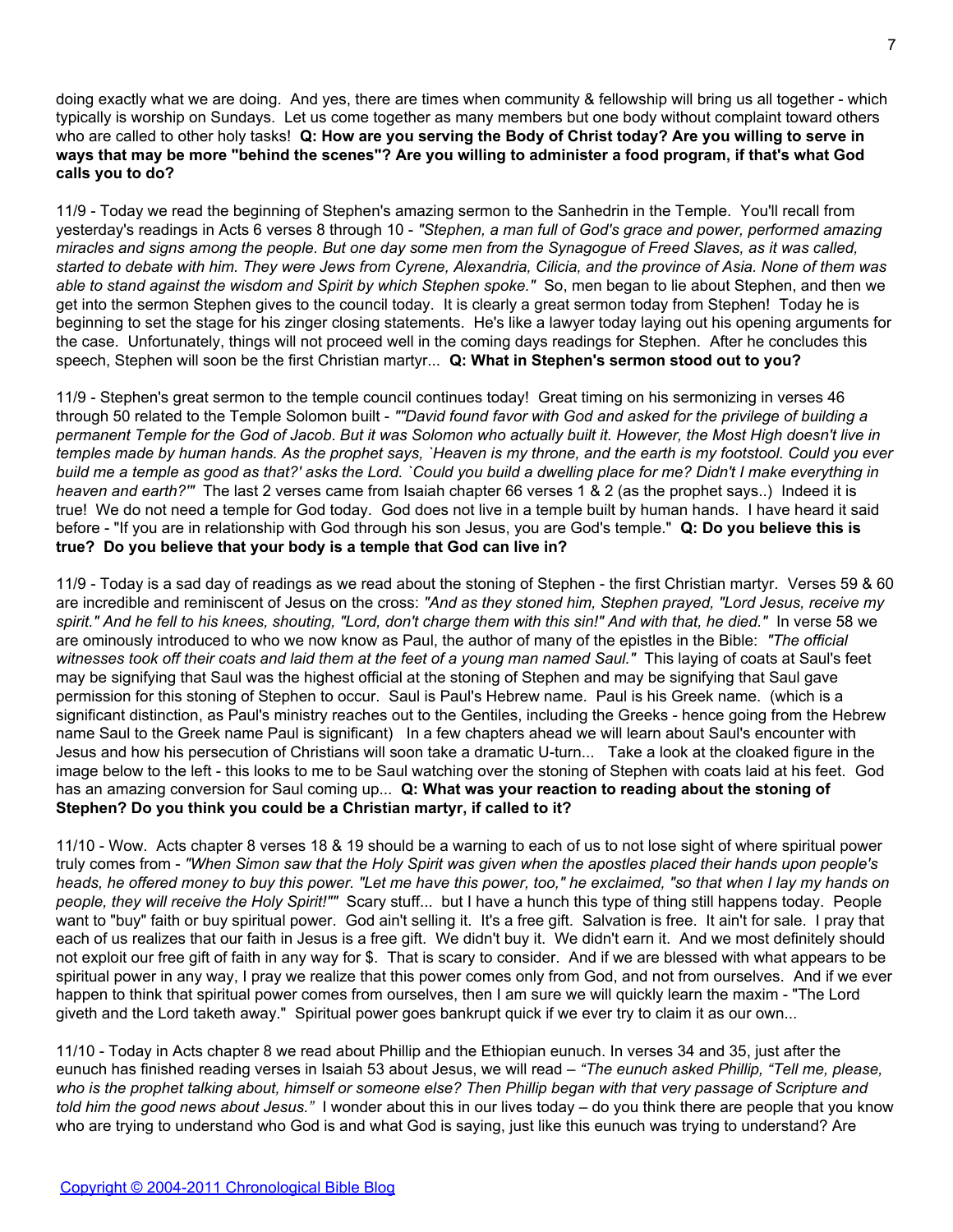there people in your life who may be seeking God and Jesus? If so, will you be like Phillip was for this eunuch for these people in your life? Will you begin with wherever these people are ("that very passage"), even if they are very far from God, and begin to share with them the good news about Jesus? Yes, this story about the Ethiopian eunuch is a very quick conversion story. Not all of our stories of having conversations with others seeking God will turn out like this. In fact, I'd venture to say that many will take many months and maybe even several years. **Q: But, even if it takes a lifetime of conversations with someone about the good news of Jesus, isn't it worth it? Who in your life is God calling you to share the good news about Jesus with? Will you begin those conversations now? And, perhaps most importantly, will you begin praying for those that God has placed in your life – praying that they will come to understand who God truly is?**

11/10 - Big readings today! Saul is converted to Christianity by Jesus himself! I think this is the most powerful conversion story in all of the Bible! **Q: In your life, what was your conversion story? Do you mind sharing your testimony here with others? Perhaps it may not be as dramatic as Saul/Paul's story, but do you think it is just as special in God's eyes?**

11/10 - As I was reading Acts chapter 9 today, I thought more about Ananias than I have before. Can you imagine being Ananias and being asked to go find Saul of Tarsus? Ananias demonstrated amazing faith in today's readings. God's words to Ananias about Saul in verses 15 & 16 are powerful - and as we now know, so very true: *"But the Lord said, "Go and do what I say. For Saul is my chosen instrument to take my message to the Gentiles and to kings, as well as to the people of Israel. And I will show him how much he must suffer for me.""* Great stuff... **Q: In your life, who might God be calling you to go visit - like he called Ananias to visit? Is there someone who is waiting for you to visit them, lay hands on them, and open up their hearts to receive the Holy Spirit?**

11/10 - Wow. Something about Acts chapter 9 verse 31 really stood out to me as we read about the early church today: *"The believers were walking in the fear of the Lord and in the comfort of the Holy Spirit."* Read this verse again. Whaddya think? The believers of the early church were walking in the fear of the Lord and in the comfort of the Holy Spirit. I don't know about you, but I want to walk like that! I love that dichotomy - that balance - of walking in fear and comfort. No - don't get me wrong - I'm not talking about a fraidy-cat type of fear. But I am talking about a healthy / respectful fear - I mean, just look at the image above again of the lion and the man of God. I don't mean to bag on the man of God by any means, but I think it is safe to say that he was walking in the "fear of the Lord" when he shunned Jeroboam's invite, but then he may have not been walking in the "fear of the Lord" when accepted the old prophet's lie. **Q: And, like the old prophet in today's Kings readings, do you think that people will lie to you and me today? Will the Enemy, the Destroyer, seek to lie to us? If so, do you think there is value in walking in the "fear of the Lord" today?** While - at the same time walking in the comfort of the Holy Spirit. There is something about the wisdom of this verse in Acts today that I really really like. This may be one of those verses to really meditate upon. I think there is so much value in this verse for our lives... **Today - are you walking in the fear of the Lord and the comfort of the Holy Spirit?**

11/11 - I love it! Almost every time we see an angel visit someone the visited person is panic stricken by the angel! :) Acts 10 Verse 4 today - *"Cornelius stared at him in terror. "What is it, sir?" he asked the angel.""* Seriously, it's pretty consistent that people in the Bible get freaked out by angelic visitors. Probably because it's a pretty rare thing. **Q: Don't you think you'd get freaked out / scared if an angel visited you?** I am pretty sure I would. Maybe that's why angels only show up in our human world visuals when something big needs to happen. Something big happens in today's (and tomorrow's) readings with Cornelius and Peter. **Have you ever had any spiritual experiences that have freaked you out? (positive or negative)**

11/11 - Before we get to the big thing that happens today with Peter, check the remainder of verse 4: *"And the angel replied, "Your prayers and gifts to the poor have not gone unnoticed by God!"* Hmmm... **Q: Think God pays attention when we give gifts to the poor? Have you found a consistent way to give gifts to the poor?** (If not, might I suggest one avenue? World Vision. I know they do amazing work caring for and creating self-sufficiency for the poorest of the poor worldwide. I've been sponsoring children with them for the past 7 years and volunteering with them the past three years. One very powerful thing you can do with World Vision - in addition to sponsoring a child, which I think is the most impactful - is that you can literally buy things like a goat or a cow or fruit trees for the poorest of the poor worldwide. And you can buy these things for someone you know, in their honor, as a gift. Really. So, next time you are struggling with what to buy the person who has plenty of stuff a wedding gift or a birthday gift or whatever, buy a goat in their honor at World Vision! It's a beautiful thing. All you'd ever want to know about the life-changing opportunity of sponsoring a child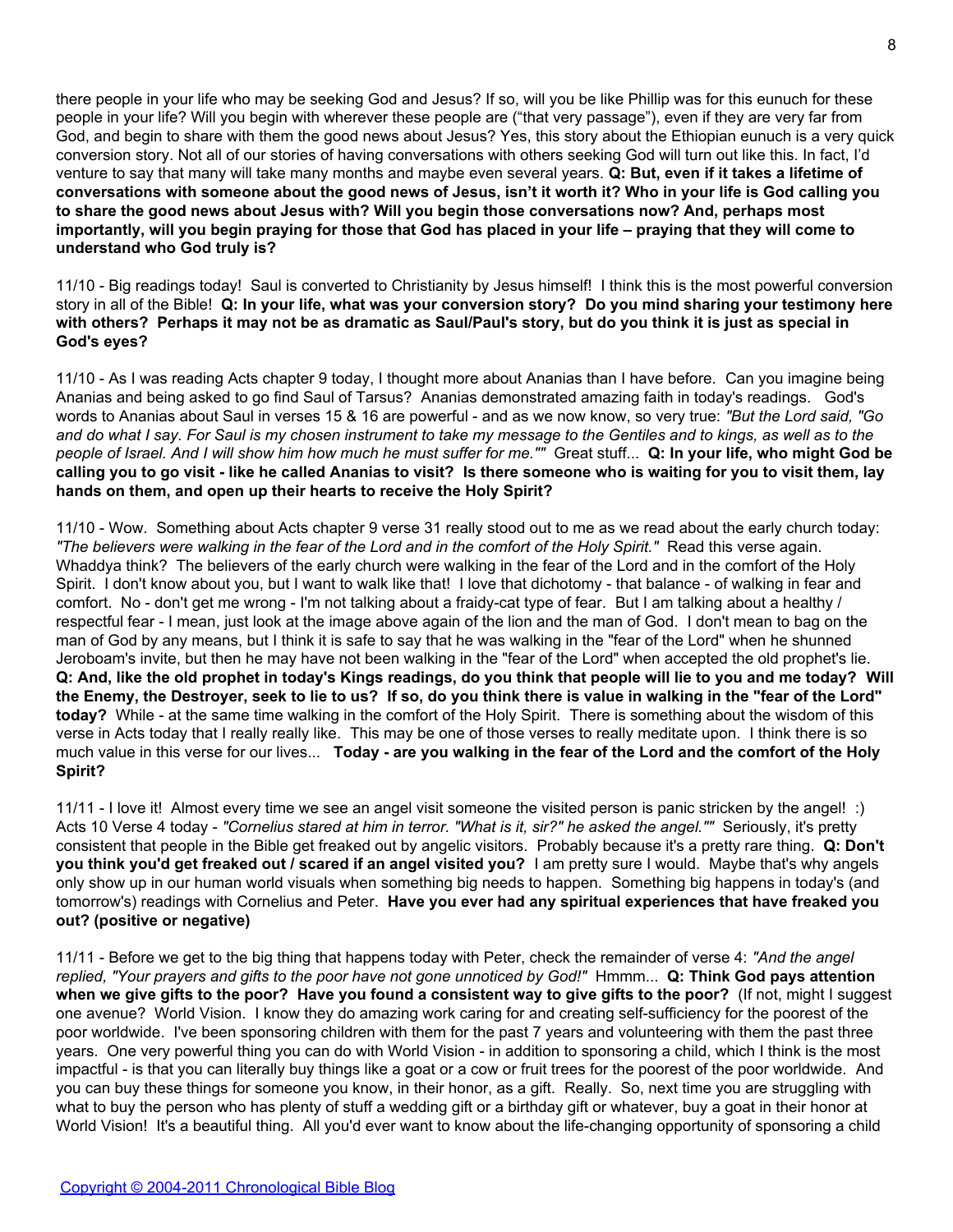through World Vision is at this link - [www.WorldVision.org](http://www.worldvision.org/) - and click on [Gift Catalog link](http://donate.worldvision.org/OA_HTML/xxwv2ibeCCtpSctDspRte.jsp?xxwvNavItemId=0§ion=10389&go=section&) for all the details on buying goats and cow and fruit trees. Thanks for considering.)

11/11 - Okay, back to today's readings and the big happenings. I think Tyndale's One Year Bible Companion answers the question well of "What was the meaning of the vision Peter saw?" as follows: "According to Jewish law, certain foods were forbidden to be eaten ([see Leviticus 11\)](http://www.biblegateway.com/passage/?search=leviticus%2011). The food laws made it difficult for Jews to eat with Gentiles without risking defilement. In fact, the Gentiles themselves were often seen as 'unclean.' Peter's vision meant that he should not look upon the Gentiles as inferior people whom God would not redeem. Before having the vision, Peter would have thought that a Roman officer could not accept Christ. Afterward, he understood that it was his responsibility to go with the messengers into a Gentile home and tell Cornelius the Good News of salvation in Jesus Christ."

11/11 - Acts 10 verses 25 & 26 stood out to me today - *"As Peter entered his home, Cornelius fell to the floor before him in worship. But Peter pulled him up and said, "Stand up! I'm a human being like you!"* This reminds me that this type of stuff can still happen today. I am afraid that sometimes we can end up worshiping people today, instead of worshiping God. And I'm afraid that this can oftentimes happen in the context of our churches. I have to say that I have seen what almost looks like worship of Pastors at churches. And that ain't a good thing... Pastors are human beings just like us! Yes, they are called to a very high standard in Paul's letter to Timothy, which we'll read later this year. But Pastors are not God. They are not divine. They should not be worshiped. Yes, they can help lead us in worship of God in great ways and with great messages. But let us make sure we are directing our worship at the true Rock and Light and Author of All who will never fail us and never let us down - God. So, stand up before your pastor. Pastors are humans just like us... Q: Why do you think we sometimes place our pastors on pedestals? Have you ever made this mistake?

11/11 - Peter's words in verses 34 - 36 are so powerful and are a huge turning point in the Gospel beginning to be preached to the Gentiles (non-Jews) - *"I see very clearly that God doesn't show partiality. In every nation he accepts those who fear him and do what is right. I'm sure you have heard about the Good News for the people of Israel--that there is peace with God through Jesus Christ, who is Lord of all."* **Q: Do you believe that God does not show partiality? Do you believe that in every nation he accepts those who fear him and do what is right? Do you believe there is peace with God through Jesus? Do you know this peace?**

11/11 - I love how Peter answers his "critics" in Acts chapter 11 today. He simply tells them the story of what happened. And through this plain and simple act of telling his story truthfully we get to verse 18 - *"When the others heard this, all their objections were answered and they began praising God. They said, "God has also given the Gentiles the privilege of turning from sin and receiving eternal life.""* **Q: And this makes me wonder about our lives today. How do we answer our "critics" when it comes to our faith? Is it possible that we can answer our critics simply by telling our story? Just like Peter simply answered his critics with his story? Is it possible that our story of how God reached out and changed our lives could be very effective in winning hearts and minds for Jesus? I think sometimes we underestimate the power of simply telling our story. It is our story - and after we tell it, how can anyone really criticize it? Or argue with it**? It is our story. Let us tell it. And let us tell our story often and with great love. I believe God can work wonders when we simply tell our stories...

11/11 - There is a lot going on in today's Acts readings as Peter is freed from jail by an angel! I love Acts 12 verse 5 in this chapter as Peter was put in jail - *"But while Peter was in prison, the church prayed very earnestly for him."* **Q: Who are you praying for very earnestly these days? Do you think that prayer changes things? How is your prayer life this very day?**

11/12 - Wow. It is fun to read about Paul's first missionary journey! A very cool thing to note about today's readings is that Paul started his missionary journey not after an extensive planning session / retreat / etc. (all our modern day stuff of what we have to do before embarking on something...) No! Paul started his missionary journey after a time of worship & fasting and being filled with the Holy Spirit! The Spirit moved and thus Paul moved! It was that simple. **Q: Think we can learn something from this in our lives today? Are you listening to the Spirit's prompting in your life today? What is the Spirit prompting you to do? Will you do it?** Check out Acts 13 verses 2 and 3 that show all it took for Paul to begin his missionary journey: *"One day as these men were worshiping the Lord and fasting, the Holy Spirit said, "Dedicate Barnabas and Saul for the special work I have for them." So after more fasting and prayer, the men laid their hands on them and sent them on their way."*

11/12 - Acts 13 is a great sermon from Paul today! Really... this is about as good as it gets for a solid Gospel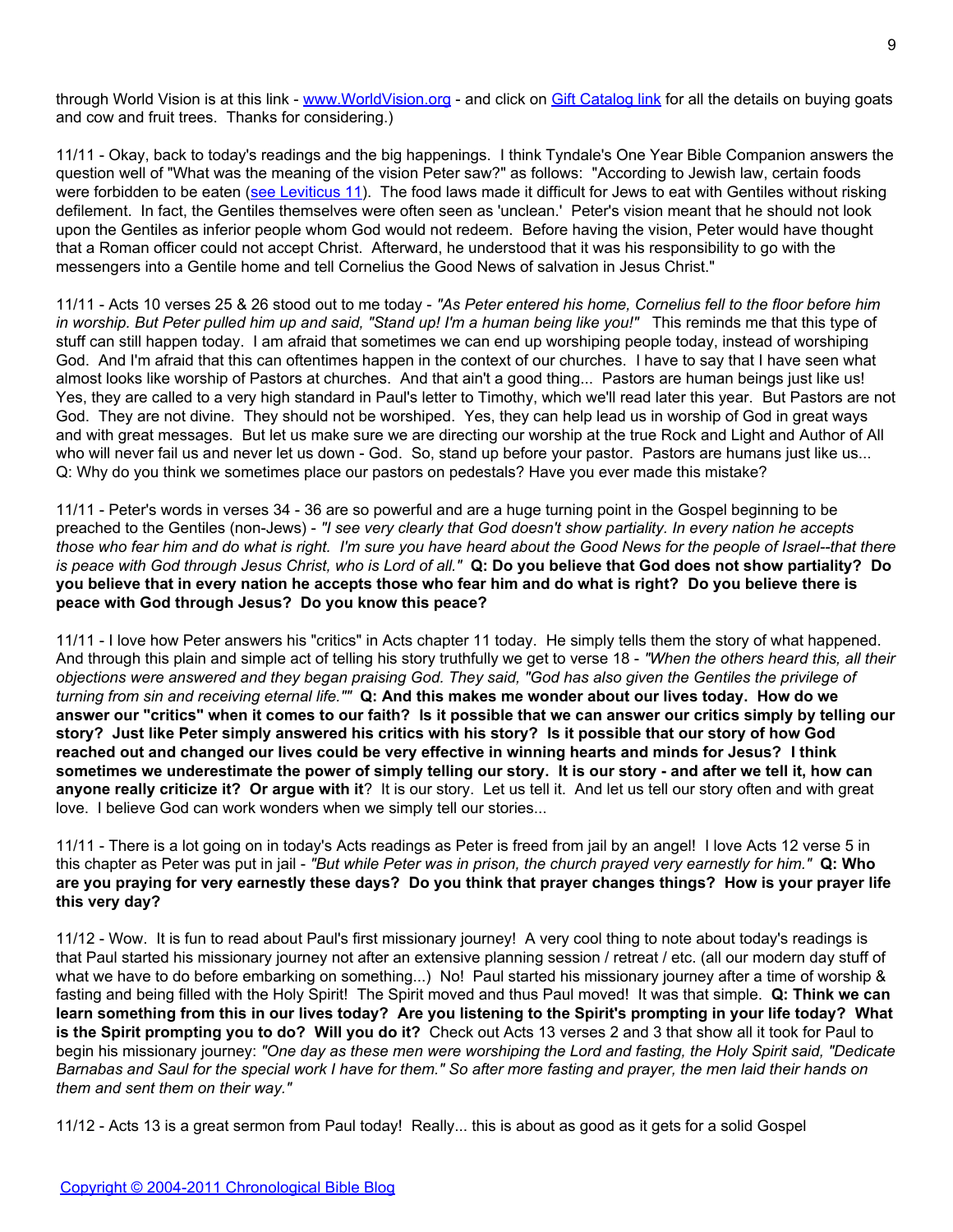presentation. Go Paul. I love how he starts off in verse 16: *"So Paul stood, lifted his hand to quiet them, and started speaking. "People of Israel," he said, "and you devout Gentiles who fear the God of Israel, listen to me."* You'll note that Paul delivers this message to both Jews and Gentiles - he is preaching the Gospel for the world! **Q: Are you really listening to Paul's message to you in today's readings in Acts? What are you learning from the book of Acts?**

11/12 - Great readings today about how Paul and Barnabas' ministry to the Gentiles was growing! Verse 52 is awesome: *"And the believers were filled with joy and with the Holy Spirit."* **Q: Are you filled with joy? Are you filled with the Holy Spirit? How does this joy & the Spirit manifest itself in your life?**

11/12 - Do you see the depth and strength and love of Paul's faith in Acts 14 verses 19 & 20 - *"Now some Jews arrived from Antioch and Iconium and turned the crowds into a murderous mob. They stoned Paul and dragged him out of the city, apparently dead. But as the believers stood around him, he got up and went back into the city. The next day he left with Barnabas for Derbe."* Paul is stoned and then gets back up and keeps going forward in his minstry for God! Next thing you know he is praying and fasting for elders in churches - after nearly getting stoned to death! I want a faith like that... Also, it is wonderful to read in today's readings how Paul and Barnabas tear their garments because they are so distressed that people were worshiping them as if they were gods! **Would we react so quickly to stop people from worshiping us today I wonder... ?**

11/13 - Today we begin Paul's letter to the church in Galatia!

**~ Galatians ~**

Author: Paul the apostle Place: Unknown

Date: A.D. 48 or 49

Content: Paul had preached to the inhabitants of Galatia on his first missionary journey (Act 13:14-14:23). Shortly after his departure, a group of Jewish believers arrived to insist that the Gentile Christians submit to the laws of Moses in order to be saved. Paul writes to combat this error by showing that Abraham, who lived over four hundred years before the giving of the law, was saved by faith in the gospel – so how could it be argued that the law could either save a man or make a believer in Christ more perfect? Paul couples this with a vigorous defense of himself as an apostle and with a discussion of how a Christian ought to live.

Theme: Paul energetically defends the truth of the gospel, which is that man is saved by the grace of God through faith in Christ and nothing else. Any other teaching is a perversion of the truth of God (Galatians 1:7). We are made right in the sight of God by faith (Galatians 2:16) and become the people of God (sons of Abraham) in the same way, by faith (Galatians 3:7). Because we are free in Christ, we must never allow anyone to drag us back to the idea of working for our salvation, but must live out of the gospel. This involves submission to the Spirit of God (Galatians 5:16) and loving our neighbor as ourselves (Galatians 5:14). *(Above commentary is from Tyndale Publishers "The One Year Bible Companion" pp. 25-26)*

11/13 - Wow. I have to share with you that Paul's words in Galatians chapter 1 verse 1 stopped me in my tracks today when reading them: *"This letter is from Paul, an apostle. I was not appointed by any group or by human authority. My call is from Jesus Christ himself and from God the Father, who raised Jesus from the dead."* The thing that struck me about this was Paul saying that he was not appointed by any group or by human authority to be an apostle of Jesus Christ. His call was from Jesus Himself! And this just made me think about our modern world today, where I am afraid that sometimes we will only maybe do bold things in our life for the Gospel - for the Kingdom of God - if we feel like we have been appointed by some group or by some human authority to do it. When, in fact the important thing is if we have been called by Jesus to do it! I hope humbly here I can share with you that there are probably a ton of reasons of why I "shouldn't" be leading an online Bible study like this one. I don't have a Seminary degree. I am not an ordained minister or pastor. Yes, I have been in a Bible study before, and I do a lot of studying each day for this ministry. But - no group or human authority has appointed me to do this. I have just done it because I do feel very called to it! And I share this with you not to pat myself on the back, but to encourage you. Maybe you've never been to Seminary. Maybe you're not an ordained minister or pastor. Maybe you've never done \_\_\_\_\_, \_\_\_\_, or \_\_\_\_. (fill in your blanks) **Q: But, maybe God is calling you to do something bold for his Kingdom, and the question becomes when will you do it? When will you stop relying on an old excuse of not being appointed by a group or human authority to do it?** If God is calling you to something, please, please, do it! Our time is short. Your time is now. The water is fine. Please, dive in!

11/13 - We have great readings today in Galatians chapter 2 as Paul confronts Peter! I think this is a powerful lesson for us to learn. It is okay - in fact good - to confront other Christians when they are out of line. We should do so in the spirit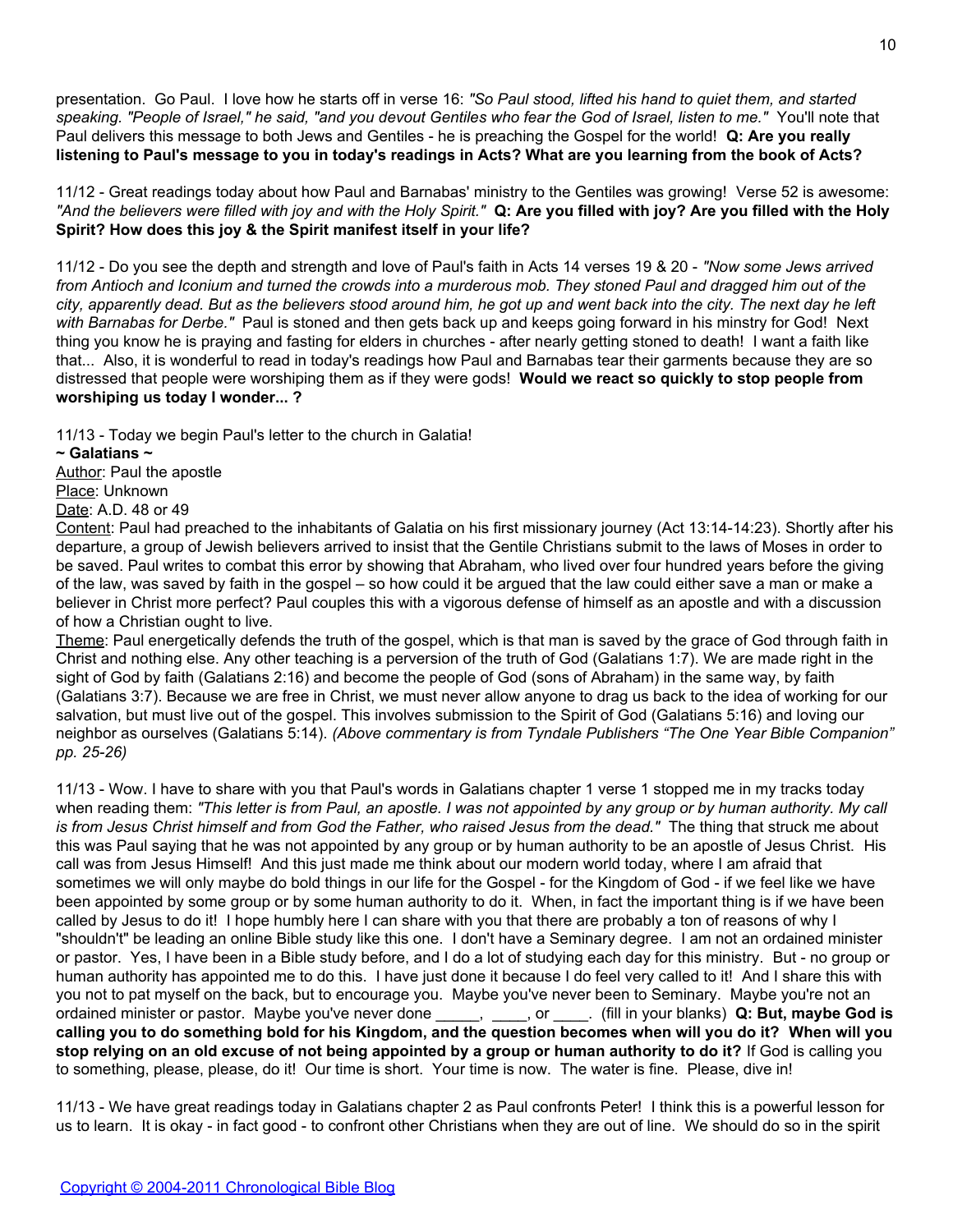of love. Speak the truth in love to our brothers and sisters who step out of line. But let us not be too meek in this area and let somebody we love slide by because we're too scared to say anything. Is there anybody in your life today that you are being led by God to speak the truth in love to? (there is someone in my life I'm being led to do this... and I confess that I have been dragging my feet...) Let us learn today from the example of Paul confronting Peter! I have to tell you, for some reason the parenthetical point from Paul in verse 6 today really stood out to me - *"(By the way, their reputation as great leaders made no difference to me, for God has no favorites.)"* This is really a profound thing for each of us to realize! No one is above you! No one is below you! God has no favorites! I really really love thinking about this. This means we should respect all, but fear none. God is the only one we should fear. You, your pastor, your president, the homeless person on the street corner are no more or no less favored by God comparatively. God has no favorites! And if God has no favorites, what do you think this should mean to us. **Q: Should we have favorites? Should we give more respect to those who we think are in better social standing than others? Should we love the pastor more than the homeless person? Should we love the celebrity over the waiter? This really is something for us to think about... Paul said people's reputation as great leaders made NO difference to him. Should people's reputations in our world today make any difference to us?**

11/13 - Paul's message in Galatians chapter 3 verses 6 through 9 is very good news to the 1st century Gentiles and to you and me today too! *"In the same way, "Abraham believed God, so God declared him righteous because of his faith." The real children of Abraham, then, are all those who put their faith in God. What's more, the Scriptures looked forward to this time when God would accept the Gentiles, too, on the basis of their faith. God promised this good news to Abraham long ago when he said, "All nations will be blessed through you." And so it is: All who put their faith in Christ share the same blessing Abraham received because of his faith."* **Q: Do you believe that you can share in the same blessing Abraham received? How? Are you a spiritual descendent of Abraham? Why? What do Paul's words "faith in Christ" mean to you? Is this all very good news to you?**

11/13 - Today in Galatians chapter 3 verses 10 and 11 we read: *"All who rely on observing the law are under a curse, for it is written: "Cursed is everyone who does not continue to do everything written in the Book of the Law." Clearly no one is justified before God by the law, because, "The righteous will live by faith.""* **Q: What is Paul saying here? Why would those who rely on observing the law be under a curse? Do you rely on the law?**

11/14 - I love Paul's teachings today in Galatians chapter 4 verses 3 through 7! *"And that's the way it was with us before Christ came. We were slaves to the spiritual powers of this world. But when the right time came, God sent his Son, born of a woman, subject to the law. God sent him to buy freedom for us who were slaves to the law, so that he could adopt us as his very own children. And because you Gentiles have become his children, God has sent the Spirit of his Son into your hearts, and now you can call God your dear Father. Now you are no longer a slave but God's own child. And since you are his child, everything he has belongs to you."* **Do you believe these teachings of Paul's to be true? Are you a child of God? Has God sent the Spirit of Jesus into your heart? Do you today call God your dear Father? Do you believe that everything God has belongs to you because you are his child?**

11/14 - Galatians chapter 5 is a great teaching on our freedom in Christ! Verse 1 is so very powerful: *"So Christ has really set us free. Now make sure that you stay free, and don't get tied up again in slavery to the law."* **Q: Has Jesus set you free? Has He set you free from the slavery of sin? Has He set you free from the slavery of the law? If you are not yet free, today will you hand over the controls of your life to Jesus and let Him once and for all set you free!**

11/14 - I also love verses 5 & 6 - *"But we who live by the Spirit eagerly wait to receive everything promised to us who are right with God through faith. For when we place our faith in Christ Jesus, it makes no difference to God whether we are circumcised or not circumcised. What is important is faith expressing itself in love."* I like that thought of eagerly waiting to receive everything promised to us who are right with God through faith. **Q: How are you eagerly waiting for everything promised? How do you have the hope of glory?** And then the last sentence of what is important is powerful - faith expressing itself in love! Not faith expressing itself in hate.... Faith expressing itself in love. **How is your faith expressing itself in love?** This reminds me of the old song - "They will know we are Christians by our love. By our love. Yes, they'll know we are Christians by our love." Amen!

11/14 - I love Paul's teaching in Galatians 5 verses 22 & 23 today - *"But when the Holy Spirit controls our lives, he will produce this kind of fruit in us: love, joy, peace, patience, kindness, goodness, faithfulness, gentleness, and self-control."* It is incredible I think for each of us to really meditate on this question - does the Holy Spirit control your life? I think so often - even after coming to faith in Christ - we still try to hold onto the controls of our life! I know I do. And yet, when I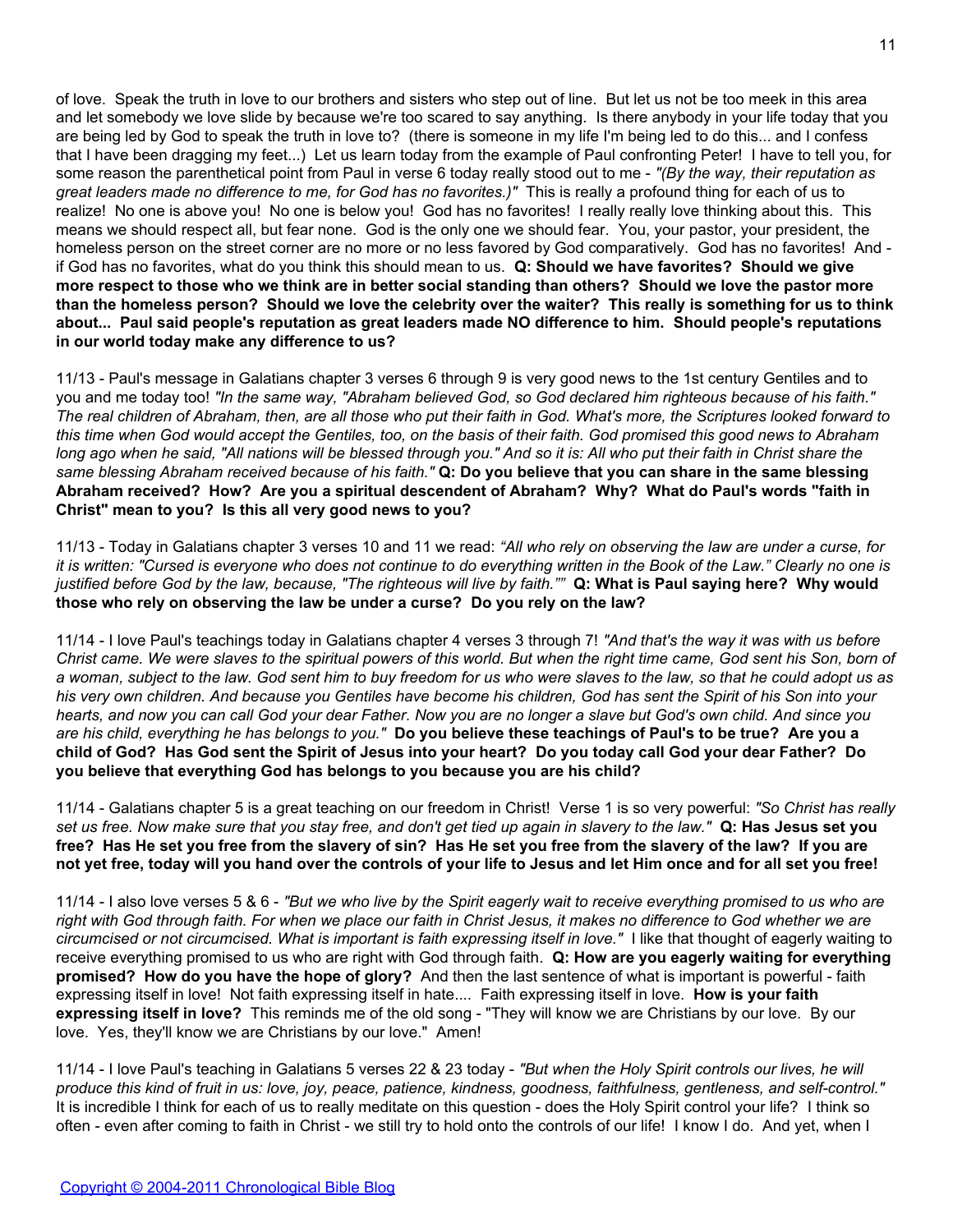finally realize that I should instead "let go, and let God", my life gets 100 times easier. I don't stress and worry about things any more. When I let myself be controlled by the Holy Spirit I finally realize that this is where true LIFE is at! It's not in hanging on so tightly to the steering wheel... Then, as we truly let the Holy Spirit control our lives, we begin to see amazing fruits being born in us! **Q: Do you see these fruits in your life today? Love? Joy? Peace? Patience? Kindness? Goodness? Faithfulness? Gentleness? Self-control? How are you doing on letting the Holy Spirit control your life these days? Who is holding on to your steering wheel - you or the Holy Spirit? Will you now let go of that steering wheel? Will you "let go, and let God." Will you let the fruits of the Spirit fully grow in your life?**

11/14 - We finish up Paul's letter to the Galatians today. We read some powerful teachings in Galatians chapter 6 today. I love verse 1: *"Dear brothers and sisters, if another Christian is overcome by some sin, you who are godly should gently and humbly help that person back onto the right path. And be careful not to fall into the same temptation yourself."* This is such a great teaching. And one that I have a hunch we do not follow often enough... **Q: When was the last time you gently and humbly helped someone who is overcome by sin get back on the right track?** I know for me that it has not been recently. And I know I've missed some opportunities in this regard. The last sentence in this verse is powerful and reminds me that we need to be particularly careful around sexual sin I think - to make sure we don't fall into the same temptation ourselves. One important note for all of us is to not discuss with someone of the opposite sex their struggles with sexual sin! It is foolish to do so I believe. Men can discuss and counsel men in the area of sexual sin. And women, women. But I think it is just way too risky for men to discuss or counsel women in the area of sexual sin - and vice versa. I think we just open ourselves up potentially to temptation if we do this. I'm sure there are exceptions to this, but generally speaking, don't go into a discussion on personal sexual sin struggles with someone of the opposite sex! **While I'm on the topic here of sexual sin, does anyone have any good book recommendations for anyone who struggles in this area?** A good book on this topic is Josh Harris' ["Sex is Not the Problem \(Lust Is\): Sexual Purity in a Lust-Saturated](http://www.amazon.com/Sex-Not-Problem-Lust-Lust-Saturated/dp/1590525191/) [World."](http://www.amazon.com/Sex-Not-Problem-Lust-Lust-Saturated/dp/1590525191/)

11/14 - Peter's teaching at The Council at Jerusalem in Acts 15 verse 11 is one of the most important verses that all of us should really meditate upon and know and believe: *"We believe that we are all saved the same way, by the special favor of the Lord Jesus."* **Q: Do you believe Peter here? Do you believe this to be true? Does this simple message of this little button below ring true to you?**

11/15- In Acts 15 today we read about Paul not wanting to bring along John Mark on the next missionary journey. Good news is that Paul and Mark were eventually reunited in missionary efforts. Some speculate that it was because Barnabas went with Mark at this juncture, Barnabas' patient encouragement helped Mark's eventual effective ministry. In fact, John Mark is the very same Mark who wrote the Gospel of Mark! **Q: How's that for encouragement changing the world?? Is there anyone in your life today who you think could be a great worker for God's kingdom with some encouragement? Will you be like Barnabas was for John Mark and work with and encourage that person?**

11/15 - Today in Acts 16 we read about Paul's 2nd missionary journey, which took place around AD 49-52. Great readings about the conversion of Lydia of Philippi today! She was a business woman and a Gentile (like Cornelius) who loved God. And the Lord opened her heart and she believed! Praise God for his continual ministry of opening people's hearts to the Gospel. **Q: Has your heart been opened like Lydia's was opened?**

11/15 - Today in Acts 16 we will read about the earthquake that comes while Paul and Silas are imprisoned! As a trembling jailer comes to Paul and Silas we will read this in verses 30 through 34 – *""Sirs, what must I do to be saved?" They replied, "Believe in the Lord Jesus, and you will be saved—you and your household." Then they spoke the word of the Lord to him and to all the others in his house. At that hour of the night the jailer took them and washed their wounds; then immediately he and all his family were baptized. The jailer brought them into his house and set a meal before them; he was filled with joy because he had come to believe in God—he and his whole family."* This is a wonderful look at how many of us become and grow as Christians! We first hear the Good News of how Jesus came to this earth fully human and fully God – how he lived a sinless life and died on the cross for our sins – and how he rose from the dead and will come again. Then, through God's grace, we believe! We simply believe. From there we learn more about God from others and through studying his Word, the Bible – we can call this discipleship. Then comes a decision to be baptized – to publicly profess our faith in Jesus as our Savior. Then comes living a joyful life of community with others. Now – yes – this is a very abbreviated example of how one becomes and grows as a Christian. :) And our various denominations will probably put the order of how all this happens in various ways. **Q: But, can you see similarities in your own faith journey with the jailer's conversion, baptism, and growth as a Christian? Do you remember first hearing the**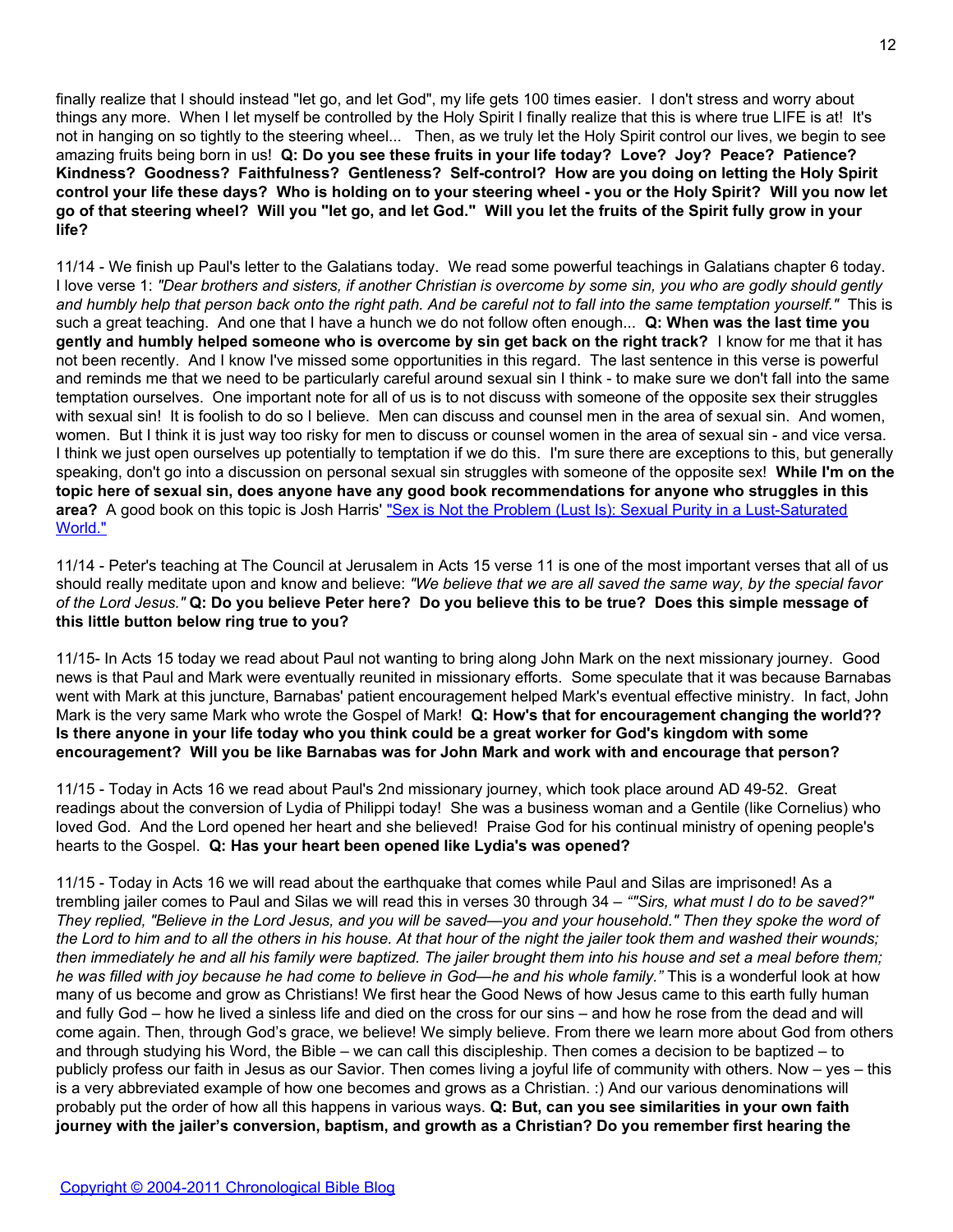**Good News of Jesus' life, death, and resurrection? Do you remember the day you first Believed? Do you remember learning more about the Word, the Bible? (hopefully you'll remember this year's One Year Bible journey! :) Do you remember being baptized (or maybe you'll have photos or stories from your younger years)? Do you now joyfully live life in community with other Christians through your local church? If you haven't yet experienced all of these things, will you pray to God asking him for the experiences He has planned for you? And, when others in your life come to you like the jailer, asking "What must I do to be saved?" are you prepared to give them the joyful answer?**

11/15 - Great reading about Paul's travels and preaching in Acts 17 today! I absolutely love the quote in verse 6 where the Jewish leaders of Thessalonica say: *""Paul and Silas have turned the rest of the world upside down, and now they are here disturbing our city," they shouted."* **Q: Have you ever heard that the Kingdom of God is an "upside down" kingdom? That the values of the Kingdom of God are upside down compared to worldly values? Paul and Silas turned the world upside down. How are you turning the world upside down in your life today?**

11/16 - Today in Acts 17 verses 22 & 23 we read - *"Paul then stood up in the meeting of the Areopagus and said: "Men of Athens! I see that in every way you are very religious. For as I walked around and looked carefully at your objects of worship, I even found an altar with this inscription: TO AN UNKNOWN GOD. Now what you worship as something unknown I am going to proclaim to you."* Paul then went on to introduce to the Greeks our personal Creator, in contrast with their views of pantheistic Stoicism. **Q: Are there people in your life today that are perhaps like the Greeks Paul was speaking to? People who are religious but do not yet know our personal Creator? Are there people in your life who are seeking the Unknown God? Will you begin conversations with these people that God has placed in your life and let them know about the living God that you know and love? Will you let them know, as Paul let the Greeks know in verse 28 –** *"For in him we live and move and have our being.' As some of your own poets have said, 'We are his offspring.'"?*

11/16 - Today we begin Paul's first letter to the church in Thessalonica!

**~ First Thessalonians ~** Author: Paul the apostle Place: Corinth Date: A.D. 50 or 51

Content: On Paul's second missionary journey he visited Thessalonica but was forced to flee because of the intense persecutions that arose there (see [Acts 17:1-9](http://www.biblegateway.com/passage/?search=act%2017:1-9)). After making his way to Athens and finally to Corinth, Paul heard from Timothy, whom he had sent to inquire about the Thessalonians, that they were standing fast in spite of their suffering. Paul wrote this letter to comfort and encourage the young believers in the Lord. He also wrote to confirm their faith in the basic doctrines of the church concerning God, the Holy Spirit, Jesus, Christian living, but especially concerning Jesus' second coming. Apparently because some believers had died, the remaining Christians were concerned lest the believing dead miss out on the resurrection. Paul writes to assure them that the dead in Christ rise first.

Theme: Paul comforts the persecuted believers with the assurance that God is with us and has assured us of ultimate victory. The final victory will occur at Jesus' return, when the Lord himself shall descend from heaven and gather us to himself, ever to be with him. In the light of this we should bear up under persecution, living lives that are godly and above reproach. *(Above commentary is from Tyndale Publishers "The One Year Bible Companion" p. 28)*

11/16 - Today in First Thessalonians 1:5 we read: *"For when we brought you the Good News, it was not only with words but also with power, for the Holy Spirit gave you full assurance that what we said was true. And you know that the way we lived among you was further proof of the truth of our message."* This is a great reminder that while we are out and about in the world being salt and light, we're not just out there on our own. The Holy Spirit is doing work concurrently in other people's hearts. And indeed, the Holy Spirit is doing the true work of salvation, not us. I do like that Paul wrote that "the way we lived" was further proof of the truth. Christians are called to be in the world, but not of it. And I do think people pay attention to how we live. **Q: How are we living our lives today? Are we living a life of love? Are we compassionate? Are we caring? Are we serving the poor? Or - are we bought into consumerism? Are we selfish? Are we serving ourselves? Does the way we spend our money and time look different from how the culture says we should be spending our money and time? Are we giving to our church? Are we worshiping God at a church once a week? Are we praying frequently? How are you living your life today? If someone took a look at your life would it be abundantly clear that you are following Jesus?**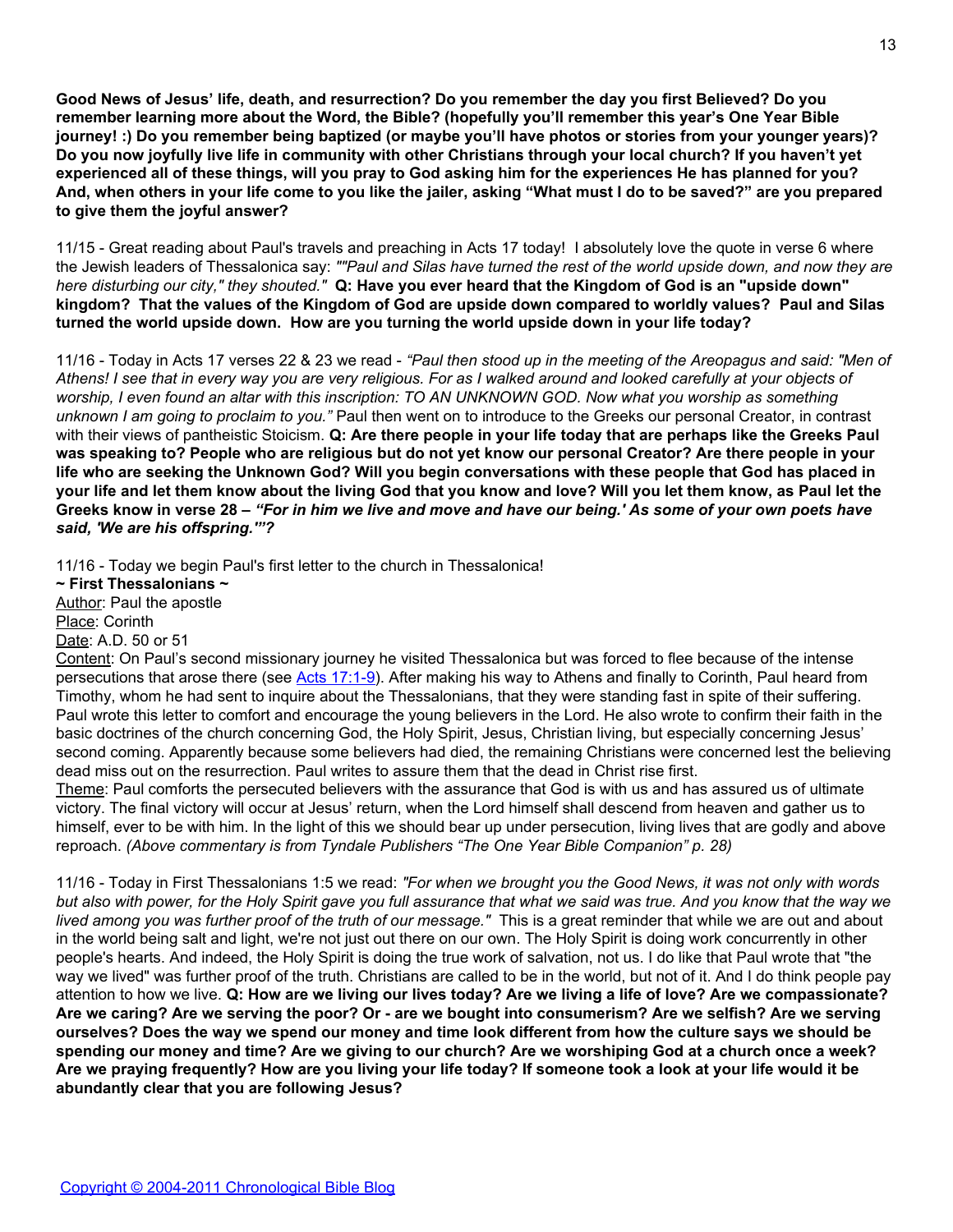11/16 - The First Thessalonians readings today are nice! I found chapter 2 verse 18 to be an interesting verse: *"We wanted very much to come, and I, Paul, tried again and again, but Satan prevented us. "* I think this is an important reminder that Satan can indeed prevent good work from taking place in our lives. Through prayer, reading the Word, and obedience we can avoid some attacks. But, they will still come while we are in this world. I would just encourage you to keep in mind that Satan is real. Don't dwell on this, but realize it is true. And that by growing your relationship with Jesus & God, I do believe great protection can come over you - but keep in mind that even a person as close to the Lord as Paul was prevented by Satan from doing some things Paul wanted to do. **Q: How is your prayer life today? Do you pray to God to protect you and keep you from Satan and all his tricks and lies and temptations?** Let us be prayer warriors for not only ourselves, but also for others in our lives! **Do you consider yourself to be a prayer warrior? Would you like to be a prayer warrior? What is stopping you from being a prayer warrior?** All it takes is prayer...

11/16 - The First Thessalonians verses today are great teachings on living to please God and the hope of the resurrection. A verse from 1 Thessalonians 5:2 that I actual use fairly frequently is: *"the day of the Lord will come unexpectedly, like a thief in the night."* I confess that I don't get too into predicting "end times" scenarios. Pre-trib, post-trib, etc. I know many good friends who are into all of this. I guess I just come back to this verse about the day of the Lord coming unexpectedly, like a thief in the night. I think this also applies to each of our own lives. We don't know how many years we have - hopefully many. But, you just don't know. And I don't really dwell or worry about it. The end of our lives will likely come unexpectedly, like a thief in the night. And if we know Jesus as our Lord and Savior, we do not need to fear the day of the Lord! **Q: Do you think about the day of the Lord often?**

11/16 - In First Thessalonians 4:3-5 today we read this teaching of Paul's: *"It is God's will that you should be sanctified: that you should avoid sexual immorality; that each of you should learn to control his own body in a way that is holy and honorable, not in passionate lust."* **Q: Are these verses contrary in any way to what you might see in our culture today? Are these verses contrary to any way that you might live your life? Do you see the value in this teaching of Paul's? Is the lust / sexual immorality that our culture sells full of life or emptiness? Is this teaching of Paul's full of life or emptiness? Are you controlling your own body in a way that is holy and honorable? What does Paul mean when he says it is God's will that you should be sanctified? Do you want God to sanctify you? Will you participate in the sanctification process with God? Will you avoid sexual immorality?**

11/17 - Today we wrap up Paul's first letter to the Thessalonians! There is a lot of good letter-closing advice in these today's reading's. To make sure this advice gets heard throughout the church in Thessalonica Paul commands in chapter 5 verse 27: *"I command you in the name of the Lord to read this letter to all the brothers and sisters."* **Q: Think this letter got read to everyone?** :)

11/17 - Verses 12 & 13 stood out to me in today's readings: *"Dear brothers and sisters, honor those who are your leaders in the Lord's work. They work hard among you and warn you against all that is wrong. Think highly of them and give them your wholehearted love because of their work."* This verse ties in perfectly to Clergy Appreciation Month! Did you know that October is Clergy Appreciation Month? I don't know who started this trend, but I like it! **Q: Hopefully this month you can take 15 minutes to write a letter or send a card of encouragement to your pastor or clergy? How do you encourage your clergy?** I encourage you to encourage your pastor this October! :) And please try to remember to do this in October of each year. More details about how you can participate in clergy appreciation month are on this website link: <http://parsonage.org/cam/index.cfm>

11/17 - More verses from today's readings that stood out -

Verse 16 - *"Always be joyful."* How's joy doing in your life these days?

Verse 17- *"Keep on praying."* And prayer?

Verse 11 - *"So encourage each other and build each other up, just as you are already doing."* I like this. It reminds me that we have the opportunity to encourage people that we come in contact with each day. Spread some love. **Q: How are you doing on being encouraging to others each day?**

11/17 - Today we begin Paul's second letter to the church in Thessalonica!

**~ Second Thessalonians ~** Author: Paul the apostle Place: Corinth Date: A.D. 51 Content: Either Paul's first letter or a forged letter purporting to be from him had disturbed the Thessalonians concerning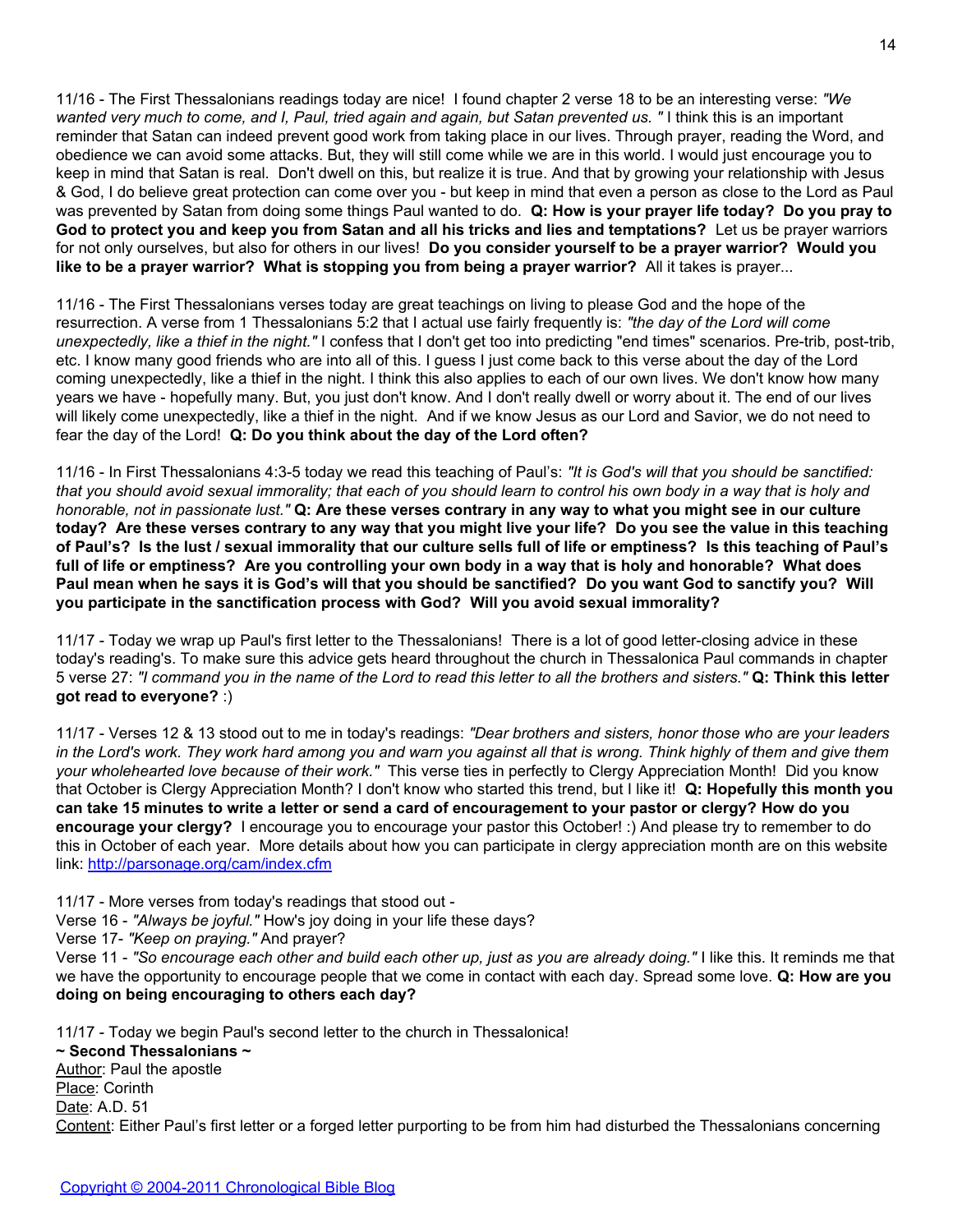the second coming of Jesus. Perhaps adding to the confusion was the continued persecution that they were enduring. Paul writes to assure the believers that Jesus will certainly return to comfort the believers and to punish those who are troubling them. He also tells them that the great Day of Judgment (the Day of the Lord) will not take them by surprise but will be preceded by a series of events. In the light of Jesus' sure return, Christians are to live above reproach. Theme: Throughout this short letter the promise of God's victory over evil is stressed. Believers may suffer now, but God has planned comfort and reward for them. For those who refuse to obey God, however, there will be distress and judgment. Paul also stresses the need for living in such a way that God is honored. Some people at Thessalonica may have stopped working because they believed Christ would return soon. This does not honor God and Paul says concerning it, "He who does not work shall not eat." *(Above commentary is from Tyndale Publishers "The One Year Bible Companion" pp. 28-29)*

11/17 - Paul's encouragement during times of persecution is powerful in chapter 1 verse 5 today: *"But God will use this persecution to show his justice. For he will make you worthy of his Kingdom, for which you are suffering."* If there is persecution in your life today, I hope this verse is encouraging to you. It reminds me of the old adage - "it builds character." I know this is tough to realize in the midst of persecution - that God is working in the midst of it to show his justice and to make you worthy of his Kingdom. Your suffering is for His Kingdom. You are not suffering alone. **Q: Have your sufferings ever had blessings in disguises?**

11/17 - Second Thessalonians chapter 2 is a good look at the 2nd coming of Jesus. Verse 7 is interesting - *"For this lawlessness is already at work secretly, and it will remain secret until the one who is holding it back steps out of the way."* Seems that this is alluding to sin and the temptation to sin that pursues people in our world today. The lawlessness is at work - secretly - and will remain secret until it comes out in the open in the form of the anti-christ? Again, I'm not big into end times stuff. But, clearly, there will come the day of Jesus' return. And the Bible is preparing believers for what to expect and to know that God is bigger than whatever evil comes in those days. God is bigger!

11/17 - Second Thessalonians chapter 3 is a nice closing chapter to this 2nd letter of Paul's! The first few verses remind us of the need to pray. Pray for those doing the Lord's work! **How are you doing in praying for your pastors, your church, other ministries you support?** Paul then goes into an exhortation for proper living. These verses remind me of the importance of work in our lives. We are not called to be blissful aesthetics - but called to work. Paul worked hard during his time of ministry. He was at times a "tentmaker" - making a living during the day and preaching and conducting ministry in the evenings and weekends. **Q: How are you doing with work these days? Are you giving your all, your 100% for the hours you are at work? No matter where you are working - are you working as if you were working for God?**

11/17 - Today's readings in Acts 18 are important in that Paul is beginning his work of building the church in Corinth through his ministry! We of course are very familiar now with Paul's letters of 1st and 2nd Corinthians - today we get a glimpse of how Paul's relationship with the city of Corinth began. Verses 9 through 11 let us clearly know that the Lord was very involved in Paul's ministry in Corinth: *"One night the Lord spoke to Paul in a vision and told him, "Don't be afraid! Speak out! Don't be silent! For I am with you, and no one will harm you because many people here in this city belong to me." So Paul stayed there for the next year and a half, teaching the word of God."* Per Tyndale's One Year Bible Companion today: "Corinth was the political and commercial center of Greece, surpassing Athens in importance. It had a reputation for great wickedness and immorality. A temple to Aphrodite - goddess of love and war - had been built on the large hill behind the city." **Q: How are you involved in helping to build or support the church today? What are some ways that God has called you to love and serve your local church? How about the global church?**

11/18 - Today in our readings in Acts, we are introduced to Apollos! Apollos loved God, but initially he didn't fully understand that Jesus gave believers the gift of the Holy Spirit. Apollos understood repentance of sins very well - that was the "baptism of John (The Baptist)" that he preached. Repent from sins and be baptized was Apollos' message, without a strong teaching of the gift of the Holy Spirit after belief in Christ. Well, Priscilla and Acquila more fully explained the Gospel and then Paul introduced the Holy Spirit to believers who were initially taught by Apollos before he learned the full Gospel. A good overview of "Who was Apollos?" is at biblequestions.org [at this link.](http://biblequestions.org/archives/BQAR159.htm) I love that they say at this link, "Apollos was teachable." Inferring that you and I should be teachable too when it comes to our faith! **Q: Are you teachable? Or do you know it all? :)**

11/18 - Wow - strong readings today in Acts 19 verses 13 to 16 about the power of Jesus' name - and how to incorrectly try to "use" his name too - *"A team of Jews who were traveling from town to town casting out evil spirits tried to use the*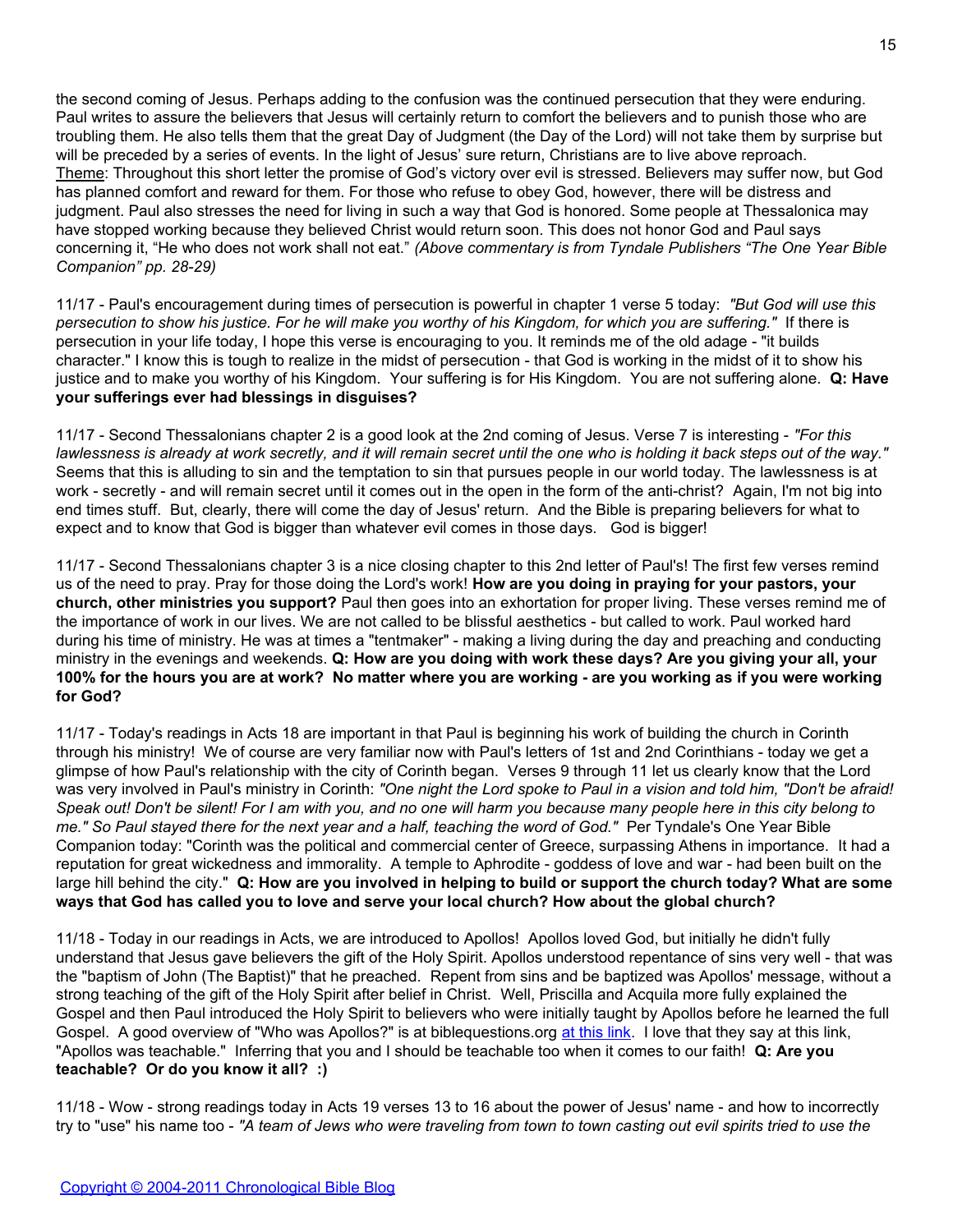*name of the Lord Jesus. The incantation they used was this: "I command you by Jesus, whom Paul preaches, to come out!" Seven sons of Sceva, a leading priest, were doing this. But when they tried it on a man possessed by an evil spirit, the spirit replied, "I know Jesus, and I know Paul. But who are you?" And he leaped on them and attacked them with such violence that they fled from the house, naked and badly injured."* Jesus' name is the name above all other names - but we should never try to "use" Jesus' name as an incantation or spell. We can call upon Jesus believing that he and his power will be there with us. But we should not call upon Jesus' name as if His name was "magic" in some way. It is holy. It is not magic.**Q: When is the last time you called on Jesus' name? How has calling on the holy name of Jesus ever changed a situation in your life?**

11/18 - Today we begin Paul's first letter to the church in Corinth!

*First Corinthians* Author: Paul the apostle

Place: Ephesus

Date: A.D. 55

Content: Paul had established a church in the Greek city of Corinth on his second missionary journey (see Acts 18:1-8), but things had gone very badly after his departure. He felt it necessary to write them concerning the many problems that had arisen. They were challenging his apostleship, abusing the Lord's Supper, wondering about eating meat sacrificed to idols, going to court against one another, condoning immorality, denying the resurrection, arguing about marriage – to name a few of the problems. Paul felt that he had to deal with the situation, lest everything in Corinth fall to pieces. As Paul more or less systematically goes through these problems, he touches upon many of the fundamental teachings of the faith.

Theme: Paul's major purpose in writing this letter was to correct some glaring abuses in the church at Corinth, showing the importance of how we live. It is not enough to say that we are Christians; we must also act like Christians. Not to do so is to bring dishonor upon the name of Christ. Paul also stresses the all-sufficiency of Christ for the believer. In Christ we are made pure, holy, and acceptable to God. *(Above commentary is from Tyndale Publishers ["The One Year Bible](http://www.christianbook.com/Christian/Books/product?item_no=2346163) [Companion"](http://www.christianbook.com/Christian/Books/product?item_no=2346163) pp. 24-25)*

11/18 - Today in First Corinthians 1 verse 18 we read – *"For the message of the cross is foolishness to those who are perishing, but to us who are being saved it is the power of God."* What does this verse say to you? Does it speak to you in any way? What is the message of the cross? What does the message of the cross mean to you personally? Is it foolishness? Or, is it the power of God? I don't know what it is about this verse, but it really is so powerful for me. I think that it brings the Gospel message back to the central point in time in history – Jesus on the cross. And what Jesus did on the cross changed everything. Jesus changed history. The power of the cross is such that Jesus continues to change things this very moment. He is changing you. He is changing me. **Q: To us who are being saved, is the message of the cross literally the power of God? Do you meditate upon the cross regularly and meditate upon what the message of the cross truly is? Are you sharing the message of the cross with others in your life?**

11/18 - This may be a somewhat of a controversial reflection here, but I'd like to put it out for discussion. Please feel free to let me know your thoughts in the Comments section of the blog. Today's readings in First Corinthians made me think about all of our various Christian church denominations that we have in our world today. In our readings today, some followed Paul. Some followed Apollos. Some followed Peter. And in our churches today, some follow Calvin. Some follow Wesley. Some follow Knox. And so on. **Q" And I guess I just wonder would the church today look any differently today if we simply all followed Jesus?** I don't mean to knock denominations here per se. I myself go to a church affiliated with a denomination. I just pray that each of us could look beyond our denominations and look fully toward Jesus. And that we come to realize that no matter what our denominations, we are brothers and sisters through faith in our Lord Jesus. We inherit eternal life through God's grace and our faith in Jesus. We all - no matter our denomination - are "the church" through our faith in Jesus as Lord and Savior. As Paul teaches us in First Corinthians 3:21-23 - *"So don't boast about following a particular human leader. For everything belongs to you—whether Paul or Apollos or Peter, or the world, or life and death, or the present and the future. Everything belongs to you, and you belong to Christ, and Christ belongs to God."*

11/19 - Allright... so Paul has a little bit of scolding for the church in Corinth in our readings today! Perhaps we would do well to listen to some of this scolding today too? Verse 5 is powerful for us to consider: *"So be careful not to jump to conclusions before the Lord returns as to whether or not someone is faithful. When the Lord comes, he will bring our deepest secrets to light and will reveal our private motives. And then God will give to everyone whatever praise is due."* I think far too often we ourselves try to judge others - saying that someone is wholly righteous or that someone is a doomed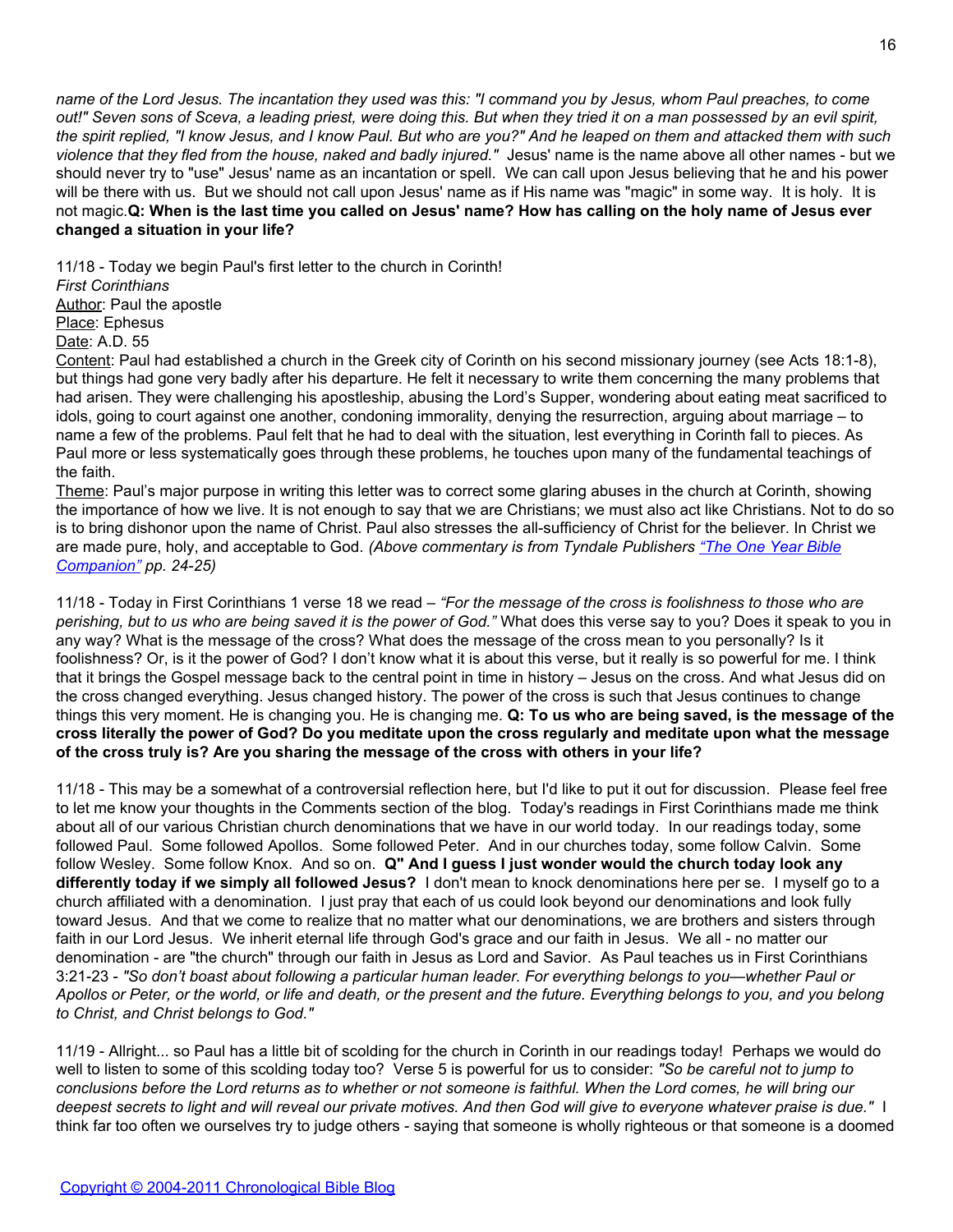sinner. Neither this excessive praise nor condemnation is ours to give. It is only for God. God is the judge. We are not. So be careful not to jump to conclusions about someone else... If you blinked, you just might have missed verse 20 today - *"For the Kingdom of God is not just fancy talk; it is living by God's power."* Great stuff! I am afraid that sometimes we do indeed reduce the Kingdom of God and living out our faith to just fancy talk. We sometimes talk a lot, but we do not practice what we preach. **Q: Rather than focusing on our fancy talk, how about if we simply live by God's power? Have you ever struggled with fancy talk - either speaking it yourself or hearing it from others? Should actions speak louder than words?**

11/19 - Wow... there is a lot going on in Paul's words in First Corinthians chapter 5 today. The first half of verse 6 stands out: *"How terrible that you should boast about your spirituality, and yet you let this sort of thing go on."* This is such a trap I think for many of us - boasting about our spirituality. It is a very dangerous trap too. **Q: Why do you suppose Paul would say this is a terrible thing to boast about your spirituality?** I think it is because when you boast about your spirituality, you have lost humility and you have in a sense put yourself in the place of God. You've elevated yourself too high. And Jesus says we are to be humble. Here comes a tangent - : ) - I was listening to talk radio recently and I heard some guy talking about Kabala - the Jewish mysticism religion that is very popular these days - particularly with some Hollywood celebrities. Well, I won't say that this guy was boasting about his spirituality... but maybe he was. :) The great thing I thought was then a guy studying to be a rabbi called in and basically went off on this guy. The caller said that this guy was far too confident and boastful in his discussions of who God is and how God works. And the caller said that he had studied the Torah for all of his life and he still considered himself only a student. I wish I could remember his exact words - but he said something along the lines that "one will always be a student of the Torah. Never it's master." Something like that. I loved it! It was so humble and true. And I think you and I would do well to realize that we will always be students of the Bible - never its master. And we need to realize how terrible it truly is for us to boast about our spirituality in any way - either publicly or in our own minds.

11/19 - The second half of verse 6 is powerful for us to consider as well - *"Don't you realize that if even one person is allowed to go on sinning, soon all will be affected?"* This is so true. Sin is an infection that will infect others. Or, another way to look at this - when we sin we are affecting / infecting others. Nobody sins in a vacuum. It affects the whole community. It affects everyone you know in some way. Paul goes on later in this chapter to say in verse 12 - *"It isn't my responsibility to judge outsiders, but it certainly is your job to judge those inside the church who are sinning in these ways."* Paul really has what will appear to our modern ears to be some strong / harsh words for Christians who sin in the ways listed in verse 11 - *"What I meant was that you are not to associate with anyone who claims to be a Christian yet indulges in sexual sin, or is greedy, or worships idols, or is abusive, or a drunkard, or a swindler."* I think there is truth in his words - but we need to walk a fine line. There are people who are Christian who do struggle with sin - sin that indeed will infect / affect others. And I think we are absolutely called to speak the truth in love into those Christians lives to point out their sin and encourage them to repentance. But... I think there does come a point where we may have to realize that someone simply will not or does not want to repent of their sin. And then it may be time to prayerfully follow Paul's words about avoiding and removing that type of person from your church. **Q: How / when do we draw the line of speaking the truth in love to a Christian stuck in sin? And when do we avoid and/or remove them from our churches? Is this too harsh? Are Paul's word's too harsh? Even if they are harsh, are they true? That might be the big question to ask - do you think there is Truth in Paul's words today in First Corinthians chapter 5?**

11/19 - Today in 1 Corinthians 6:18-20 we will read: *"Flee from sexual immorality. All other sins a person commits are outside their body, but you who sins sexually sins against your own body. Do you not know that your body is a temple of the Holy Spirit, who is in you, whom you have received from God? You are not your own; you were bought at a price. Therefore honor God with your body."* These are powerful verses. And verses that seem to fly in the face of much of what we are sold in today's culture. Reflect on these verses**. Q: Do you believe that your body is a temple of the Holy Spirit? Do you believe that you are not your own? Do you realize that you were bought at a price by Jesus on the cross? If you see sexual immorality heading your way, do you flee from it? Will you flee from it? What are the consequences if you do not flee from sexual immorality? Do you believe that sexual immorality is a sin you commit against your very own body? (self-abuse, if you will – though, I strongly believe others around you suffer from this sin against your own body as well. Nobody sins in a vacuum. It affects everyone we interact with. It affects everyone in our community. Think that sin is a selfish act?) Do you realize that when you sin sexually, you are sinning against a temple in which the Holy Spirit dwells?** Will you flee from sexual immorality? Please literally - flee from it.

11/19 - Today we read 1 Corinthians Chapter 7. This has been a very powerful chapter of the Bible for much of my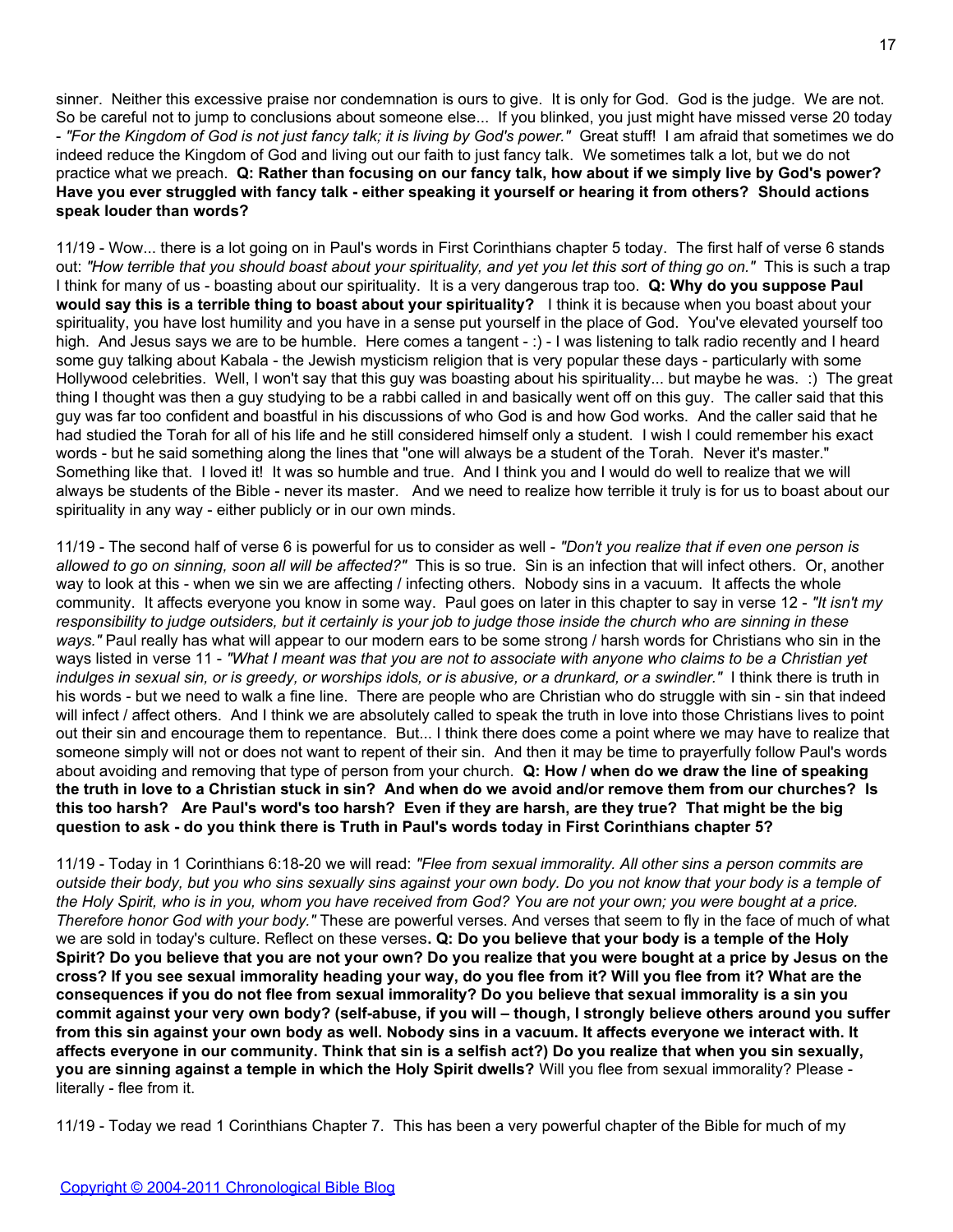spiritual journey. For a period of about 7 years I felt the call to "singleness" through this chapter through much prayer and reflection. I think the call to singleness for some of us may be just for a season, or it could be for many seasons. At the same time, just as valuable is the call to marriage and family life for many of us in this chapter as well. These are some powerful verses. Some say it is best just to consider these verses in "context" of the Corinthian church two thousand years ago. However, I do believe there is value in this chapter's verses for our lives as well. **How does First Corinthians chapter 7 speak to you and your life today? Have you ever felt the call to singleness for a season?**

11/19 - First Corinthians chapter 7 verses 32 through 34 are intriguing words from Paul: *"An unmarried man can spend his time doing the Lord's work and thinking how to please him. But a married man can't do that so well. He has to think about his earthly responsibilities and how to please his wife. His interests are divided."* I see his logic of these words - and these words have often rung so very true in my own life. But, I also see the blessing of the family. Of marriage. Of being part of a Holy Family. Obviously each of us came into this world because of the union of a woman and man. There are a billion reasons of why marriage is important - why the family is important. It produces people like us! :) Unfortunately in our world today I am afraid the concept of the "Holy Family" is not so strong. Family can turn into a negative word for many people, instead of the holy word it should be. All this to say - I believe many of us are called to family life - to marriage and to kids. But I also believe that some of us are called to singleness. I really do. And I do believe being called to singleness is truly a blessing - just as being called to marriage is a blessing as well. **Have you spent much time in your life discerning whether God has called you to singleness or to marriage?** I think it's worth reflecting upon periodically - but not to stress out about. It's better to ultimately remember Paul's words in verses 29 through 33: *"The time that remains is very short, so husbands should not let marriage be their major concern. Happiness or sadness or wealth should not keep anyone from doing God's work. Those in frequent contact with the things of the world should make good use of them without becoming attached to them, for this world and all it contains will pass away. In everything you do, I want you to be free from the concerns of this life."* **Q: Whether you are single or married, do you believe these preceding verses are true for you? What does it mean to you that "the time that remains is very short"? How might this affect how you live your life?**

11/20 - Paul's teachings today about food sacrificed to idols in First Corinthians chapter 8 should be considered along with chapter 10 verses 14 through 22. In particular check out 10:19-21 - *"Do I mean then that a sacrifice offered to an idol is anything, or that an idol is anything? No, but the sacrifices of pagans are offered to demons, not to God, and I do not want you to be participants with demons. You cannot drink the cup of the Lord and the cup of demons too; you cannot have a part in both the Lord's table and the table of demons."* Food sacrificed to idols was a major issue for Christians in Corinth to consider, so they wrote Paul asking about this issue. Paul in chapter 8 hones in on the point that even though it may mean nothing to eat meat sacrificed to idols - which are nothing - it may mean a lot to some and cause some to stumble. Then in chapter 10 Paul hones in on the point that sacrifices to idols are really sacrifices to demons. This all makes me think about are world today. As Christians, in our freedom in Christ many things are permissible. But not all things are beneficial - to ourselves or to others that see us participating in some activities. **Q: So, are there any areas of your life where perhaps you are participating in worldly activities that really don't mean anything - they're okay in our freedom - but that perhaps could cause others to stumble in some way? Or, perhaps those activities could even cause you to stumble if you're not careful? Will you leave these activities by the wayside? Related to that activity, would you be willing to say as Paul did in First Corinthians chapter 8 verse 13:** *"So if what I eat causes another believer to sin, I will never eat meat again as long as I live—for I don't want to cause another believer to stumble."*

11/20 - First Corinthians chapter 9 is an amazing look at Paul's passion for the Gospel! I think in this chapter Paul makes a very strong case for why we should support our local church. Verse 10 says - *"Just as farm workers who plow fields and thresh the grain expect a share of the harvest, Christian workers should be paid by those they serve."* Our pastors, priests, ministers deserve our support. Our local church deserves our support through our tithes. It is interesting in today's readings that Paul first lays out the case for "sharing our harvest" with Christian workers. But - Paul refuses this payment because he says in verse 12 - *"Yet we have never used this right. We would rather put up with anything than put an obstacle in the way of the Good News about Christ."* That is powerful! Paul is not asking for nor expecting nor demanding payment or anything from those he serves, simply because he does not want to put up any obstacle in the way of the Gospel. Incredible. But again, remember this is the apostle Paul we are reading about here - your local church needs your tithe. **Q: How is your tithing to your church going these days? Are you consistently tithing to your church? Will you pray about what God would have you tithe to your church and other ministries and nonprofits?**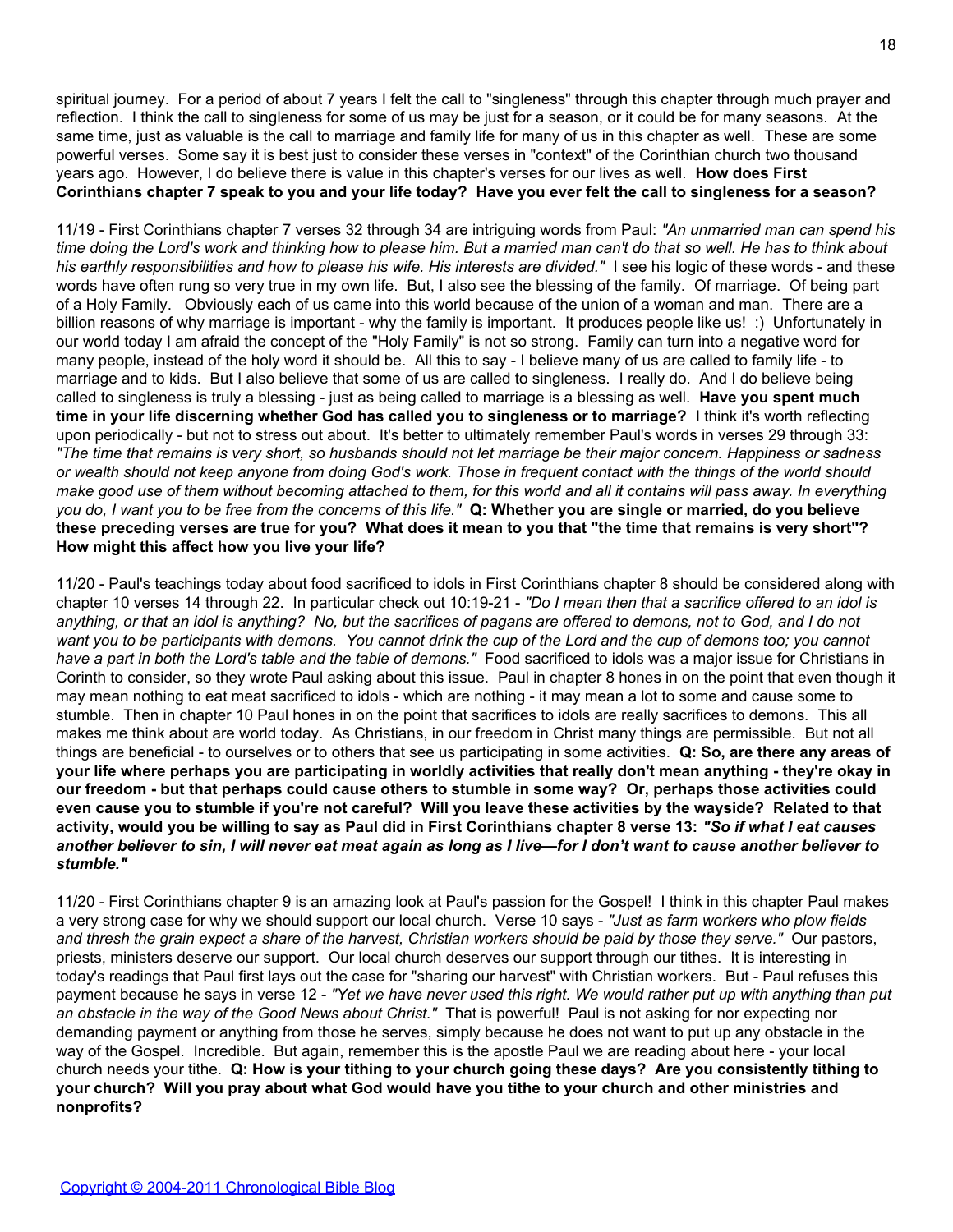11/20 - These are some of my favorite teachings of Paul's today in First Corinthians chapter 9 verses 24 through 27! *"Remember that in a race everyone runs, but only one person gets the prize. You also must run in such a way that you will win. All athletes practice strict self-control. They do it to win a prize that will fade away, but we do it for an eternal prize. So I run straight to the goal with purpose in every step. I am not like a boxer who misses his punches. I discipline my body like an athlete, training it to do what it should. Otherwise, I fear that after preaching to others I myself might be disqualified."* The amazing thing about these words is that they are timeless. Paul wrote these words nearly 2,000 years ago and they still ring so true today. We still run races today. We still have athletes. We still win prizes. We still have boxers. I think so often in our world today we hear people in business or other fields use sports analogies. Well, here is Paul using a sports analogy for faith! :) I love it. Please take a moment to re-read these verses above again. Meditate for a few moments on the words. **Q: What do they say to you? Do you believe you are in a race for an eternal prize? Do you want the eternal prize? Are you disciplining your very life with purpose in your every step? How are you running the race today? Are you running to win?**

11/20 - First Corinthians 10 today ends in verses 12 and 13 with some powerful words of warning and encouragement that each of us should always remember - particularly in our darkest hours - *"If you think you are standing strong, be careful, for you, too, may fall into the same sin. But remember that the temptations that come into your life are no different from what others experience. And God is faithful. He will keep the temptation from becoming so strong that you can't stand up against it. When you are tempted, he will show you a way out so that you will not give in to it."* **Q: Do you believe that you should always be careful to not fall into sin? Particularly if you feel you are "standing strong?" Do you realize that temptations will come into your life? But, most importantly, do you realize that God will show you a way out of the temptations, so you will not give into them? Will you pray fervently to God and Jesus to show you the way out when temptation comes your way?**

11/20 - Great great unselfish words from Paul today in First Corinthians 10 verses 31 through 33! *"Whatever you eat or drink or whatever you do, you must do all for the glory of God. Don't give offense to Jews or Gentiles or the church of God. That is the plan I follow, too. I try to please everyone in everything I do. I don't just do what I like or what is best for me, but what is best for them so they may be saved."* How powerful is that? Paul states that he doesn't just do what is best for him - what is most comfortable for him - but he does what is best for others so that they may be saved! Beautiful. I am afraid that all too often we get "comfortably numb" in our lives and basically end up looking out for our own needs and desires and wants - even if we love Jesus. We become a bit lazy in our Christianity. We need to remember that there is a world out there that is dying. Literally. Dying. They need the love, healing, grace, peace, and salvation of Jesus in their lives! We must accept some level of discomfort in our own lives so that others may be saved. **Q: How about you today? Are you allowing there to be some discomfort in your life so that others may be saved? Are you being discomforted by sacrificially giving to your church and to ministries that serve the poor? Are you being discomforted by volunteering on a very regular basis? Are you being discomforted by supporting a missionary? Are you comfortable with being discomforted so that others may be saved? Will you bend over backwards for others so that they may be saved?**

11/21 - Okay, so I suppose today's readings might get some folks a bit upset with Paul... I think it is important to keep in mind that these writings in First Corinthians 11 were directed to the church in Corinth. And Paul is basically saying in this chapter that we need to be sensitive to the culture we are in. Meaning, in 1st century Corinth men with long hair typically were prostitutes in pagan temples, so Paul says in this chapter it's a disgrace for a man to have long hair. Which it was in the culture and time of Corinth when this was written. Same thing with women with short hair at this culture and time in Corinth - it was a sign of prostitution. So, Paul says keep it long. I know it can seem a bit tricky to figure out when the Bible should be taken literally word for word and when we need to consider context. I would say that generally speaking, we need to consider context - context of one verse to the verse before and after. Context to the chapter. Context to the book. Context to the Bible. And context to the time and place that a particular book was written. However, don't let context mislead you into thinking that the Bible is not God's Holy Word - that the Bible is not Truth. For it is both. The Bible is the Word of God. The Bible is Truth. And Paul's words in today's chapter essentially get at the Truth that believers should look and behave in ways that are honorable within their own culture - so that they (and we) will be believable witnesses for Jesus Christ. I love verses 11 & 12 in today's readings - *"But in relationships among the Lord's people, women are not independent of men, and men are not independent of women. For although the first woman came from man, all men have been born from women ever since, and everything comes from God."* It's pretty hard to argue with this. We are all dependent upon each other. The Body of Christ is a community of believers. Men and women are not independent. We are dependent and interdependent on each other. And things do not come from men or women everything comes from God. Great stuff. **Q: How does First Corinthians 11 stand out to you? What can we learn**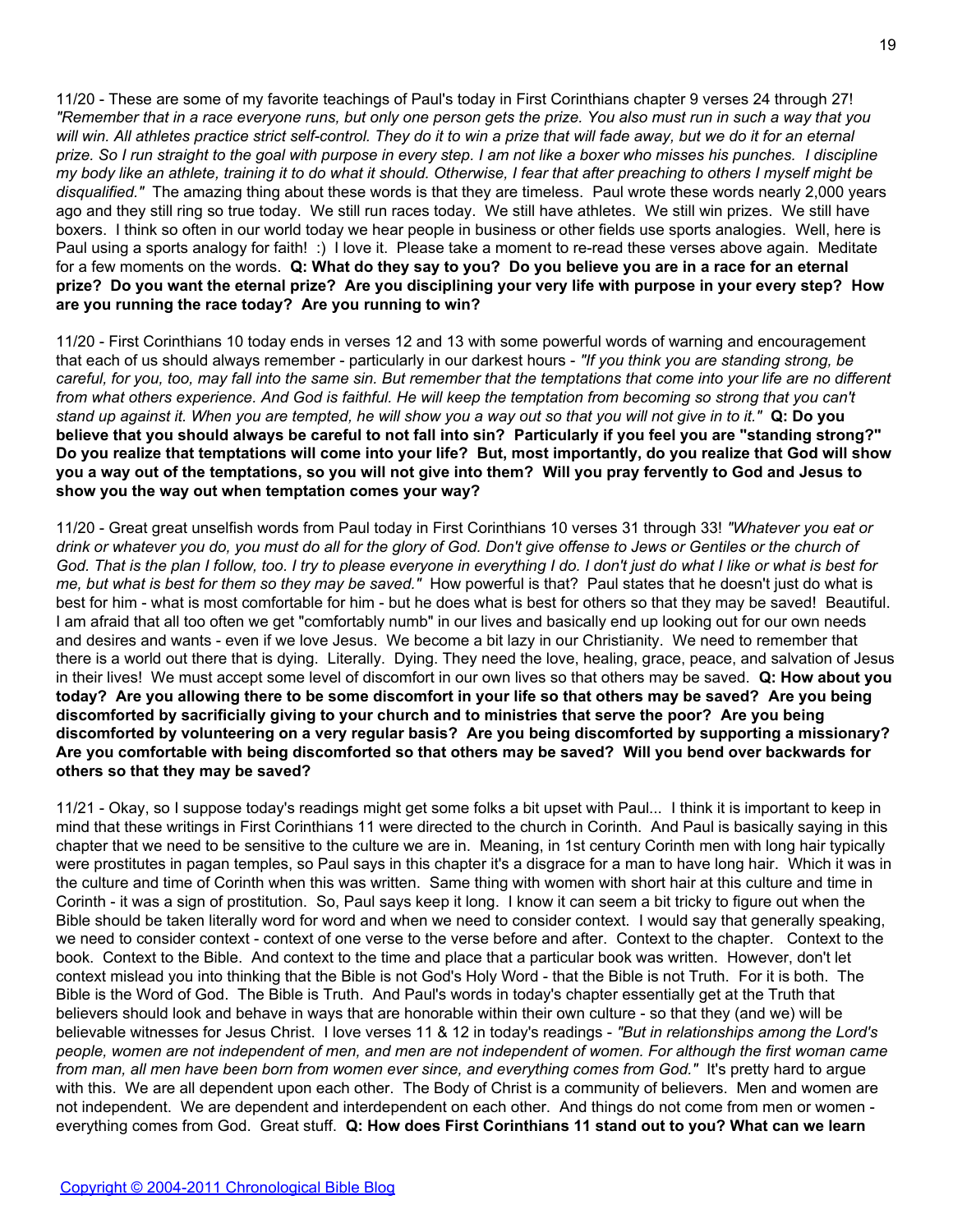## **from this chapter?**

11/21 - Wow.. great verses from Paul today! I think most of us will recognize these words, or slight variations, as to how the Lord's Supper happens at many churches today. It is beautiful to come across these words in verses 23 through 26 in the context of Paul's overall letter to the Corinthians. It reminds me of how the Lord's Supper comes upon us at church in the midst of our often busy / distracted lives. We so need to hear these words and so need to receive the Lord's Supper: *"For this is what the Lord himself said, and I pass it on to you just as I received it. On the night when he was betrayed, the Lord Jesus took a loaf of bread, and when he had given thanks, he broke it and said, "This is my body, which is given for you. Do this in remembrance of me." In the same way, he took the cup of wine after supper, saying, "This cup is the new covenant between God and you, sealed by the shedding of my blood. Do this in remembrance of me as often as you drink it." For every time you eat this bread and drink this cup, you are announcing the Lord's death until he comes again."* **Q: How is the Lord's Supper experience for you these days? Do you consciously take the Lord's Supper in remembrance of Jesus? Do you consciously realize when you participate in the Lord's Supper you are announcing Jesus' death until he comes again?**

11/21 - Paul's teachings in verses in 27 through 29 are something for us to take note of: *"So if anyone eats this bread or drinks this cup of the Lord unworthily, that person is guilty of sinning against the body and the blood of the Lord. That is why you should examine yourself before eating the bread and drinking from the cup. For if you eat the bread or drink the cup unworthily, not honoring the body of Christ, you are eating and drinking God's judgment upon yourself." Q:* **How do these verses speak to you? Do you examine yourself before participating in the Lord's Supper?**

11/21 - First Corinthians 12 is once again another amazing chapter in this book! Spiritual Gifts and the Body of Christ... it gets no better! I love verses 4 through 7: *"Now there are different kinds of spiritual gifts, but it is the same Holy Spirit who is the source of them all. There are different kinds of service in the church, but it is the same Lord we are serving. There are different ways God works in our lives, but it is the same God who does the work through all of us. A spiritual gift is given to each of us as a means of helping the entire church."* **Q: If you are a believer in Jesus as your Lord, do you believe that a spiritual gift has been given to you? Do you know what your spiritual gift is? Are you using your spiritual gift as a means of helping the entire church?** (I think my spiritual gift is a gift that Paul did not write about in this chapter - the gift of blogging! :)

11/21 - I love Paul's discourse on the Body of Christ. Verse 26 stands out: *"If one part suffers, all the parts suffer with it, and if one part is honored, all the parts are glad."* This makes me wonder about the Body of Christ in our world today. **Q: Do you think that there are Christians in our world today who are suffering? Who are starving? Who are being persecuted? Who are dying of AIDS? And... if there are Christians - part of the Body of Christ just as we are part of the Body of Christ - who are suffering, are we sharing in the suffering with them in any way, shape, or form? If we are not, are we ignoring part of our Body? As Casting Crowns put it in their big hit Christian song - "If we are the Body, why aren't His hands healing? Why is His love not showing them there is a Way?" Why?**

11/21 - Today in First Corinthians chapter 13 we will read verses that you have likely heard many times at many weddings. It is the "Love" chapter of the Bible. This chapter goes way beyond just romantic or marital love – it gets at how we live our very lives each and every moment in relationship to all of creation. In verses 1 through 3 we read: *"If I speak in the tongues of men and of angels, but have not love, I am only a resounding gong or a clanging cymbal. If I have the gift of prophecy and can fathom all mysteries and all knowledge, and if I have a faith that can move mountains, but have not love, I am nothing. If I give all I possess to the poor and surrender my body to the flames, but have not love, I gain nothing."* **Q: How do these verses speak to you? Do you notice the juxtaposition of the concept of love and the concept of nothingness? Do you see that without love there is nothing? Do you believe that if we live our lives without love, we are nothing? Even if we have amazing spiritual gifts. Even if we have faith that can move mountains. Even if we give away all of our possessions to the poor. If we do not have love, we are nothing. We gain nothing. We give nothing. Do you see how important love is in our lives? Do you see that we must live each and every day from a starting point of love? Why do you suppose Paul spends this entire chapter telling us about the importance of love? Do you think that God is love and wants us to be love as well?** I love (pun intended :) how this chapter ends: *"And now these three remain: faith, hope and love. But the greatest of these is love."* Amen and amen.

11/22 - First Corinthians chapter 14 is an interesting chapter. I personally have not spoken in tongues - nor heard it as far as I know. But, I do know many people that have both spoken in tongues and heard it and have heard interpretations. I do think Paul makes it clear in this chapter that both speaking in tongues and prophecy are gifts. I do think we do well to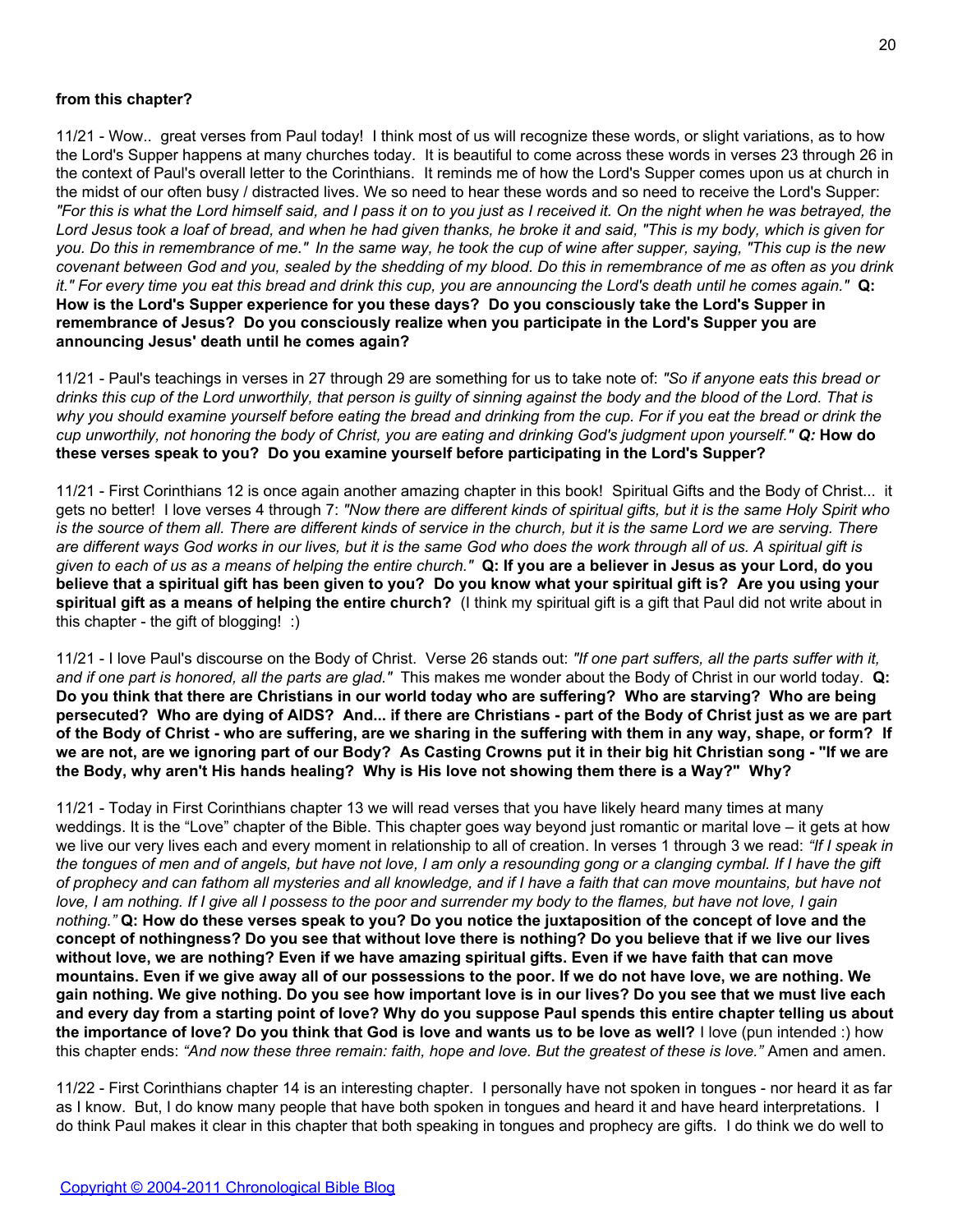pay attention to Paul's conclusion to today's readings in verses 15 through 17: *"Well then, what shall I do? I will do both. I will pray in the spirit, and I will pray in words I understand. I will sing in the spirit, and I will sing in words I understand. For if you praise God only in the spirit, how can those who don't understand you praise God along with you? How can they join you in giving thanks when they don't understand what you are saying? You will be giving thanks very nicely, no doubt, but it doesn't help the other people present."* Bible.org's commentary on speaking in tongues is [at this link](http://www.bible.org/page.php?page_id=393). **Q: What are your thoughts on speaking in tongues and prophecy in the church these days?**

11/22 - The One Year Bible Companion book dives into the question "Does 1 Corinthians 14:34-35 mean that women should not speak in church services today?" I encourage you to pick up this book, as it is invaluable in going through the One Year Bible and covers great questions like this. I will share with you a little bit of their answer on this today - "Women have much to contribute and can participate in worship services. In the Corinthian culture, women were not allowed to confront men in public. Apparently some of the women who had become Christians thought that their Christian freedom gave them the right to question men in public worship. This was causing division in the church. Paul was asking the women not to flaunt their Christian freedom during worship. The purpose of Paul's words was to promote unity, not to teach about women's role in the church." Thank you Tyndale for this Q & A. **Q: What are your thoughts/experiences with women's roles in church services today?**

11/22 - We read beautifully true words from Paul today in First Corinthians chapter 15 verses 3 & 4: *"I passed on to you what was most important and what had also been passed on to me--that Christ died for our sins, just as the Scriptures said. He was buried, and he was raised from the dead on the third day, as the Scriptures said."* And then there are some interesting words from Paul in verses 17 through 19: *"And if Christ has not been raised, then your faith is useless, and you are still under condemnation for your sins. In that case, all who have died believing in Christ have perished! And if we have hope in Christ only for this life, we are the most miserable people in the world."* He immediately follows up these verses with this statement in verse 20: *"But the fact is that Christ has been raised from the dead. He has become the first of a great harvest of those who will be raised to life again."* This is quite a chapter from Paul about the Resurrection of Jesus and the Resurrection of the dead! **Q: I think the key question we each need to ask ourselves is: do you believe that Jesus was born on this earth 2,000 years ago, is the Son of God, lived a sinless life, died on the cross for your sins, and on the third day rose from the dead? This is the question on which all of Christianity and your personal faith in Jesus - hinges. So, what say you?**

11/22 - In verses 5 through 8 today six resurrection appearances of Jesus' are mentioned. Below is a full list of Jesus' resurrection appearances from Zondervan's NIV Study Bible:

- 1. The empty tomb (not an appearance per se but no body was in the tomb the first indication of the resurrection)
- 2. To Mary Magdalene in the garden
- 3. To the other women
- 4. To two people going to Emmaus
- 5. To Peter
- 6. To the ten disciples in the upper room
- 7. To the 11 disciples in the upper room (including Thomas this time see painting below)
- 8. To seven disciples fishing on the Sea of Galilee
- 9. To the 11 disciples on a mountain
- 10. To more than 500
- 11. To James
- 12. To the disciples at His ascension
- 13. To Paul on the road to Damascus

#### **Q: What does the Resurrection mean to you personally?**

11/22 - Today in First Corinthians chapter 15 verses 42 through 44 and 49 we read: *"So will it be with the resurrection of the dead. The body that is sown is perishable, it is raised imperishable; it is sown in dishonor, it is raised in glory; it is sown in weakness, it is raised in power; it is sown a natural body, it is raised a spiritual body. If there is a natural body, there is also a spiritual body. . . And just as we have borne the likeness of the earthly man, so shall we bear the likeness of the man from heaven."* **Q: Have you thought much about heaven? Have you considered life after death? Do you believe that there will be a resurrection of the dead? Do you believe that your body will be raised imperishable? That your body will raised in glory? In power? Do you believe that there is a spiritual body, just like we now know our earthly body? Are you looking forward to bearing the likeness of Jesus in heaven?**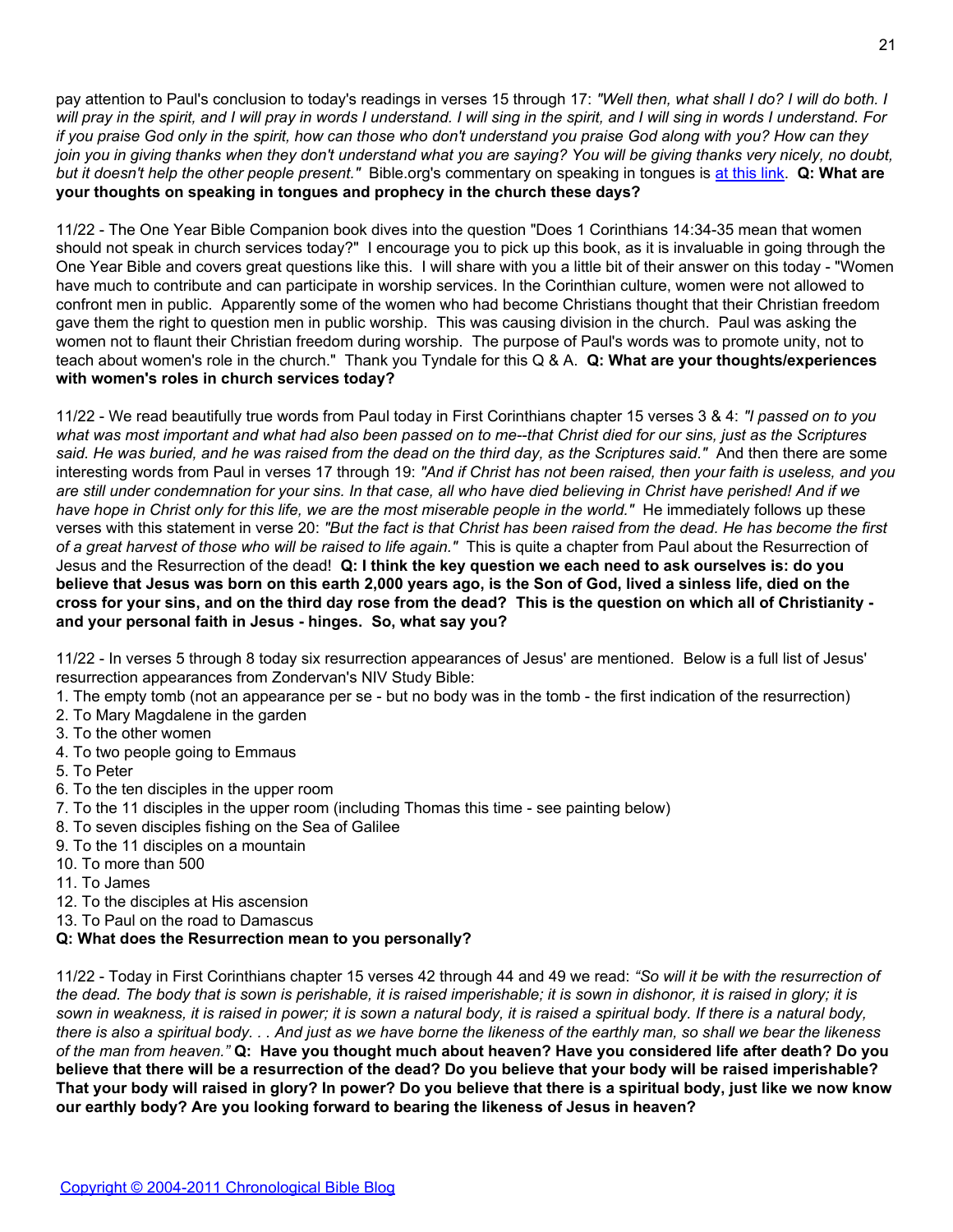11/23 - We wrap up Paul's first letter to the Corinthians today! What an amazing book! I have been blessed immensely by it this year. I hope you have too? I like Paul's instructions to the church in Corinth in chapter 16 verses 1 through 3 today: *"Now about the money being collected for the Christians in Jerusalem: You should follow the same procedures I gave to the churches in Galatia. On every Lord's Day, each of you should put aside some amount of money in relation to what you have earned and save it for this offering. Don't wait until I get there and then try to collect it all at once."* I love this last sentence! It made me smile. Paul knows how us humans are - back then and now - we like to procrastinate! We like to do things at the last minute if we can. Well, I concur with Paul that our giving to our churches should be a regular thing. With each pay check we should "put aside some amount of money in relation to what you have earned." Really, as I think about it, giving of money to our churches with each paycheck is an act of worship. We are worshiping God with our finances. Let us not wait to give to our churches. Let us give faithfully and regularly with each paycheck God blesses us with! **Q: How is your giving going these days? Do you joyfully give?**

11/23 - Sad stuff that Demetrius stirs up the Ephesians against Paul for one primary reason - his pocketbook. Paul's preaching of the one true living God was cutting into D's profits of handmade gods. And so D called on patriotism and loyalty to Artemis to go against Paul's truthful teaching. **Q: I wonder if we in our lives today ever choose our finances over God? Have you ever chosen finances over God? How does this play into your giving/tithing?** An interesting note from today's readings is that the temple of Artemis in Ephesus was one of the "Seven Wonders of the Ancient World". Jesus obviously is the One wonder of the entire world - ever ancient, ever new.

11/23 - Today we begin the book of Romans! What a great book we have coming up! We've been reading about Paul's missionary journeys, the storm at sea, and being in chains for the Gospel in Acts. Now get ready to read and study some of Paul's teachings first-hand! Some commentaries say that the book of Romans is a "Bible within the Bible." And others: "The most profound book in existence." Personally, I think we need to obviously consider all 66 books of the Bible to be the Bible and the entirety of the Bible to be the most profound book in existence. But, yes, Romans is a profound book of the Bible no doubt! Martin Luther said this about Romans: "It is worthy not only that every Christian should know it word for word, by heart, but occupy himself with it every day, as the daily bread of the soul. It can never be read or pondered too much, and the more it is dealt with, the more precious it becomes." Not a bad quote for us to jump into the book of Romans this week! Let's go!

# **Romans**

Author: Paul

#### Place: Corinth Date: A.D. 57/58

Content: Paul was in Corinth on his third missionary journey and was planning to go to Rome, but had never been there before. This letter was written to introduce himself to the church and to summarize his theological teachings. For the latter reason, it is the most systematically organized letter of Paul. He begins by showing the universal sin of man. Neither Gentile nor Jew has any legitimate claim upon God because sin has invalidated any appeal. But God in his mercy stepped in, while we were still sinners, and opened the way back to himself (Romans 5:8). From this may come a victorious Christian life. Paul then deals with the place of the Jews in God's plan (Romans 9-11), concluding with a series of ethical exhortations.

Theme: The righteousness of God, his righteous dealings with the world, and the righteous plan of salvation are the focus of this book. God is seen to be the great and holy God of the universe who cannot relax his laws because they are based upon his nature. But consistent with those laws, he devised a plan of salvation for Jews and Gentiles alike that sent his Son down from heaven to die for the sins of the world. Now anyone who trusts in Jesus will be saved (Romans 10:9) and be given the power of God over sin in his life. From God and his love nothing can separate the believer. (Romans 8:38-39) *(Above commentary is from Tyndale Publishers "The One Year Bible Companion" p. 24)*

More commentary on Romans is at these 3 links –

[http://www.bible.org/page.php?page\\_id=843](http://www.bible.org/page.php?page_id=843)

[http://www.bible.org/page.php?page\\_id=1153](http://www.bible.org/page.php?page_id=1153)

[http://www.bible.org/page.php?page\\_id=1165](http://www.bible.org/page.php?page_id=1165)

Bob Deffinbaugh says at this link directly above – "If you can reason your way through Romans, you will have the Gospel under your belt. . . . As you begin this study, I would challenge you to review the Book of Romans often in your mind, seeking to trace its argument from the very first chapter to wherever your study has brought you. It is my hope that you will then seek to apply what you have learned in your own life, and to share the message of the Gospel it contains with those who are lost and without hope, apart from the faith this Epistle describes and defines. May God bless you in your study of this portion of His Word."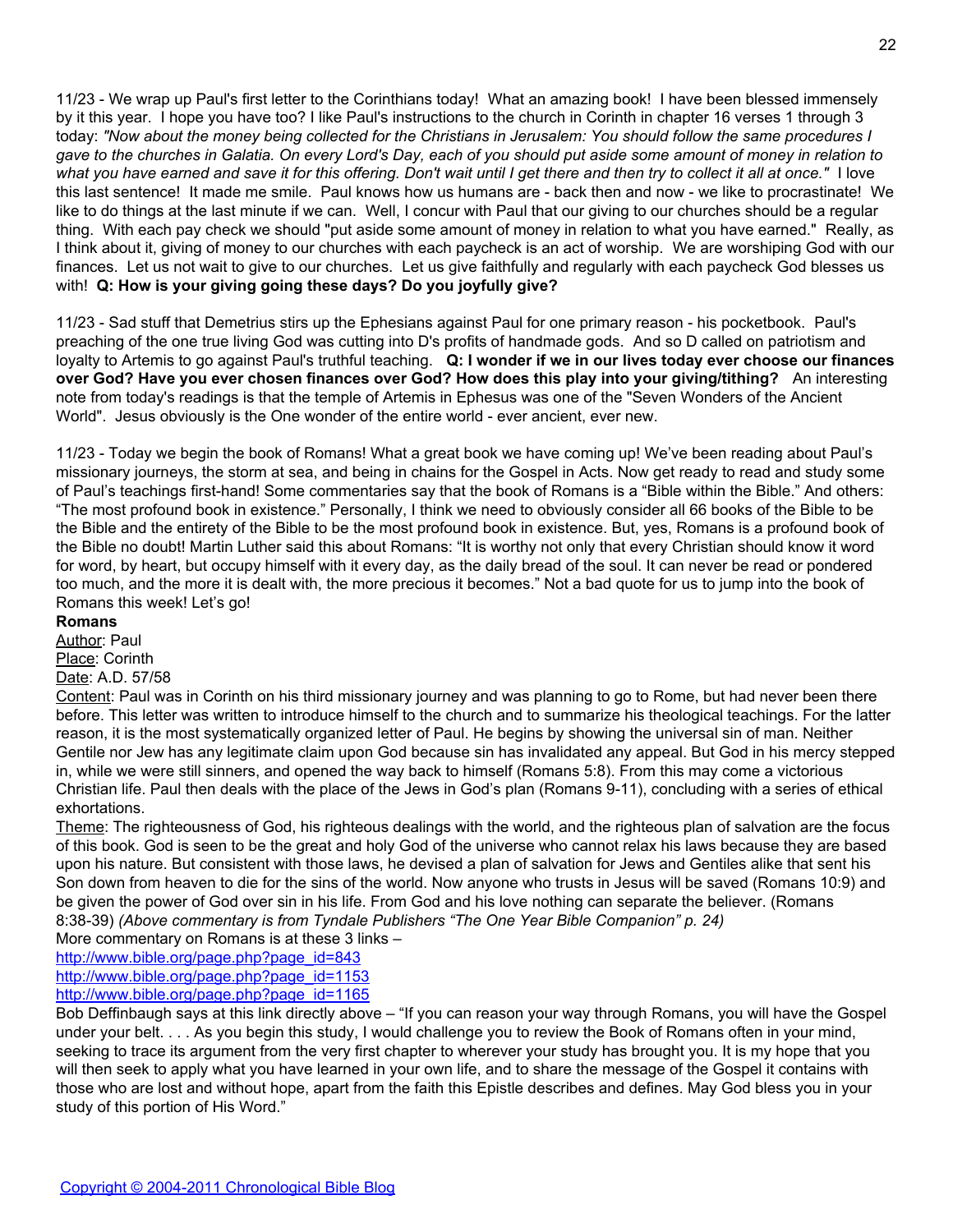11/23 - How powerfully strong are Paul's words in Romans chapter 1 verses 16 & 17 today! In fact, the NIV Study Bible's commentary says that these two verses are the theme of the entire book of Romans: *"For I am not ashamed of this Good News about Christ. It is the power of God at work, saving everyone who believes--Jews first and also Gentiles. This Good News tells us how God makes us right in his sight. This is accomplished from start to finish by faith. As the Scriptures say, "It is through faith that a righteous person has life.""* **Q: Do you believe these two verses to be true? Are you not ashamed of the Good News about Jesus Christ? Do you believe that God makes us right in his sight by faith?**

11/23 - Wow... Paul's writings today in Romans are such a true and stern warning about the dangers of sin. I really can't imagine how sin can be written about much more truthfully. Verse 21 is a strong warning: *"Yes, they knew God, but they wouldn't worship him as God or even give him thanks. And they began to think up foolish ideas of what God was like. The result was that their minds became dark and confused."* I do believe that this is such an accurate description of what sin does to our minds - it makes our minds dark and confused! Things can get so fuzzy and hazy in our mind due to unchecked sin that we can even get to the point of where we do not realize we are sinning. How sad to live life knowing God, but not worshiping him or even giving him thanks. And then to come up with wacky ideas of what God is like...**. Q: ever hear any wacky ideas about God out there?** :) The result is that people's minds become dark and confused because of sin... sad. Let us live our lives so that we share the Light of the Gospel of Jesus in the dark places in the world.

11/23 - Today's readings in Romans chapter 1 verses 18 through 32 consist of Paul describing the sin of the Gentiles, which is probably most of us. In chapters 2 & 3 Paul will describe the sin of the Jews. So, these chapters set the stage that all have sinned and have fallen short of the glory of God - Gentile and Jew alike. Yep, that covers each of us. An interesting thing to note from today's readings is that Paul writes about **"general"** revelation - meaning, God is revealed to all people in all times generally through nature. In addition to general revelation, there is also **"specific"** revelation - God is specifically revealed to us through his Word and his son Jesus. But, as Paul writes today, general revelation is enough for all people to not have any excuse to not believe in God and to continue on in our sin. And yet, sin we do... Thank God for sending us the specific revelation each of us knows about - and hopefully we each personally know - God's own son Jesus!

11/24 - Again... wow.. Paul's writings in Romans are so convicting and true. So many verses in today's readings bring out so much. One verse that stood out to me was 16 in chapter 2 - *"The day will surely come when God, by Jesus Christ, will judge everyone's secret life. This is my message."* This is powerful to consider. **Q: Do you have a secret life? Do you realize that Jesus will judge your secret life? So, really, is there such a thing as a secret life after all? It will all surely come out into the Light and be judged. Do you have skeletons in your closet? Will you confess those skeletons/sins to God right now and repent of them immediately?**

11/24 - Paul's writings in Romans 3 verses 7 & 8 today are so powerful for us to remember always: *""But," some might still argue, "how can God judge and condemn me as a sinner if my dishonesty highlights his truthfulness and brings him more glory?" If you follow that kind of thinking, however, you might as well say that the more we sin the better it is! Those who say such things deserve to be condemned, yet some slander me by saying this is what I preach!"* Have you ever thought in any way along the lines of "well, it doesn't really matter if I sin?" This is such risky thinking. Let me highly encourage you to read the Bible to see what it says about sin and in particular these early chapters in Romans. **Q: In reading these chapters in Romans do you see the risk, and really the stupidity, in continuing in unchecked sin?**

11/24 - Today in Romans chapter 3 verses 22 through 24 we read – *"But now a righteousness from God, apart from law, has been made known, to which the Law and the Prophets testify. This righteousness from God comes through faith in Jesus Christ to all who believe. There is no difference, for all have sinned and fall short of the glory of God, and are justified freely by his grace through the redemption that came by Christ Jesus."* Please take a moment to re-read these verses and meditate upon them. **Q: How do they speak to you? Do you believe that humans are righteous on our own? (One way to consider this is to imagine what a city would look like without a police force, for example – think we would just naturally be good and kind and righteous to each other? Or might there be crime and maybe even anarchy and survival of the fittest – ala Lord of the Flies. . . ) Do you believe God is righteous? Do you believe we can be made righteous before God through faith in Jesus? Have you sinned and fallen short of the glory of God? Are you justified freely by God's grace and through the redemption that came by Jesus Christ?**

11/24 - I want to focus a bit more on verse 24 because I think this is one of the most important concepts for us to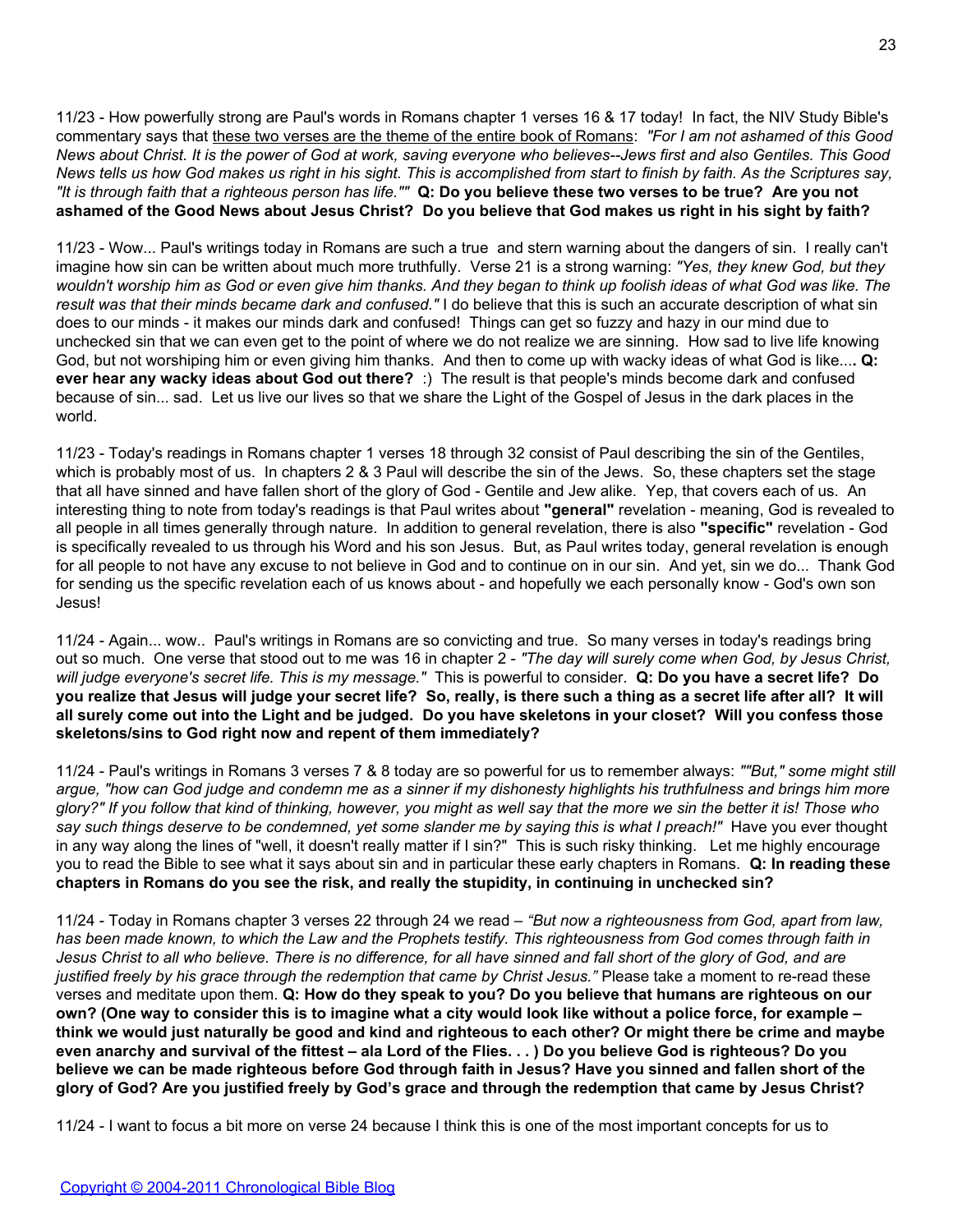understand: we "*are justified freely by his grace through the redemption that came by Christ Jesus."* Justified. That's an important word to understand! Per the NIV Study Bible, Paul uses the Greek verb for justified 27 times, mostly in the letters of Romans and Galatians. The term describes what happens when people believe in Jesus as their Savior. God declares them to not be guilty and credits (or imputes) righteousness to them. Jesus' righteousness is credited to believers as their own, with a few key characteristics that we read in verse 24 (look at this verse above again): 1. It is freely given as a gift, 2. by God's grace, 3. through the redemptive act of Jesus on the Cross, where He paid the price for our sins and redeemed us, 4. and through faith. Got all this? :) **Q: Have you been justified with the free gift of grace and faith through Christ's redemption? If not, today will you dive into the river of everlasting justification through faith in our Lord Jesus?** Please jump into the river of faith!

11/24 - We have great writings by Paul today in Romans how we are declared righteous before God! Chapter 4 Verse 4 is powerful - *"When people work, their wages are not a gift. Workers earn what they receive. But people are declared righteous because of their faith, not because of their work."* Our right relationship with Jesus is a gift. We do not work to earn it. It is given to us as a gift. Our right relationship with God is not because of our work - but because of Jesus' work on our behalf on the cross. **Q: Have you accepted the gift? If not, will you accept Jesus' invitation to receive this free gift today?**

11/24 - Paul's writings about Abraham's faith are wonderful in today's readings. Verses 9 & 10 stands out: *"Well, what about Abraham? We have been saying he was declared righteous by God because of his faith. But how did his faith help him? Was he declared righteous only after he had been circumcised, or was it before he was circumcised? The answer is that God accepted him first, and then he was circumcised later!"* These verses are an example of Abraham being accepted into a right relationship with God through faith - not works (circumcision in this case). I do believe our good works are desired and appreciated by God - he wants us to ultimately live holy & loving lives where we love God and love people. But, faith in Jesus and acceptance by God comes first, then our good works for the Kingdom come as fruits of our faith. Abraham was an example of this as we read in verse 3 - *"For the Scriptures tell us, "Abraham believed God, so God declared him to be righteous.""*

11/25 - Wow. Romans 5 verses 1 & 2 are so true: *"Therefore, since we have been made right in God's sight by faith, we have peace with God because of what Jesus Christ our Lord has done for us. Because of our faith, Christ has brought us into this place of highest privilege where we now stand, and we confidently and joyfully look forward to sharing God's glory."* It is important to note that these verses are talking about more than just a "sense of peace." They are talking about literal "peace with God"! Peace with God is gifted to us through faith in Jesus' life, death and resurrection to redeem us from the depravity and consequences of our sin. **Q: Have you experienced literal peace with God?** I know that we do not always "sense the peace" with God - but I do not think it leaves us once we've entered into an eternal right relationship with Jesus. I think we can certainly distract ourselves enough or make ourselves worried or frantic enough that we might think the peace is gone. But eternal peace doesn't ever leave us. I do think we need to take time to connect with and rediscover Christ's peace within us each and every day. Reading, prayer and meditation on Scripture are great ways to do this. I have also found getting outdoors and taking a walk in nature helps me connect with Christ's peace again. **Q: What are other ways that you connect with Christ's peace within you?**

11/25 - Verses 3 through 5 are incredible today as well: *"We can rejoice, too, when we run into problems and trials, for we know that they are good for us--they help us learn to endure. And endurance develops strength of character in us, and character strengthens our confident expectation of salvation. And this expectation will not disappoint us. For we know how dearly God loves us, because he has given us the Holy Spirit to fill our hearts with his love."* Note that these verses are not saying to rejoice "because" of problems and trials (that would be morbid), but that we can still rejoice even "when we run into" the problems and trials. It is often difficult for us to remember to rejoice when problems and trials come our way but please do remember these words of Paul in Romans about rejoicing during a time of trial. Remember our readings in Acts? Paul was ridiculed, beaten, jailed and shipwrecked - and yet, he never gave into a defeatist attitude. He kept preaching God's love! If anyone knows about trials and problems, it is Paul. And he tells us to rejoice through problems and trials because in this we learn to endure. I love that Paul says that character strengthens our confident expectation of salvation! And that this expectation will not disappoint! **Q: Do you believe this? Do you have a confident expectation of salvation?**

11/25 - Wow... I don't know what it is about Romans this year, but it is speaking to me like never before. For those of you that have gone through the Bible multiple times, you probably know how this is. One year a book will kinda sorta speak to you - God's Word always does. And then the next year a book will just blow you away with its wisdom. Romans is one of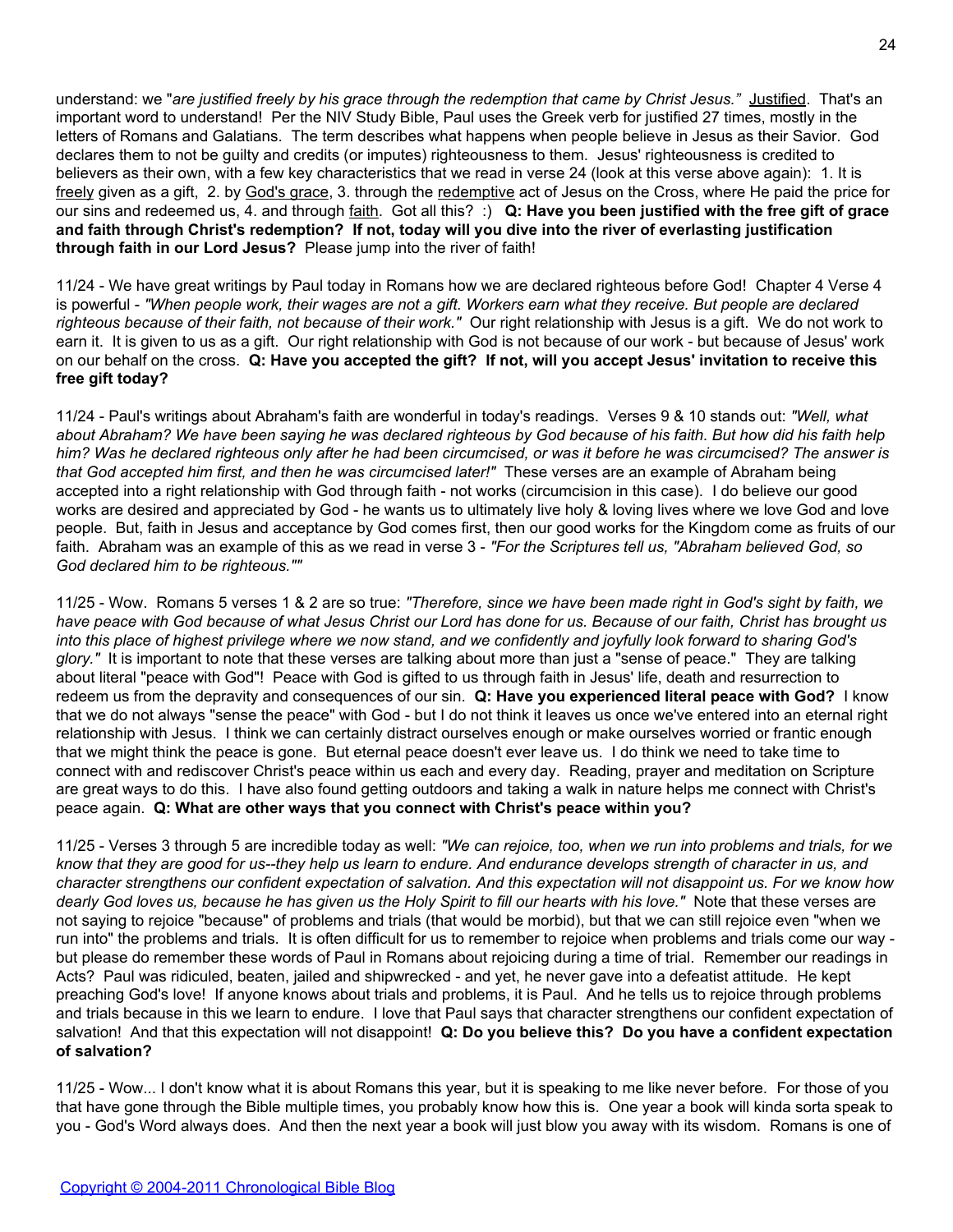those books for me this year... Paul's words in Romans 5 verses 6 through 8 today spoke to me right away: *"When we were utterly helpless, Christ came at just the right time and died for us sinners. Now, no one is likely to die for a good person, though someone might be willing to die for a person who is especially good. But God showed his great love for us by sending Christ to die for us while we were still sinners."* This is so powerful to think about. Jesus died for us sinners. Think about how selfless this is. **Q: Would you die for someone right now? Perhaps your family or maybe someone who is especially good, as this Psalm says. But would you die for a liar, a thief, a cheat, or a hopeless addict?** Maybe so... but probably not. Jesus came for us. He died for us. Us thieves. Us liars. Us cheat. Us addicts. He came to save us! **Have you been saved by Jesus?**

11/25 - We are now called friends of God as Paul tells us in verse 11: *"So now we can rejoice in our wonderful new relationship with God--all because of what our Lord Jesus Christ has done for us in making us friends of God."* **Q: Do you rejoice in knowing that you are a friend of God? If someone were to look at how you interact with others and how you spend your time and your days, would they know that you are a friend of God? Do you often spend quality time with God like you would with any other friend? Do you think spending time with God is more valuable than anything else you could do in this world?**

11/25 - Today in Romans chapter 6 verses 17 & 18 we read: *"But thanks be to God that, though you used to be slaves to sin, you wholeheartedly obeyed the form of teaching to which you were entrusted. You have been set free from sin and have become slaves to righteousness."* **Q: Do you believe that you were ever a slave to sin? Is it possible that you are still a slave to sin now? How can you be freed from being a slave to sin? Or, better yet, Who do you think can free you from being a slave to sin? Are you wholeheartedly obeying the teaching to which you have been entrusted? Where can you consistently find the teaching to which you have been entrusted? Do you consider yourself a slave to righteousness? Do you like the idea of being a slave to righteousness?**

11/25 - Great writings by Paul in Romans 7 today about the Law! I love how he wraps up today's readings in verses 12 & 13 by saying: *"But still, the law itself is holy and right and good. But how can that be? Did the law, which is good, cause my doom? Of course not! Sin used what was good to bring about my condemnation. So we can see how terrible sin really is. It uses God's good commandment for its own evil purposes."* Great theology in this chapter today! Indeed - the law itself is holy and right and good. But, we couldn't keep the law and sin tempted us to break the law. And thanks to Jesus, Paul tells us in verse 6 today: *"But now we have been released from the law, for we died with Christ, and we are no longer captive to its power. Now we can really serve God, not in the old way by obeying the letter of the law, but in the new way, by the Spirit."* We now serve God by the Spirit! We are free indeed! **Q: How are you living your life in the Spirit? How do you recognize the Spirit in your life today?**

11/25 - Romans chapter 7 today has some amazing teachings about struggling with sin. I imagine that all of us at one point or another have concurred with Paul - and remember this is the apostle Paul writing this! - in verses 15 through 17: *"I don't understand myself at all, for I really want to do what is right, but I don't do it. Instead, I do the very thing I hate. I know perfectly well that what I am doing is wrong, and my bad conscience shows that I agree that the law is good. But I can't help myself, because it is sin inside me that makes me do these evil things."* These verses get at Original Sin in a big way. We all have sinned and fallen short of the glory of God. Sin can live inside of us and make us do evil things that we hate doing. What do you suppose - or Whom do you suppose - frees us from this bondage to sin? Jesus. Yes, Jesus frees us. How? He paid the penalty on the cross for our sins. And he gives us the free gift of salvation and the Holy Spirit to free us from the bondage of sin. Take a look at these verses again above from Paul. **Q: Is sin living inside of you making you do things you hate? Do you want to be free from this slavery to sin? Will you pray to accept Jesus as your savior today and allow him to free you from you bondage to sin?** Please do. It's the best decision you will ever make. Please spend a few minutes prayerfully at this website - <http://needhim.org/>

11/25 - Wow... I love Paul's writings today in Romans 8 verses 12 through 14! *"So, dear brothers and sisters, you have no obligation whatsoever to do what your sinful nature urges you to do. For if you keep on following it, you will perish. But if through the power of the Holy Spirit you turn from it and its evil deeds, you will live. For all who are led by the Spirit of God are children of God."* **Q: How do these verses speak to you? Can you imagine that these words were written for you and your life today? Do you believe that you have no obligation whatsoever to do what sin urges you to do? Are you led in your life today by the Spirit of God?**

11/26 - Tyndale's One Year Bible Companion has a very interesting Q & A today on Romans 8 verses 24-25: *"Now that we are saved, we eagerly look forward to this freedom. For if you already have something, you don't need to hope for it.*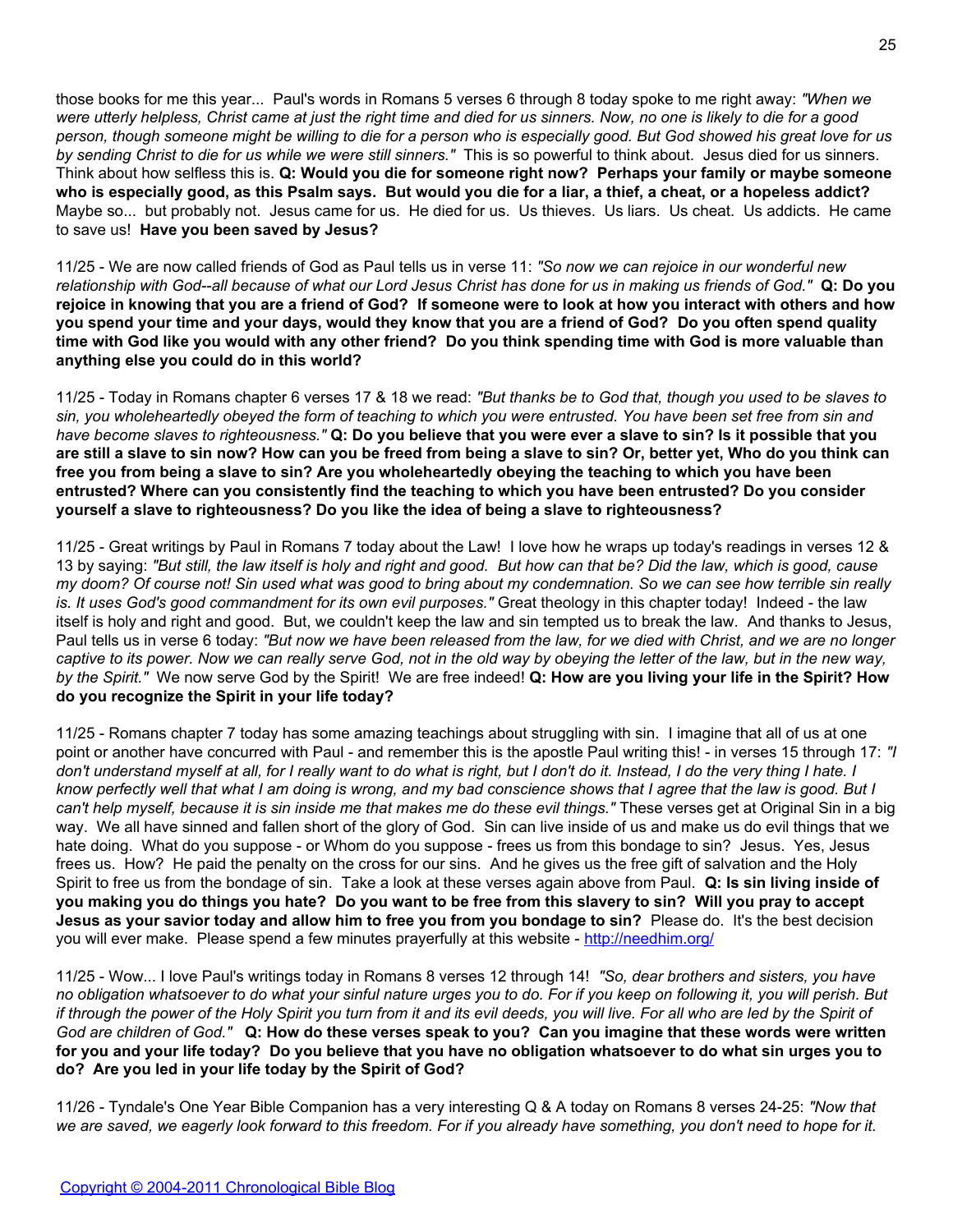*But if we look forward to something we don't have yet, we must wait patiently and confidently."* Tyndale's commentary says: "In Romans, Paul presents the idea that salvation is past, present, and future. It is past because we were saved the moment we believed in Jesus Christ as Savior; our new life (eternal life) begins at that moment. And it is present because we are being saved. But at the same time, we have not yet fully received all the benefits and blessings of salvation that will be ours when Christ's new kingdom is completely established. That's our future salvation." This is pretty amazing to consider that our salvation is past, present and future! **Q: Do you appreciate being saved from your past? Are you living fully for God in the present? Are you waiting patiently and confidently for the future?**

11/26 - Today in Romans chapter 8 verses 27 through 29 we read these famous words of Paul's: *"No, in all these things we are more than conquerors through him who loved us. For I am convinced that neither death nor life, neither angels nor demons, neither the present nor the future, nor any powers, neither height nor depth, nor anything else in all creation, will be able to separate us from the love of God that is in Christ Jesus our Lord."* **Q: Do you believe that we are more than conquerors through our relationship with Jesus? Does it encourage you to know this? Are you living your life in such a way that truly reflects that you know that you are more than a conqueror? Do you believe that there is absolutely nothing in this world that can separate you from the love of God because of your relationship with Jesus as your Lord and Savior?**

11/26 - Powerful readings from Paul today in Romans chapter 9! In verse 5 we read one of the clearest statements in the New Testament about the deity of Jesus! *"Their ancestors were great people of God, and Christ himself was a Jew as far as his human nature is concerned. And he is God, who rules over everything and is worthy of eternal praise! Amen."* Paul says here that Jesus is God! **Q: So, what say you? Is Jesus God?**

11/26 - A portion of verse 6 made me think about Christians today: *"Not everyone born into a Jewish family is truly a Jew!"* **Do you think that everyone born into a Christian family today is truly a Christian?** I know our various denominations will have various degrees / times / ceremonies that will mark becoming a Christian. But I think many of us would agree that just because you are born into a Christian family doesn't mean that you are necessarily Christian. Meaning, I think there has to come a time in each of our lives where we consciously believe in faith that Jesus is our Lord and Savior. We need to own our faith at some point - not just be a "cultural" Christian because that's what our family and friends are. I believe at some point in our life we need to enter into relationship with God through his son Jesus through faith. Let us pray for our friends and family members who are perhaps currently "cultural" Christians. Let us pray that they will enter into a loving and growing relationship with God through Jesus. Side note - I was prayed into the Kingdom by some amazing friends! (thanks Chad & Becky & Becky & others!) It is true. Prayer for your friends and family is powerful. Please pray for them tonight... **Q: Who are you praying for today to become a Christian?**

11/26 - In Romans chapter 10 verse 1 today, Paul reminded me of the modern-day ministry called [Jews for Jesus:](http://www.jewsforjesus.org/) *"Dear brothers and sisters, the longing of my heart and my prayer to God is that the Jewish people might be saved."* Paul was certainly a Jew for Jesus! **Q: How about you - are you a Gentile for Jesus? Or perhaps you are also a Jew for Jesus? Whoever you are - are you for Jesus?**

11/26 - Without a doubt, Romans chapter 10 verses 9 & 10 are the most important verses some of us will read this year and really take to heart: *"For if you confess with your mouth that Jesus is Lord and believe in your heart that God raised him from the dead, you will be saved. For it is by believing in your heart that you are made right with God, and it is by confessing with your mouth that you are saved. "* **Q: Do you believe these verses to be true? Have you prayed these verses with your heart and your mouth to God? If not, will you today?**

11/26 - Romans 10 verses 14 & 15 are a powerful call to share the Gospel with a world that so desperately needs it! *"But how can they call on him to save them unless they believe in him? And how can they believe in him if they have never heard about him? And how can they hear about him unless someone tells them? And how will anyone go and tell them without being sent? That is what the Scriptures mean when they say, "How beautiful are the feet of those who bring good news!""* **Q: Are you bringing good news to people in your life? Do you realize that you do not necessarily need to go abroad to share the Gospel with people who really have probably never heard it before? Yeah, sure, maybe in our hometowns people have heard the name Jesus. But have they really heard about the love and life and forgiveness and healing that Jesus offers? Do they really know who Jesus truly is? How will they know unless you tell them? Will you utilize the gift of your beautiful feet?**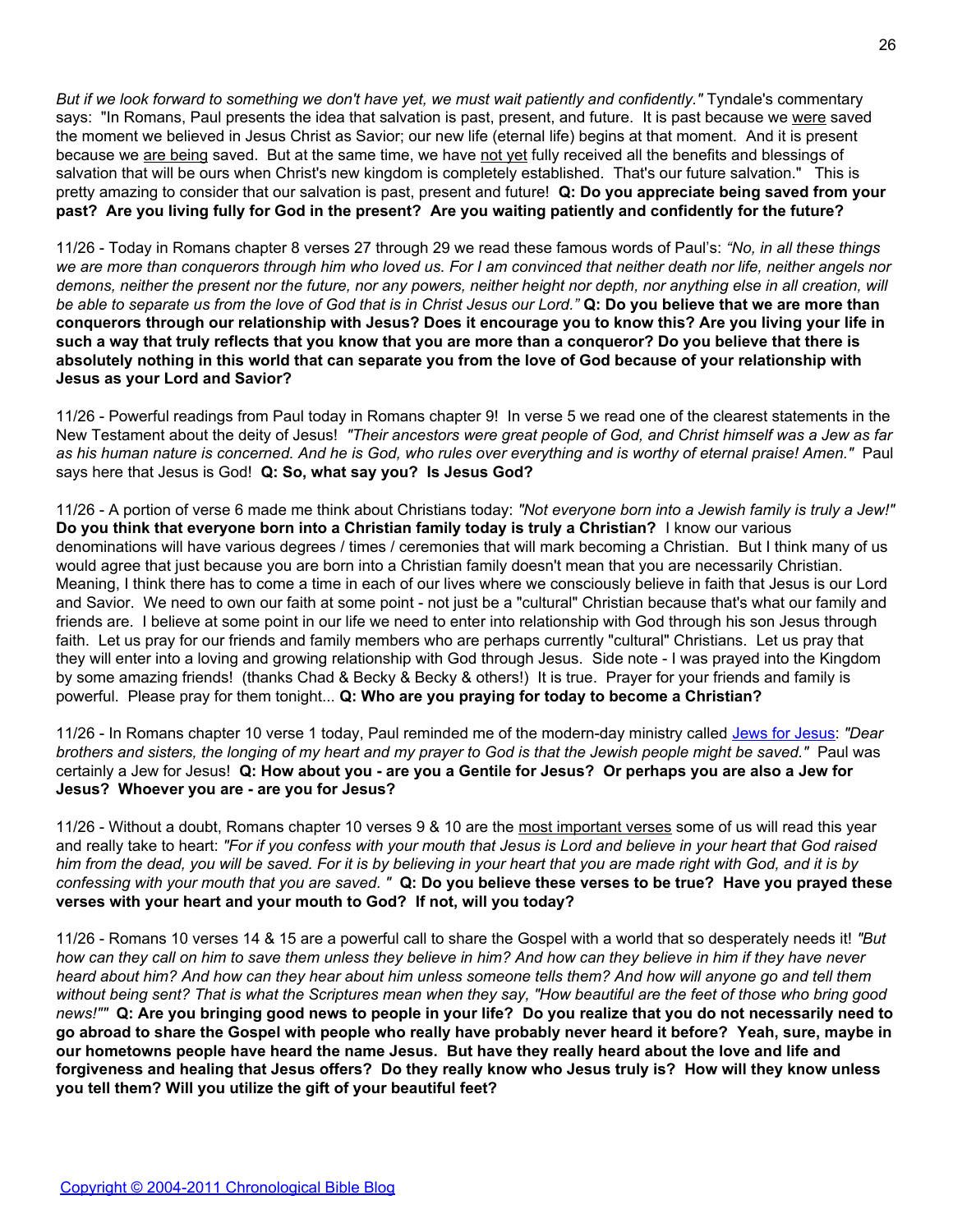11/27 - Paul bursts out in some great praise and worship of God today in Romans 11 verses 33 through 36: *"Oh, what a wonderful God we have! How great are his riches and wisdom and knowledge! How impossible it is for us to understand his decisions and his methods! For who can know what the Lord is thinking? Who knows enough to be his counselor? And who could ever give him so much that he would have to pay it back? For everything comes from him; everything exists by his power and is intended for his glory. To him be glory evermore. Amen."* Great stuff! I love that second to last full sentence that tells us that everything is intended for God's glory. So true. And yet so easy for us to forget. You my friend are intended for God's glory! It is a beautiful truth to consider. **Q: Are you living your life fully for God's glory? Are there any areas of your life that would not be seen as giving glory to God? Will you let those un-glorious aspects of your life go? Will you walk fully in the LIGHT of God's glory?**

11/27 - Wow! Could Romans chapter 12 be one of the most powerful chapters in the Bible?? I love this chapter... Please take a moment to re-read this chapter if you can. Verses 1 through 3 have been so powerful for me personally since the early days of my Christian walk - *"Therefore, I urge you, brothers and sisters, in view of God's mercy, to offer your bodies as living sacrifices, holy and pleasing to God—this is your spiritual act of worship. Do not conform any longer to the pattern of this world, but be transformed by the renewing of your mind. Then you will be able to test and approve what God's will is—his good, pleasing and perfect will."* I really don't know what commentary I could add to these words of Paul's. I love the thought of our bodies being living sacrifices to God. (There is of course the old joke that the only problem with a living sacrifice is that it tends to crawl off the altar... :) And the warning to not conform any longer to the pattern of this world is so so so true.... and we all know it. But I find myself still falling prey to the pattern of this world. Its temptations do not cease. But! We can be transformed by the renewing of our minds to test and approve what God's will is. Through a loving and growing relationship with Jesus, we can overcome the temptations and the death this world will offer us all too frequently. **Q: In view of God's mercy, will you offer your body today as God as a living sacrifice? How will you do this?**

11/27 - Tyndale's One Year Bible Companion has a great overview of three historical interpretations of how Christians are to submit to the government per Paul's writings in Romans chapter 13 verse 1 today: "1. Some Christians believe the state is so corrupt that Christians should have as little to do with it as possible. 2. Others believe that God has given the state authority in certain areas and the church authority in others. Christians can be loyal to both and can work for either. They should not however confuse the two. 3. Still others believe that Christians have a responsibility to make the state better. They can do this politically by electing high-principled leaders. None of these 3 views advocate rebelling against or refusing to obey the government's laws or regulations unless those laws clearly require you to violate the moral standards revealed by God." Bible.org's commentary on this subject titled **"The Christian and Civil Government"** is [at](http://www.bible.org/page.php?page_id=2324) [this link](http://www.bible.org/page.php?page_id=2324). I lean toward a mix of #2 and #3 these days. I think there is much value in Christians paying attention to local and national and international governments, and getting involved. **Q: How are you involved in your local and national government?**

11/27 - How incredibly powerful are Paul's words in Romans 13 verses 8 through 10 - *"Pay all your debts, except the debt of love for others. You can never finish paying that! If you love your neighbor, you will fulfill all the requirements of God's law. For the commandments against adultery and murder and stealing and coveting--and any other commandment--are all summed up in this one commandment: "Love your neighbor as yourself." Love does no wrong to anyone, so love satisfies all of God's requirements."* Wow... great stuff. Love satisfies all of God's requirements. **Q: Do you believe this to be true? What type of love do you think Paul is talking about here? A passive love? An active love? Who is the last person you paid the debt of love to? Who is the next person you will pay the debt of love to? Will you pay the debt of love to somebody in your life each and every day?**

11/27 - Paul's writings in Roman's chapter 14 about the dangers of criticizing and judging others are powerful! I love verses 12 & 13: *"Yes, each of us will have to give a personal account to God. So don't condemn each other anymore. Decide instead to live in such a way that you will not put an obstacle in another Christian's path."* Wow... that is something for each of us to consider. That we ourselves can actually put obstacles in another Christian's path toward God! **Q: Do you think that you have ever done this in your life?** I do think that I have. Never intentionally. But, when I have stopped loving and serving others and instead began judging and criticizing others, I do believe I have placed obstacles in other people's paths! Not to mention my own path! Let us pray that we are not obstacles to others by judging and criticizing...

11/28 - Romans 15 verses 2 and 3 definitely give us much to think about: *"We should please others. If we do what helps them, we will build them up in the Lord. For even Christ didn't please himself."* That's a bit of a counter-intuitive statement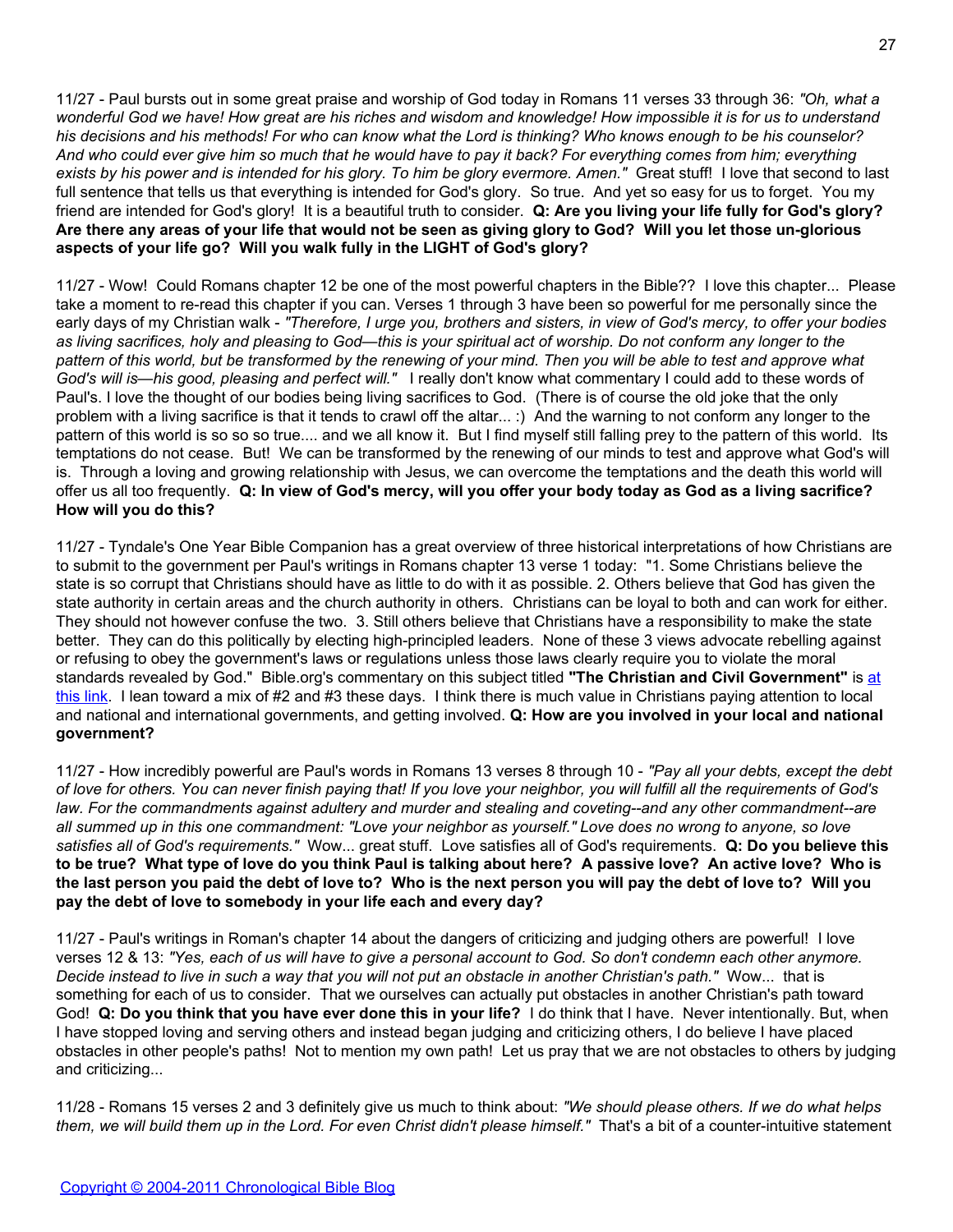compared to what our culture preaches. We should please others? I think our culture would say instead, "We should please ourselves! It's all about you! You are #1!" and so on. This is the beauty of the Gospel. It is counter-cultural in so many beautiful ways. It's the great revolution. It turns the world upside down. The last shall be first. Blessed are the peacemakers. Rejoice when you are persecuted. We should please others. **Q: So, are you living your life to please others? Are you doing what helps them? Are you building them up in the Lord?**

11/28 - Paul's words in Romans 15 verse 30 stood out to me today - *"Dear brothers and sisters, I urge you in the name of our Lord Jesus Christ to join me in my struggle by praying to God for me. Do this because of your love for me, given to you by the Holy Spirit."* The thing that stood out to me in these verses is Paul's encouragement to his brothers and sisters in Christ in Rome to pray for him. Not only to pray for him - but to "join me in my struggle." That is pretty powerful to consider. That we can actually join someone in their struggle - in their work for the Kingdom of God - by praying for them! And I'll be honest - I do not do this enough. I rarely join my pastors and family and friends and spiritual mentors in their struggle by praying to God for them. I rarely join my missionary friends in their struggle by praying for them. I rarely join my brothers and sisters in Christ who are persecuted in other countries for being Christian by praying for them. I simply do not pray for others enough. And in not doing so, I honestly think I am missing out on something powerful. I am missing out on joining them in their struggle for the Kingdom of God! My selfishness in not praying for others doing Kingdom work in this world is my loss. But - this actually sounds selfish - "my missing out - my loss." Sometimes I guess I try to trick myself into doing something good (praying for others) by attaching a selfish reason (so I won't miss out). The truth here is that our pastors and priests and missionaries and spiritual mentors need us to take up the struggle with them by praying to God for them. Even Paul needed this prayer coverage - and he asked for it! I am afraid that too often our pastors and priests and missionaries and others doing God's work may not ask us for our prayers. But they need them! **Q: So - are you regularly praying for others in your life who are in ministry? Are you joining them in their struggle? Will you begin today / tonight by praying for someone in your life that you know who is in ministry? Will you take up the struggle with them?**

11/28 - We finish up Romans today! Romans has been a powerful book for me to read and study this year. I hope it has been for you as well? I love the closing words in this book today from Paul in Romans 16 verses 25 through 27: *"God is able to make you strong, just as the Good News says. It is the message about Jesus Christ and his plan for you Gentiles, a plan kept secret from the beginning of time. But now as the prophets foretold and as the eternal God has commanded, this message is made known to all Gentiles everywhere, so that they might believe and obey Christ. To God, who alone is wise, be the glory forever through Jesus Christ. Amen."* **Q: Do you believe that God is able to make you strong? Are there areas of your life currently where you feel weak? Will you turn these areas over to God completely, so that he can strengthen you?** To God, who indeed alone is wise, be the glory forever through Jesus Christ! Amen.

11/28 - Today we begin Paul's Second Letter to the church in Corinth! Corinth was a city known in the 1st century for its wealth and lust. It was a trade center with thousands of sailors who disembarked there. Its pagan temples encouraged the practice of sexual immorality along with idol worship. Thus, this was not an easy place for the early church! But clearly a place where the church was so needed! Below is a map of where Corinth is in Greece - it is about 48 miles west of Athens.

#### *~ Second Corinthians ~*

Author: Paul the apostle Place: Ephesus Date: A.D. 57

Content: Paul's earlier letter to the Corinthians had not settled all of the problems. It had some good effect upon them but much more remained to be done. In particular, Paul had to settle the problem concerning his own authority. Deep suspicions had been aroused concerning him, for what reasons we do not fully understand. But in great anguish Paul writes to reestablish his own apostolic authority. He also attempts to deal with some more practical matters, like supporting the poor believers elsewhere.

Theme: Triumph over adversity is seen throughout this letter. It is a very personal one, written by one who loved his people but had been deeply wronged by them. As Paul catalogs the experiences of his life and the nature of the Christian ministry, it is possible to see the grace of God at work bringing good from evil. Satan is active, seeking to destroy God's work, but God is greater still, establishing those who trust in him. *(Above commentary is from Tyndale Publishers "The One Year Bible Companion" p. 25)*

11/28 - I love that Paul calls Jesus the "Divine Yes" in today's readings in Second Corinthians chapter 1 verse 19 in the NLT! Here are verses 18 through 20 in the NIV - *"But as surely as God is faithful, our message to you is not "Yes" and*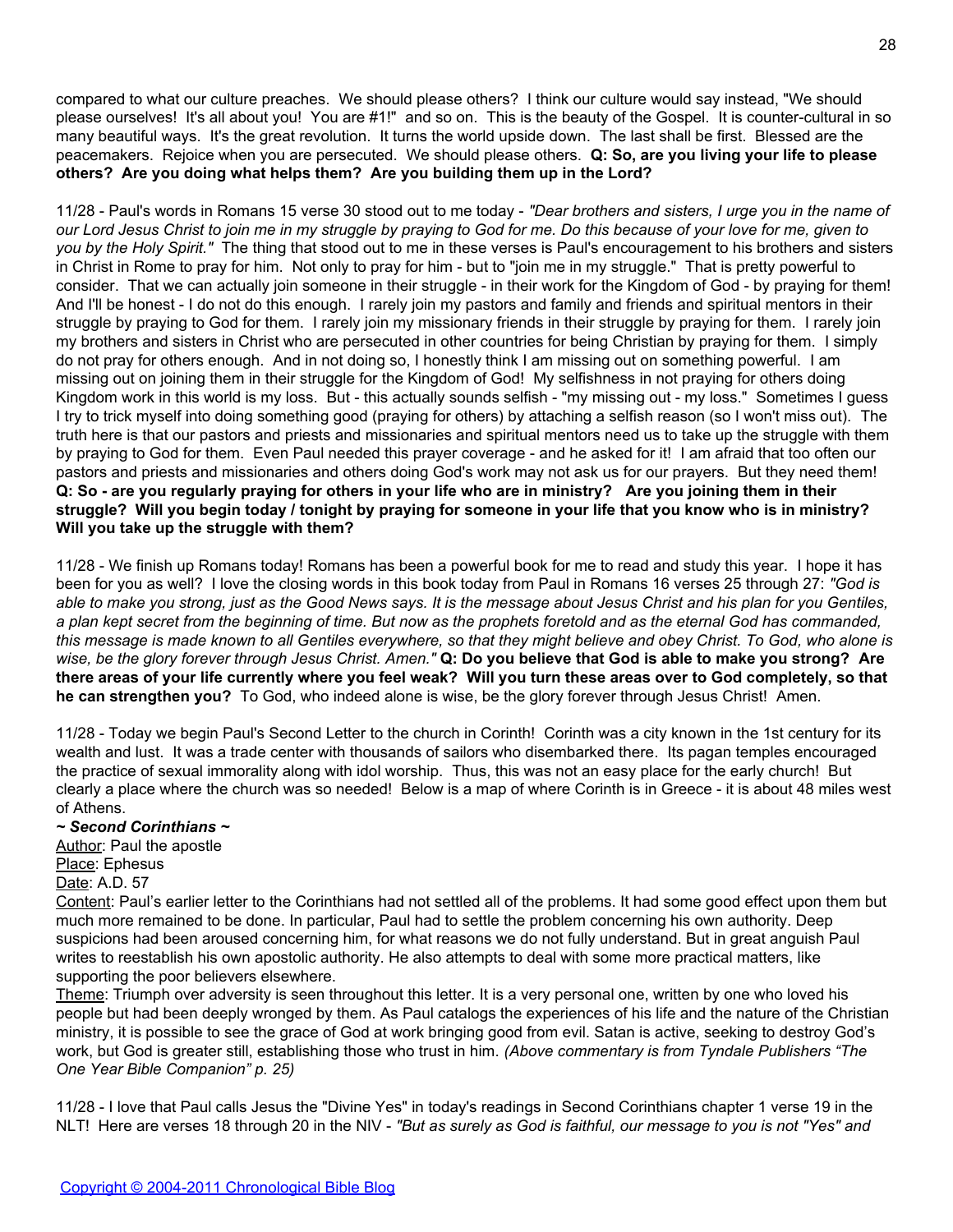*"No." For the Son of God, Jesus Christ, who was preached among you by me and Silas and Timothy, was not "Yes" and "No," but in him it has always been "Yes." For no matter how many promises God has made, they are "Yes" in Christ."* Amen! **Q: Do you realize that Jesus is the fulfillment of all of God's promises in the Old Testament? The Law pointed to Jesus in the OT and the Law is fulfilled in Jesus. The sacrificial system pointed to Jesus in the OT and the sacrificial is fulfilled in Jesus. Jesus is indeed the Divine Yes! In your life each and every day, is Jesus your Divine Yes?**

11/29 - I absolutely love and appreciate Paul's words today in Second Corinthians chapter 2 verses 14 through 16: *"But thanks be to God, who made us his captives and leads us along in Christ's triumphal procession. Now wherever we go he uses us to tell others about the Lord and to spread the Good News like a sweet perfume. Our lives are a fragrance presented by Christ to God. But this fragrance is perceived differently by those being saved and by those perishing. To those who are perishing we are a fearful smell of death and doom. But to those who are being saved we are a life-giving perfume."* What great imagery! Our lives are a fragrance presented by Christ to God! I love it. It does get sad - but true in verse 16 when Paul says that to those who are perishing we are a fearful smell of death and doom. **Why do you suppose this is?** I think it because when someone is living their life completely enslaved to sin and they encounter the light - the fragrance - of the Gospel, they either will embrace it or push it away. Unfortunately I am afraid some folks perhaps even us in our past - are so enslaved to sin that the sin literally makes us fear / flee from the light and fragrance of the Gospel. Unfortunately sin can ensnare someone such that the Gospel is the fragrance of death and gloom because that is where the sin is leading someone who is enslaved to it - to death and gloom. Sad... and this reminds us of how urgent it is for us to pray for others who are enslaved to sin. Let us pray the fragrance of the Gospel and the grace of God will turn them back toward the Savior of the World who can free them forever - Jesus Christ. **Q: Jesus - is there a name more fragrant to you?**

11/29 - I love Paul's words in Second Corinthians verse: *"Clearly, you are a letter from Christ prepared by us. It is written not with pen and ink, but with the Spirit of the living God. It is carved not on stone, but on human hearts."* That is a great concept! **We are living letters from Jesus sent out to the world! Have you ever thought of yourself as a letter from Jesus?** I have not, but I like it! It's also interesting to realize that the Spirit living within us as Christians professes and gives witness to the glory of God oftentimes without us even realizing it. I heard a quote once that said something like, "Who you are is so strong that I cannot hear a word you are saying." Basically this quote means that the inherent nature of who we are overshadows our very words. It's more important than our words - people notice our inherent nature! Be it good or be it not so good... So, if the Spirit of Jesus is within us I do believe that the Holy Spirit gives witness and gives glory to God to others that we come in contact with - even if we don't say a word! This is the letter that we are from Christ to the world. The letter that is written on our hearts. And of course there is St. Francis of Assisi who said: "Preach the Gospel at all times - use words only when necessary." Again, the Spirit of Jesus within us preaches the Gospel to the world even without us consciously saying words. Don't get me wrong - sometimes words are exactly what are needed. But oftentimes our very presence through the Spirit of Jesus living within us is more than enough. So, let us go forth into our world this week as living letters from Jesus to a hurting and dying world that so needs the Good News of the Gospel! **How are you like a letter from Jesus to others in your life today?**

11/29 - I love Second Corinthians chapter 4 verse 1 today. In fact, if there is nothing else you remember from today's readings I hope you will remember the last 4 words of this verse always - *"And so, since God in his mercy has given us this wonderful ministry, we never give up."* We never give up. That is powerful for each of us to remember. Why? Because we will have good and bad days. Days when we are happy. Days when we might be feeling sad. And there will be days when we make mistakes. When we will stumble. When we will fall. But you know what has often gotten me through days like those? This simple prayer or statement or something that fortunately comes into my mind - "I'm not giving up!" We shouldn't say this as justification for our falling short of God's plan for our life. But, when we do fall short, I have found it helpful. Or, if I haven't fallen short, but bad stuff is happening to me, I say it. And I don't say it just to myself - as if my own will power will get me through the tough times. I say it to God. I say it really as a prayer. I say it almost as a statement against the devil, who would love nothing more than for us to give up. The devil would love it if we stumbled and stayed on the ground. If we decided this Christianity thing was just not for us. But you know what - don't give up! When times are tough. When you stumble, pray it to God - "I'm not giving up." Tell it to yourself. We're not giving up! We're never giving up.... **Q: How have you learned to persevere in your life and never give up? Do you still need to learn to never give up in some areas of your life?**

11/29 - Verse 7 today is indeed a wonderful reminder that we humans are but jars of clay - *"But this precious treasure- this light and power that now shine within us--is held in perishable containers, that is, in our weak bodies. So everyone*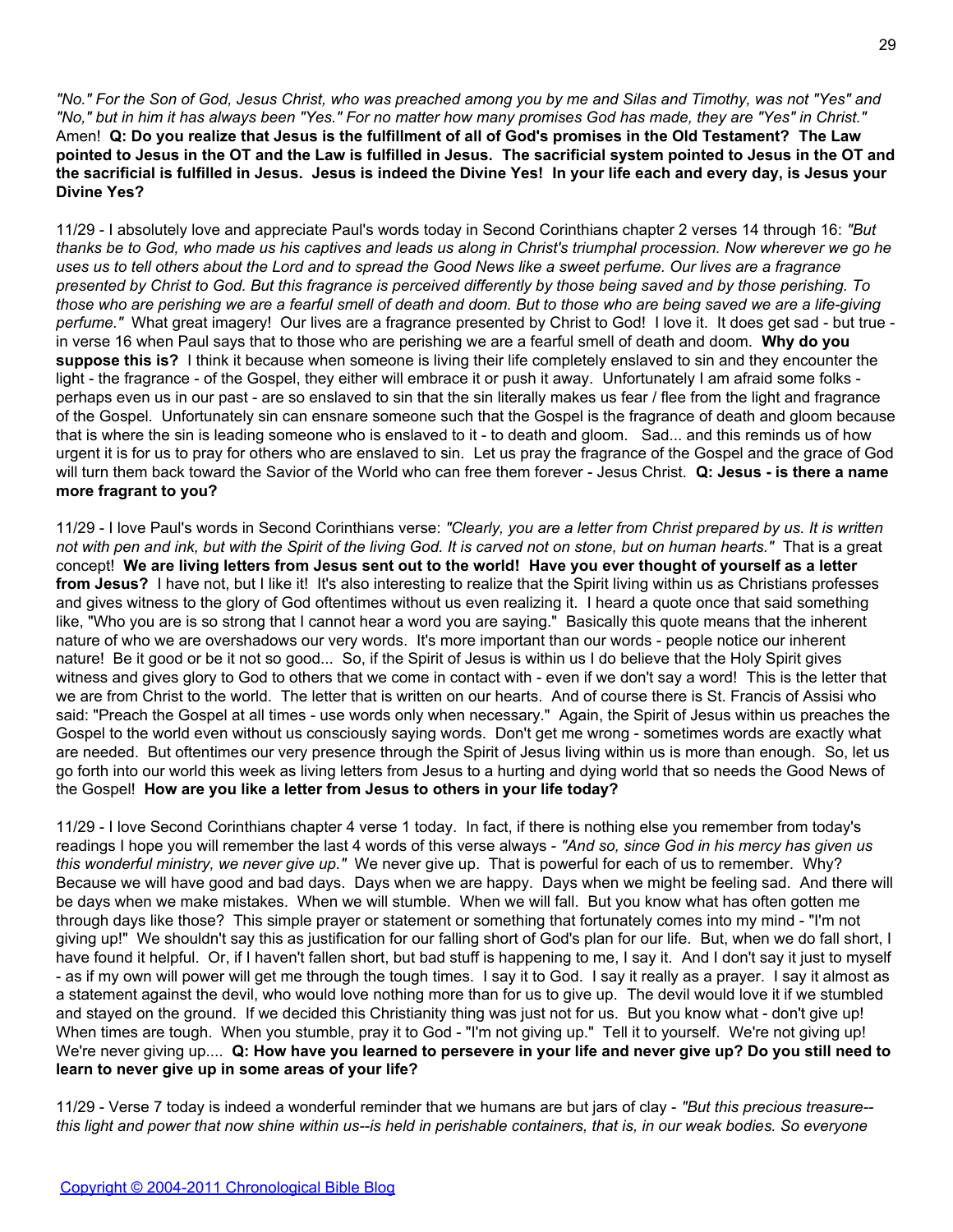*can see that our glorious power is from God and is not our own.'"* We really do have very fragile bodies. They are wonderful! But they are fragile. They break. They will die. As one writer puts it, "our condition is terminal." And it's true. This side of heaven, our bodies will eventually wear out. But - as Paul tells us in this verse - there is light and power that shines within us when we are in relationship with Jesus! The Holy Spirit indwells our earthen vessels. Our jars of clay. And hopefully we and others recognize that the glory within us is not our own. It is of God. And it is a glory that is available to anyone. Free of charge. It is grace and it beckons us to receive God's glory in our jars of clay so that we will live eternally in heavenly bodies. But for now, we are simply in the hands of the Potter... **Q: How do you see God's light and power shining within you? Especially in your "jar of clay" body, how do you see God's power shine?**

11/29 - Paul's words in Second Corinthians chapter 4 verses 16 through 18 are incredible for each of us to take to heart: *"That is why we never give up. Though our bodies are dying, our spirits are being renewed every day. For our present troubles are quite small and won't last very long. Yet they produce for us an immeasurably great glory that will last forever! So we don't look at the troubles we can see right now; rather, we look forward to what we have not yet seen. For the troubles we see will soon be over, but the joys to come will last forever."* I don't know about you, but I confess that I all too often get caught up in the troubles we can see right now. I forget about the joys to come that will last forever. It's sad when I forget about the joys to come. There is so much hurt and disaster in our world that I am afraid all too often I focus only on these negative things and forget that this is a world where bad things happen. Through our faith and relationship with Jesus we will one day be in heaven where there will be no more tears. No more crying. No more suffering. But, this side of heaven, we will suffer. Each of our bodies will deteriorate and these earthly bodies will die. But, as Paul says in these verses above, though our bodies are dying, our spirits are being renewed every day! I pray this is the case for you. I pray this is the case for me. **Q: Are you experiencing renewal in your spirit every day? How? Why?** Let us pray for renewal!

11/29 - Today in Second Corinthians chapter 5 verses 17 and 18 we read – *"Therefore, if anyone is in Christ, he is a new creation; the old has gone and the new has come. All this is from God, who reconciled us to himself through Christ and gave us the ministry of reconciliation."* How do these 2 verses speak to you? I have a hunch that you have probably heard the first of these 2 verses before? (Michael W. Smith has a child reciting this verse at the beginning of one of his Worship albums.) I find it interesting to consider the first verse – being a new creation – along with the second verse – because God reconciled us through Jesus. I absolutely love the first verse. If we confess with our mouths and believe in our hearts that Jesus is our Lord and Savior, we are indeed a new creation. Our old self has gone and the new self has come. And why do we receive this amazing gift? Because the Creator of All has reconciled his Creation (us) to himself through Jesus and the ministry of reconciliation. We have been reconciled to God! This is a powerful thought to consider. It is a joyful thought! It is also a thought that should make us realize that there was a time in our life when we were not reconciled with God. And it should make us realize that there are people in this world right now whom we know who are hurting and are not reconciled with God. **Q: Are you reconciled with God through Jesus? Do you rejoice frequently in the Spirit and in prayers of thanksgiving that you are a new creation? Are you working and praying for reconciliation for your family and friends and others God has brought into your life? Do you believe that they want to leave their old self behind and become a new creation?**

11/29 - I love Paul's opening words in Second Corinthians chapter 6 verses 1 and 2 today, as he quotes from the prophet Isaiah - *"As God's partners, we beg you not to reject this marvelous message of God's great kindness. For God says, "At just the right time, I heard you. On the day of salvation, I helped you." Indeed, God is ready to help you right now. Today is the day of salvation."* **Q: How does this verse speak to you? What does it mean to you? Do you believe that God is ready to help you right now? Do you believe that today is the day of salvation?**

11/30 - Second Corinthians chapter 7 verse 1 today is powerful - *"Because we have these promises, dear friends, let us cleanse ourselves from everything that can defile our body or spirit. And let us work toward complete purity because we fear God."* **Q: How does this verse speak to you? What promises do we have as followers of Jesus Christ? In light of these promises, should we cleanse ourselves from everything that can defile our body? And cleanse ourselves of everything that can defile our spirit? Are you living your life in such a way that you are moving toward complete purity? Do you believe that the Cross of Jesus Christ purifies you? What does the Cross of Jesus ultimately purify you for?**

11/30 - Second Corinthians chapter 7 verses 9 & 10 teaches us a great lesson - *"It was the kind of sorrow God wants his people to have, so you were not harmed by us in any way. For God can use sorrow in our lives to help us turn away from sin and seek salvation. We will never regret that kind of sorrow."* **Q: Do you believe that God can use sorrow for**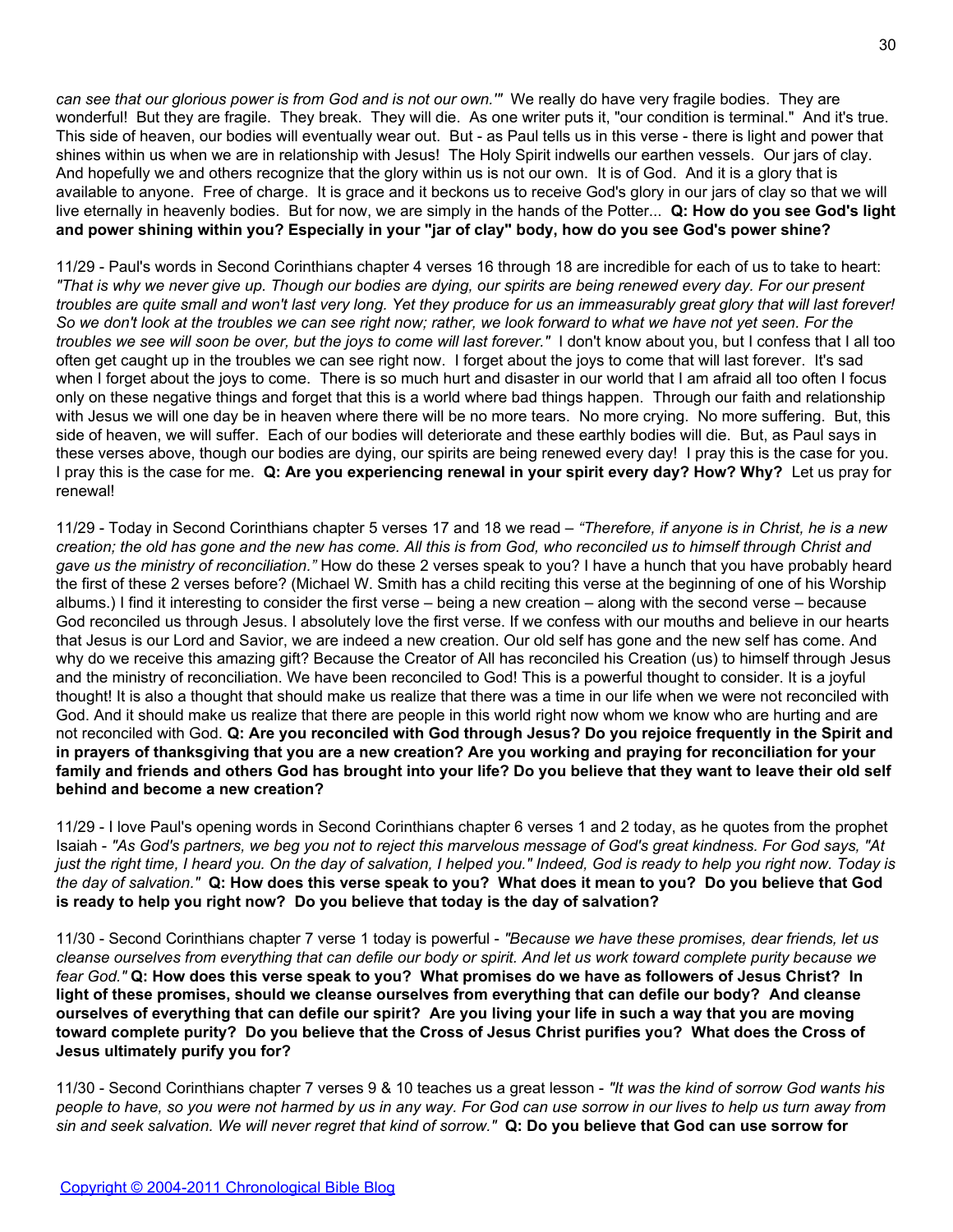**redemptive purposes? Do you believe there is such a thing as godly sorrow? Can sorrow turn us away from sin and toward salvation? Have you ever experienced such a sorrow?** I know that I have. There have been times in my life in the past where I was pursuing the false glamour of sin. And that pursuit of sin delivered great sorrow. But, thanks be to God for that sorrow! It was a godly sorrow that turned me away from sin and toward God's salvation. So, if you are experiencing sorrow in your life right now, or when you do, please seek God in the midst of the sorrow. Perhaps the sorrow was not caused by your sin, as it was in my case. But perhaps God can still use that sorrow ultimately for his redemptive purposes.

11/30 - Second Corinthians chapter 8 verse 9 today is one of those verses that can really make you think about how blessed you truly are and why through Jesus: *"You know how full of love and kindness our Lord Jesus Christ was. Though he was very rich, yet for your sakes he became poor, so that by his poverty he could make you rich."* I imagine that most of us reading this blog right now are living pretty nice lives overall. In most respects it may be fair to call us "rich." Many of us have rich lives in terms of where we live, our spiritual freedoms, and other freedoms. And why do we have these riches in our lives today? Because Jesus, the Son of God, came to this earth and made himself poor for our sakes. Jesus was born in a manger. He lived his life "homeless" in many ways. He was sinless, but yet died a criminal's death by execution on a cross. Jesus was very rich in heaven. But yet, because of his love and kindness, he made himself poor and died on a cross for us, so that we would be "rich." **Q: And now, realizing this, how are we utilizing our riches? Are we demonstrating love and kindness to others like Jesus did to us? Are we investing our lives lives that were given to us by God and saved by Jesus - for Kingdom purposes? Are you living your life as if you are literally working for God in all that you do?**

11/30 - Second Corinthians chapter 8 verse 23 stood out to me today - *"If anyone asks about Titus, say that he is my partner who works with me to help you. And these brothers are representatives of the churches. They are splendid examples of those who bring glory to Christ."* I like that last sentence a lot. I believe each of us are called to be splendid examples of those who bring glory to Jesus! **Q: How is your example these days? How are you bringing glory to Jesus in your life these days?**

11/30 - Today in Second Corinthians chapter 9 verses 6 through 8 we read these words of Paul's – *"Remember this: Whoever sows sparingly will also reap sparingly, and whoever sows generously will also reap generously. "Each man should give what he has decided in his heart to give, not reluctantly or under compulsion, for God loves a cheerful giver. And God is able to make all grace abound to you, so that in all things at all times, having all that you need, you will abound in every good work."* Great verses! A lot of ground is covered in these verses. **Q: Do you believe that we reap what we sow? What are you sowing? What have you decided in your heart to give? Do you give without reluctance? Do you give without compulsion? Are you a cheerful giver? Do you realize that God gracefully gives you all that you need so that you will participate in good works? Are you participating in God's grace that he is freely giving to you?**

11/30 - Wow... I love Paul's words to the church in Second Corinthians chapter 10 verses 3 through 5: "*We are human, but we don't wage war with human plans and methods. We use God's mighty weapons, not mere worldly weapons, to knock down the Devil's strongholds. With these weapons we break down every proud argument that keeps people from knowing God. With these weapons we conquer their rebellious ideas, and we teach them to obey Christ."* This is incredibly powerful for us to realize. We are human. God is God. We are not God. But, good news is that we have access to God's "weapons" through our relationship with his son Jesus. And trust me. In this fallen world, we need God's weapons. We need his strength. We need his grace. We need his forgiveness. We need his miracles. We need his Son. These are the only ways that we will knock down the Devil's strongholds in our lives and in others lives. How do we access God's mighty weapons? My personal opinion is that prayer is one of the best things we can do in this regards. I don't know about you, but I do not pray enough. However, just lately I've been praying a bit more, and I'll tell you, God has moved! Prayer is such a beautiful mystery. We need it like the air we breathe. Please pray. Other ways to access God's mighty weapons are certainly reading and studying God's Word daily, investing in a church community at least weekly (even more is better via small groups, etc.), and confessing and repenting and fleeing from sin. Then, with God's weapons we are called to introduce others to who God is and teach them to obey Christ. **Q: How are you accessing God's mighty weapons these days? Are you praying? Are you reading and studying the Bible daily? Are you investing in a church community weekly? Are you confessing and repenting and fleeing from sin? Or are you relying on your human plans and methods to make it through the day? Are you relying on worldly weapons? Will you seek instead God's mighty weapons?**